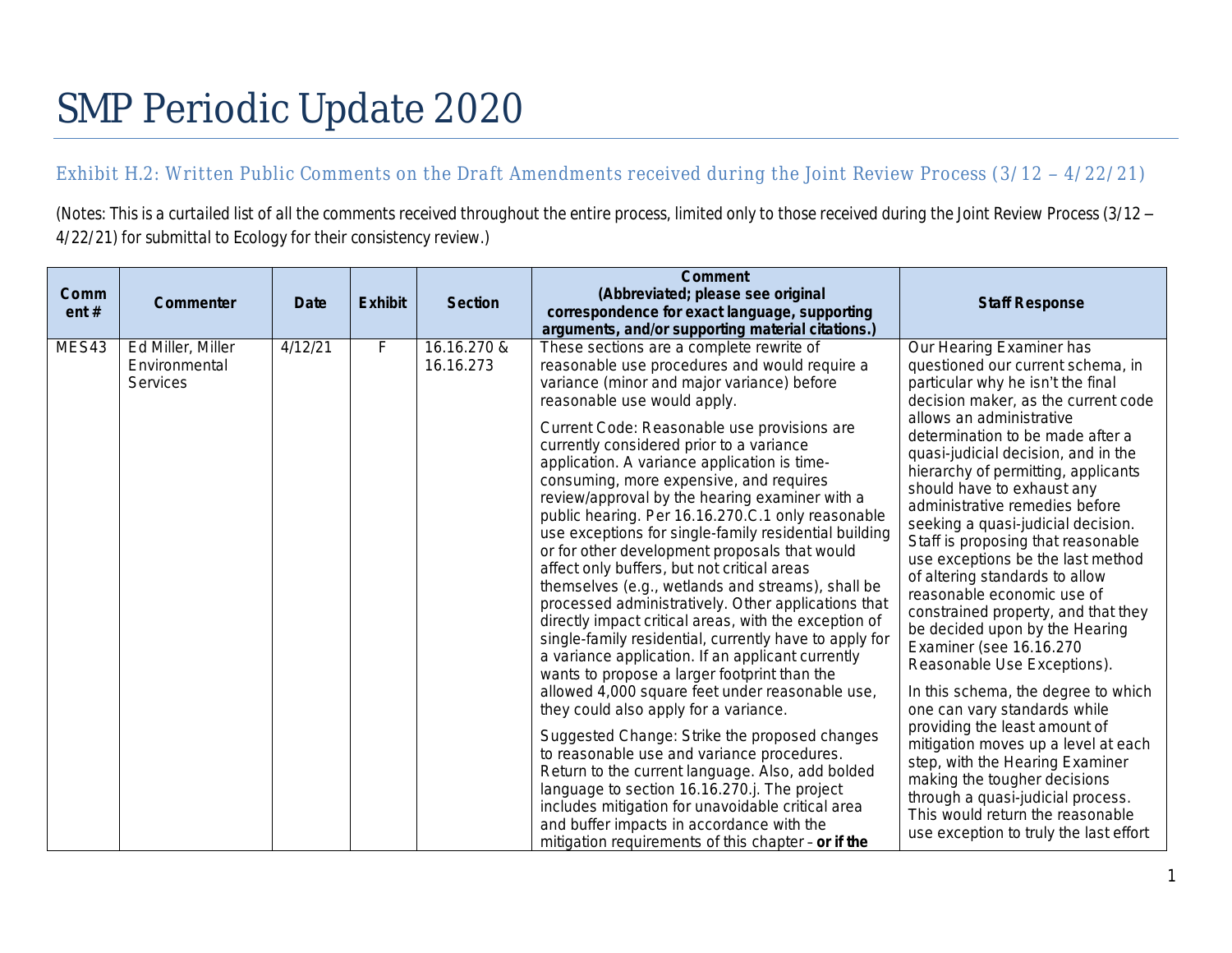| Comm<br>ent# | Commenter                                             | <b>Date</b> | <b>Exhibit</b> | <b>Section</b>                    | <b>Comment</b><br>(Abbreviated; please see original<br>correspondence for exact language, supporting<br>arguments, and/or supporting material citations.)                                                                                                                                                                                                                                                                                                                                                                                                                                                                                                                                                                                                                                                                                                                                                                                                                                                                                                                                                | <b>Staff Response</b>                                                                                                                                                                                                                                                                                                                                                                                                                                                                                                                                                                                                                                          |
|--------------|-------------------------------------------------------|-------------|----------------|-----------------------------------|----------------------------------------------------------------------------------------------------------------------------------------------------------------------------------------------------------------------------------------------------------------------------------------------------------------------------------------------------------------------------------------------------------------------------------------------------------------------------------------------------------------------------------------------------------------------------------------------------------------------------------------------------------------------------------------------------------------------------------------------------------------------------------------------------------------------------------------------------------------------------------------------------------------------------------------------------------------------------------------------------------------------------------------------------------------------------------------------------------|----------------------------------------------------------------------------------------------------------------------------------------------------------------------------------------------------------------------------------------------------------------------------------------------------------------------------------------------------------------------------------------------------------------------------------------------------------------------------------------------------------------------------------------------------------------------------------------------------------------------------------------------------------------|
|              |                                                       |             |                |                                   | mitigation requirements cannot be met, to the                                                                                                                                                                                                                                                                                                                                                                                                                                                                                                                                                                                                                                                                                                                                                                                                                                                                                                                                                                                                                                                            | of avoiding a taking.                                                                                                                                                                                                                                                                                                                                                                                                                                                                                                                                                                                                                                          |
|              |                                                       |             |                |                                   | maximum extent feasible on the property<br>Rational for suggested change: The proposed<br>change is a significant alteration to the code and<br>process. A significant number of previously<br>designated reasonable use projects, processed<br>administratively, would need to go to the hearing<br>examiner. This will significantly increase costs and<br>time to applicants for simple single-family<br>construction or projects with only buffer impacts -<br>as the current code requires an open public<br>hearing for anything more complex. This will also<br>create more uncertainty as to what will be allowed<br>when a property is encumbered with critical areas<br>and buffers. It should also be remembered, that<br>reasonable use scenarios have increased<br>significantly over the last four years as the result of<br>larger buffers occurring on properties since 2017 -<br>the result of utilization of updated Ecology wetland<br>rating forms and guidance. Generally, critical<br>areas, primarily wetlands, have not changed but<br>buffers have become significantly larger. | However, to counter the additional<br>time and cost of this process, staff is<br>also proposing to create a new<br>category of variances, called minor<br>variances (16.16.273 Variances).<br>They would be limited to variances<br>for a 25% to 50% reduction of<br>critical area buffers (when mitigated<br>and they meet certain criteria) but<br>would address most of the<br>instances that reasonable use<br>exceptions are currently applied for.<br>We believe that overall, these<br>changes would significantly reduce<br>the number of cases having to go to<br>the Hearing Examiner and cost less<br>to the citizens of Whatcom County<br>overall. |
|              |                                                       |             |                |                                   | The change to section j is included so that<br>applicants aren't required to purchase another<br>property for mitigation - which has been required in<br>some cases, precluding any development at all<br>(even for buffer impacts).                                                                                                                                                                                                                                                                                                                                                                                                                                                                                                                                                                                                                                                                                                                                                                                                                                                                     |                                                                                                                                                                                                                                                                                                                                                                                                                                                                                                                                                                                                                                                                |
| MES44        | Ed Miller, Miller<br>Environmental<br><b>Services</b> | 4/12/21     | F              | 16.16.620(D)<br>&<br>16.16.720(D) | Draft Code: Private Access. Access to existing<br>legal lots may be permitted to cross Category II, III<br>or IV wetlands or their buffers, provided the access<br>meets the following And. Private Access. Access<br>to existing legal lots may be permitted to cross<br>habitat conservation areas if there are no feasible<br>alternative alignments.<br>Current Code: Access to private development sites                                                                                                                                                                                                                                                                                                                                                                                                                                                                                                                                                                                                                                                                                            | This formerly proposed language<br>has already been stricken and<br>reverted to the original language in<br>the more recent versions of Exhibit<br>F(4/5/21)                                                                                                                                                                                                                                                                                                                                                                                                                                                                                                   |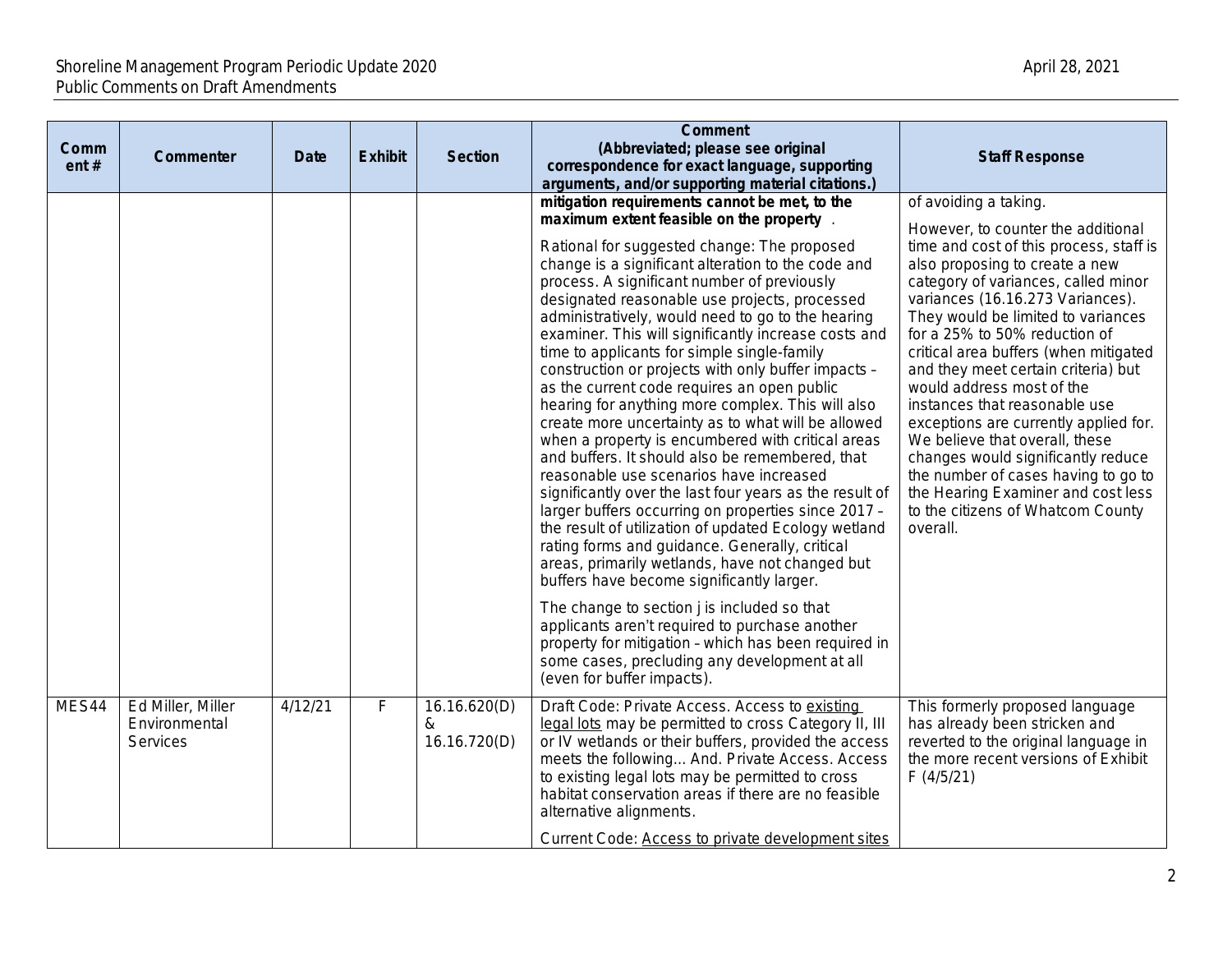| Comm<br>ent# | <b>Commenter</b> | Date | <b>Exhibit</b> | <b>Section</b> | Comment<br>(Abbreviated; please see original<br>correspondence for exact language, supporting<br>arguments, and/or supporting material citations.)                                                                                                                                                                                                                                                                                                                                                                                                                                                                                             | <b>Staff Response</b> |
|--------------|------------------|------|----------------|----------------|------------------------------------------------------------------------------------------------------------------------------------------------------------------------------------------------------------------------------------------------------------------------------------------------------------------------------------------------------------------------------------------------------------------------------------------------------------------------------------------------------------------------------------------------------------------------------------------------------------------------------------------------|-----------------------|
|              |                  |      |                |                | may be permitted to cross Category II, III or IV<br>wetlands or their buffers, provided                                                                                                                                                                                                                                                                                                                                                                                                                                                                                                                                                        |                       |
|              |                  |      |                |                | Suggested Change: Strike the change and keep<br>the current language, both wetland and HCA<br>sections.                                                                                                                                                                                                                                                                                                                                                                                                                                                                                                                                        |                       |
|              |                  |      |                |                | Rationale for suggested change: This section as<br>modified implies that no new lots could be created<br>(subdivided) if a road would be needed to cross<br>through a wetland or buffer or habitat conservation<br>areas. Access to large areas of unencumbered<br>property could be restricted if one small wetland or<br>its buffer would need to be impacted to access a<br>development area. For example, creating new lots<br>in unencumbered areas (no critical areas) per the<br>underlying zoning might not be allowed on a 40<br>acre property if the crossing of a non-fish stream or<br>the outer portion of a buffer was required. |                       |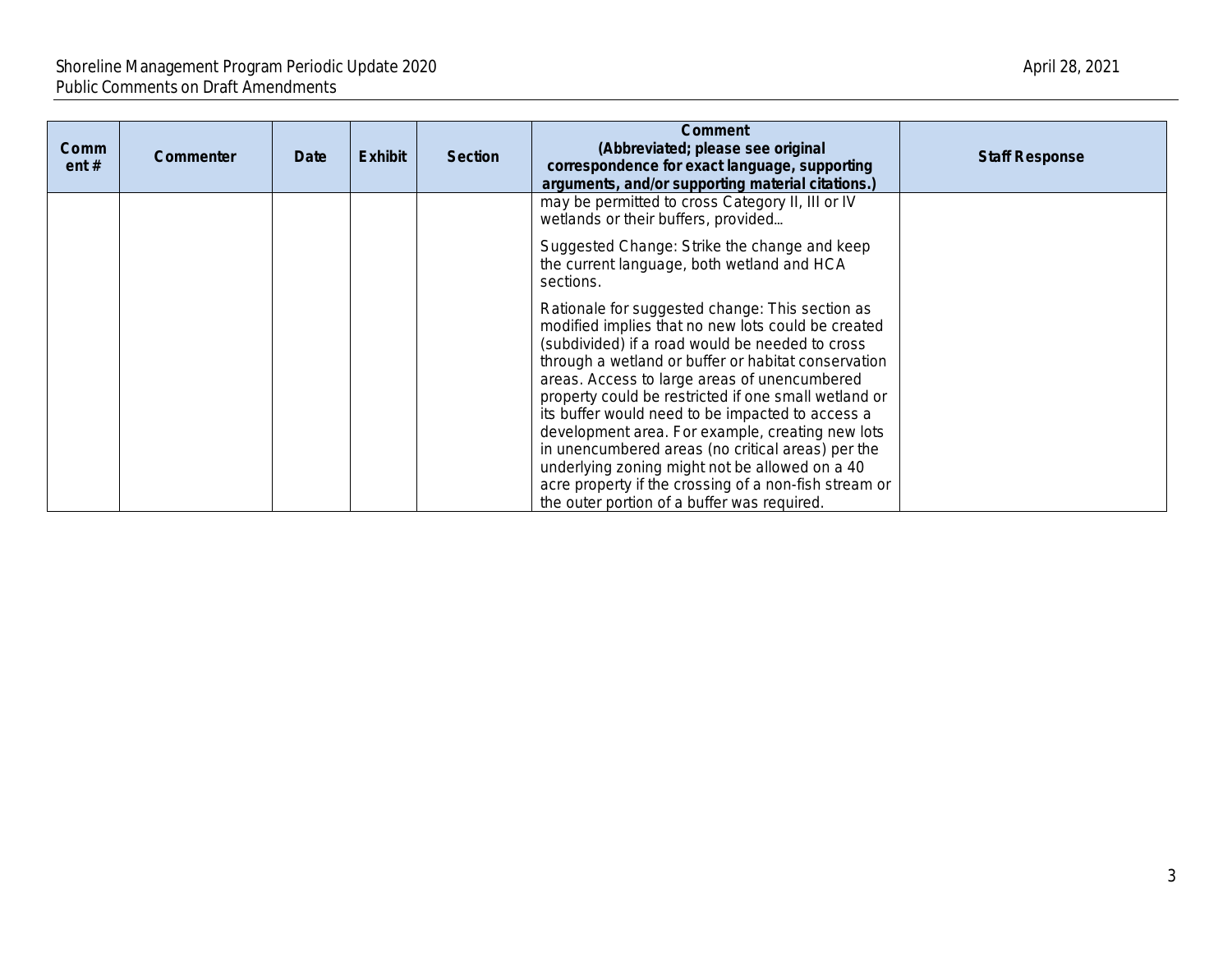### Shoreline Management Program Periodic Update 2020 April 28, 2021 April 28, 2021 Public Comments on Draft Amendments

| Comm<br>ent# | Commenter                                      | <b>Date</b> | <b>Exhibit</b> | <b>Section</b>        | Comment<br>(Abbreviated; please see original<br>correspondence for exact language, supporting<br>arguments, and/or supporting material citations.)                                                                                                                                                                                                                                                                                                                                                                                                                                                                                                                                                                                                                                                                                                                                                                       | <b>Staff Response</b>                                                                                               |
|--------------|------------------------------------------------|-------------|----------------|-----------------------|--------------------------------------------------------------------------------------------------------------------------------------------------------------------------------------------------------------------------------------------------------------------------------------------------------------------------------------------------------------------------------------------------------------------------------------------------------------------------------------------------------------------------------------------------------------------------------------------------------------------------------------------------------------------------------------------------------------------------------------------------------------------------------------------------------------------------------------------------------------------------------------------------------------------------|---------------------------------------------------------------------------------------------------------------------|
| MES45        | Ed Miller, Miller<br>Environmental<br>Services | 4/12/21     | F              | 16.16.640(A)(<br>5)   | Draft Code: Buffer Width Increasing: The Director<br>may require the standard buffer width to be<br>increased by the distance necessary to protect<br>wetland functions and provide connectivity to other<br>wetland and habitat areas for one of the following:<br>(5) When a Category I or II wetland is located<br>within 300 feet of:<br>a. Another Category I, II or III wetland; or<br>b. A fish and wildlife HCA; or<br>c. A type S or F stream; or<br>d. A high impact land use that is likely to<br>have additional impacts.<br>Suggested Change: Strike the new, added section<br>(5).<br>Rationale for suggested change: This added<br>provision, not in the current code, allows staff to<br>extend any Category II wetland buffers out to 300<br>feet - if another wetland or HCA is within 300 feet.<br>HCA's include mature forest, priority snags (logs<br>on the ground, 20 feet long, 12 inches wide), | Staff believes this addition better<br>reflects DOE guidance and<br>Council's direction to improve<br>connectivity. |
|              |                                                |             |                |                       | streams, etc.<br>The intent of this appears to be to increase buffers<br>if adjacent critical areas are present. However, this<br>is already accounted for in the wetland rating form.<br>The habitat score, which drives the buffer width, is<br>scored higher if habitat conservation areas are<br>within 330 feet. The proposed draft change seems<br>redundant when these factors are already utilized<br>in determining the buffers in the current code -<br>based on the wetland rating form. If the intent is<br>also to protect habitat corridors, then it is also<br>redundant, as these are already protected in the<br>habitat conservation section of the code - State<br>priority habitat "Biodiversity areas and corridors".                                                                                                                                                                               |                                                                                                                     |
| MES46        | Ed Miller, Miller<br>Environmental             | 4/12/21     | $\overline{F}$ | 16.16.640(B)(<br>2) & | Draft code. Buffer Width Averaging: In the<br>specified locations where a buffer has been                                                                                                                                                                                                                                                                                                                                                                                                                                                                                                                                                                                                                                                                                                                                                                                                                                | This formerly proposed language<br>has already been stricken and                                                    |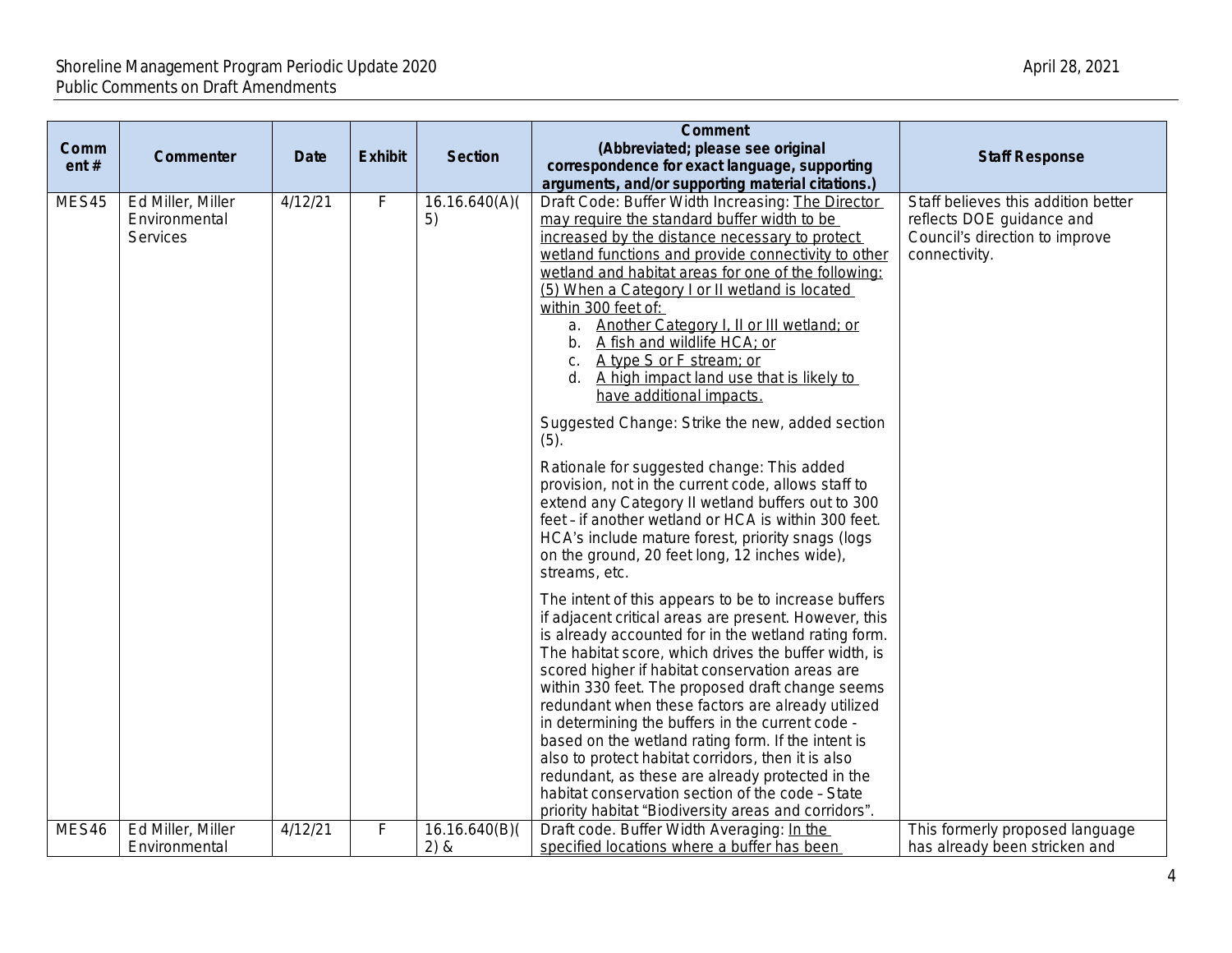| Comm<br>ent# | Commenter                                      | <b>Date</b> | <b>Exhibit</b> | <b>Section</b>         | <b>Comment</b><br>(Abbreviated; please see original<br>correspondence for exact language, supporting<br>arguments, and/or supporting material citations.)                                                                                                                                                                                                                                                                                                                                                                                                                                                                                                                                                                                                                                                                                  | <b>Staff Response</b>                                                                    |
|--------------|------------------------------------------------|-------------|----------------|------------------------|--------------------------------------------------------------------------------------------------------------------------------------------------------------------------------------------------------------------------------------------------------------------------------------------------------------------------------------------------------------------------------------------------------------------------------------------------------------------------------------------------------------------------------------------------------------------------------------------------------------------------------------------------------------------------------------------------------------------------------------------------------------------------------------------------------------------------------------------|------------------------------------------------------------------------------------------|
|              | Services                                       |             |                | 16.16.745(B)(<br>2)    | reduced to achieve averaging, the Director may<br>require enhancement to the remaining buffer to<br>ensure no net loss of ecologic function, services,<br>or value.                                                                                                                                                                                                                                                                                                                                                                                                                                                                                                                                                                                                                                                                        | reverted to the original language in<br>the most recent version of Exhibit F<br>(4/5/21) |
|              |                                                |             |                |                        | Suggested Change: Strike the proposed change.                                                                                                                                                                                                                                                                                                                                                                                                                                                                                                                                                                                                                                                                                                                                                                                              |                                                                                          |
|              |                                                |             |                |                        | Rationale for Suggested Change: This section<br>effectively eliminates the intent of buffer averaging<br>and converts it to buffer reduction by requiring<br>mitigation in the form of added plantings. Buffer<br>averaging is an important and simple way to allow<br>more flexibility for property owners that need to<br>make minor buffer adjustments. This section will<br>also reduce consistency and predictability (each<br>staff member could apply this differently), and will<br>increase the cost for simple projects by requiring<br>plantings, monitoring, bonding, etc. by thousands<br>of dollars. Additionally, the Director already has the<br>ability to require plantings in a wetland or HCA<br>buffer where it lacks adequate vegetation under<br>16.16.630.D or 16.740.B.1, making this code<br>addition redundant. |                                                                                          |
| MES47        | Ed Miller, Miller<br>Environmental<br>Services | 4/12/21     | $\mathsf F$    | 16.16.640(C)(<br>1)(c) | Buffer Width Reduction draft code: The buffer shall<br>not be reduced to less than 75% of the standard<br>buffer.<br>Current Code: Allows for a Category IV wetland                                                                                                                                                                                                                                                                                                                                                                                                                                                                                                                                                                                                                                                                        | Staff believes this amendment<br>better reflects DOE guidance.                           |
|              |                                                |             |                |                        | buffer to be reduced by up to 50% or 25 feet,<br>whichever is greater.                                                                                                                                                                                                                                                                                                                                                                                                                                                                                                                                                                                                                                                                                                                                                                     |                                                                                          |
|              |                                                |             |                |                        | Suggested Change: Restore prior language to<br>allow for up to 50% reduction (or 25 feet) for<br>Category IV wetlands.                                                                                                                                                                                                                                                                                                                                                                                                                                                                                                                                                                                                                                                                                                                     |                                                                                          |
|              |                                                |             |                |                        | Rationale for Suggested Change: The existing<br>code section allows for up to a 50% (or minimum<br>of 25 feet) reduction of a Category IV wetland<br>buffer, while higher category wetlands are<br>restricted to a 25% reduction. Under the draft                                                                                                                                                                                                                                                                                                                                                                                                                                                                                                                                                                                          |                                                                                          |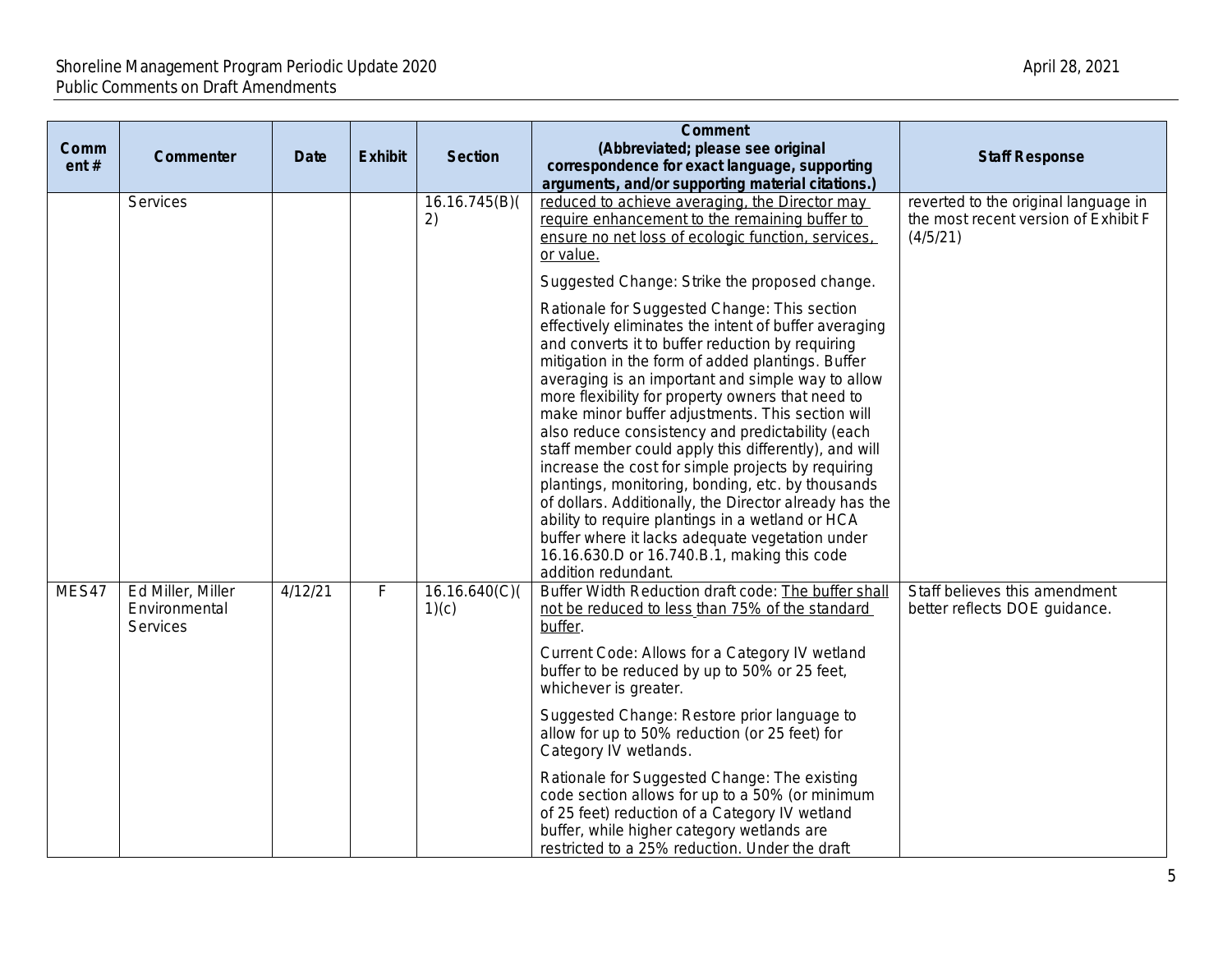| Comm<br>ent# | Commenter                                      | Date    | <b>Exhibit</b> | <b>Section</b>                                | <b>Comment</b><br>(Abbreviated; please see original<br>correspondence for exact language, supporting<br>arguments, and/or supporting material citations.)                                                                                                                                                                                                                                                                                                                                                                                                                                                                                                                                                                                                                                                                                                                                                                                                                                                                                                                                                                         | <b>Staff Response</b>                                                                                                           |
|--------------|------------------------------------------------|---------|----------------|-----------------------------------------------|-----------------------------------------------------------------------------------------------------------------------------------------------------------------------------------------------------------------------------------------------------------------------------------------------------------------------------------------------------------------------------------------------------------------------------------------------------------------------------------------------------------------------------------------------------------------------------------------------------------------------------------------------------------------------------------------------------------------------------------------------------------------------------------------------------------------------------------------------------------------------------------------------------------------------------------------------------------------------------------------------------------------------------------------------------------------------------------------------------------------------------------|---------------------------------------------------------------------------------------------------------------------------------|
|              |                                                |         |                |                                               | buffer averaging section, Category IV wetlands are<br>still allowed up to a 50% reduction. This proposed<br>change will remove flexibility for property owners<br>for the lowest category of wetlands.                                                                                                                                                                                                                                                                                                                                                                                                                                                                                                                                                                                                                                                                                                                                                                                                                                                                                                                            |                                                                                                                                 |
| MES48        | Ed Miller, Miller<br>Environmental<br>Services | 4/12/21 | $\mathsf F$    | 16.16.710(C)(<br>$1)(a)(v)$ &<br>16.16.740(B) | Draft Code: Type O waters include all segments of<br>aquatic areas that are not type S, F, or N waters<br>and that are physically connected to type S or F<br>waters by an above-ground channel, system, pipe,<br>culvert, stream or wetland. And 16.16.740.B. Type<br>O Buffer = $25$ feet.                                                                                                                                                                                                                                                                                                                                                                                                                                                                                                                                                                                                                                                                                                                                                                                                                                      | This formerly proposed language<br>has already been stricken and<br>amended in the most recent version<br>of Exhibit F (4/5/21) |
|              |                                                |         |                |                                               | Current Code: Not present in the current code.                                                                                                                                                                                                                                                                                                                                                                                                                                                                                                                                                                                                                                                                                                                                                                                                                                                                                                                                                                                                                                                                                    |                                                                                                                                 |
|              |                                                |         |                |                                               | Suggested Change: Strike this addition of Type O<br>waters and associated 25-foot buffer. Return the<br>prior designation of Natural Ponds to the buffer<br>Table requiring a 50 foot buffer.                                                                                                                                                                                                                                                                                                                                                                                                                                                                                                                                                                                                                                                                                                                                                                                                                                                                                                                                     |                                                                                                                                 |
|              |                                                |         |                |                                               | Rationale for Suggested Change: The definition of<br>Type O waters will include ditches and artificial<br>ponds that eventually drain to a fish stream. This<br>will include most of the ditching and artificial ponds<br>in Whatcom County. This will in effect place 25-<br>foot buffers in any front yard along a road with a<br>County ditch - creating protected critical areas<br>buffers along most property road frontage. Any<br>time the County public works excavated new<br>ditching, or extended existing new ditching, they<br>would also be creating new critical areas and<br>encumbering adjacent properties with a buffer for a<br>resource that the County created. This seems<br>problematic and overreaching. Ditching provides a<br>function to control and direct stormwater. The<br>department of Ecology has no recommendations<br>designating artificial ditches as critical areas or for<br>placing buffers on artificial ditching. This would<br>create a new critical area, most of which are within<br>County rights-of-way. Additionally, most of the<br>ditches outside of road right of ways are |                                                                                                                                 |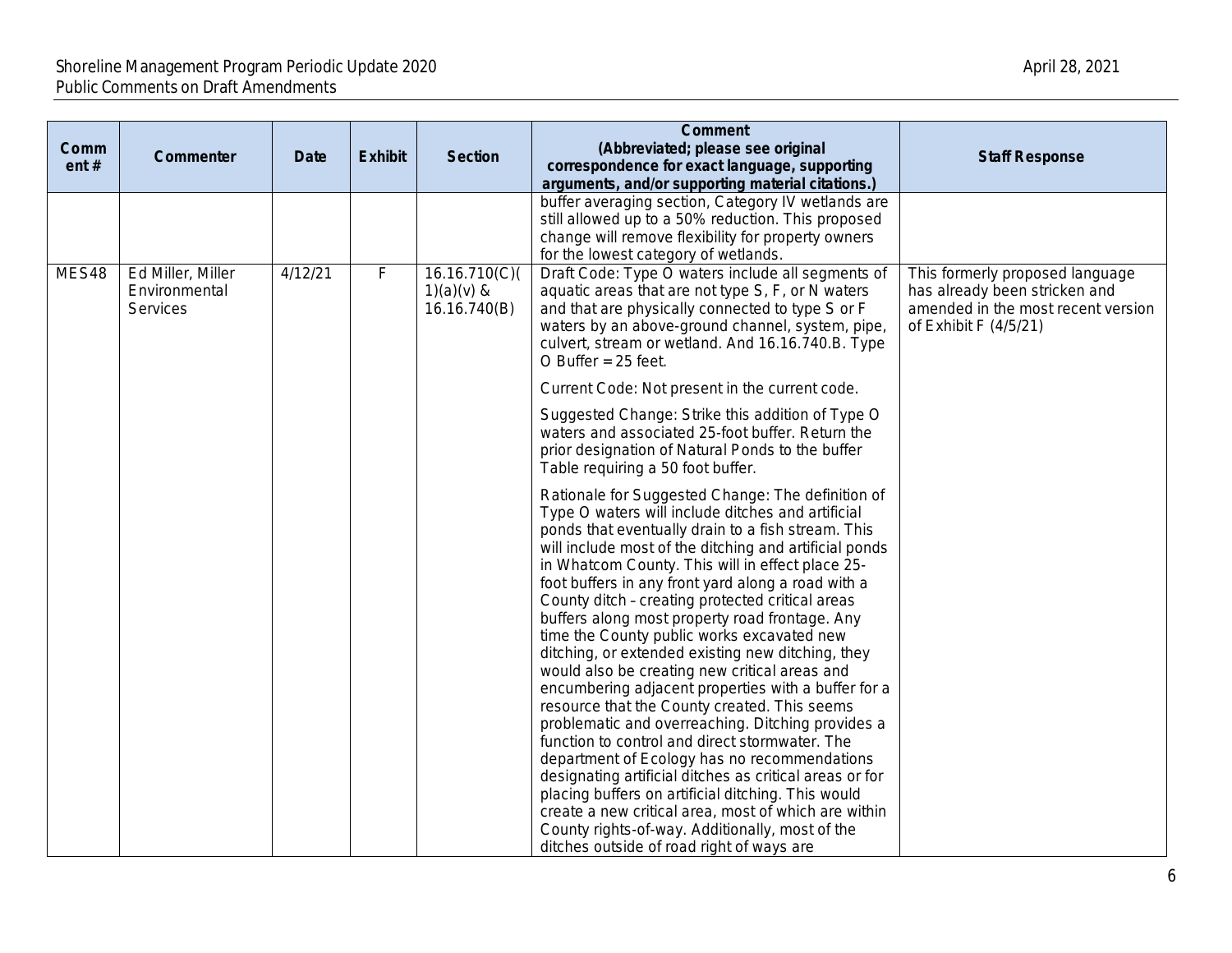| Comm<br>ent# | Commenter                                             | <b>Date</b> | <b>Exhibit</b> | <b>Section</b>        | <b>Comment</b><br>(Abbreviated; please see original<br>correspondence for exact language, supporting                                                                                                                                                                                                                                                                                                                                                                                                                                                                                                                                                                                  | <b>Staff Response</b>                                                                                            |
|--------------|-------------------------------------------------------|-------------|----------------|-----------------------|---------------------------------------------------------------------------------------------------------------------------------------------------------------------------------------------------------------------------------------------------------------------------------------------------------------------------------------------------------------------------------------------------------------------------------------------------------------------------------------------------------------------------------------------------------------------------------------------------------------------------------------------------------------------------------------|------------------------------------------------------------------------------------------------------------------|
|              |                                                       |             |                |                       | arguments, and/or supporting material citations.)<br>agricultural in nature and created prior to the<br>growth management act and the clean water act.<br>Additionally, Type O waters do not correlate with<br>Washington State water typing.                                                                                                                                                                                                                                                                                                                                                                                                                                         |                                                                                                                  |
| MES49        | Ed Miller, Miller<br>Environmental<br><b>Services</b> | 4/12/21     | F              | 16.16.710(C)<br>b)(i) | Draft Code: Ditches or other artificial water courses<br>are considered streams for the purposes of this<br>chapter when: i. used to convey waters of the state<br>existing prior to human alteration; and/or                                                                                                                                                                                                                                                                                                                                                                                                                                                                         | Based on public comment and<br>direction from the P/C, this section<br>has reverted to its original<br>language. |
|              |                                                       |             |                |                       | Current Code: Ditches or other artificial water<br>courses are considered streams for the purposes<br>of this chapter when: i. used to convey natural<br>streams existing prior to human alteration; and/or                                                                                                                                                                                                                                                                                                                                                                                                                                                                           |                                                                                                                  |
|              |                                                       |             |                |                       | Suggested Change: Strike the change and replace<br>the current language.                                                                                                                                                                                                                                                                                                                                                                                                                                                                                                                                                                                                              |                                                                                                                  |
|              |                                                       |             |                |                       | Rationale for suggested change: This change<br>seems to make the section more confusing. State<br>definitions (italics added):                                                                                                                                                                                                                                                                                                                                                                                                                                                                                                                                                        |                                                                                                                  |
|              |                                                       |             |                |                       | "Waters of the state includes all lakes, rivers,<br>ponds, streams, inland waters, underground<br>waters, salt waters and all other surface waters<br>and watercourses located within the jurisdiction of<br>the state of Washington (RCW 90.48.020)."                                                                                                                                                                                                                                                                                                                                                                                                                                |                                                                                                                  |
|              |                                                       |             |                |                       | "WAC 220-660-030(153) Watercourse, river of<br>stream means any portion of a stream or river<br>channel, bed, bank, or bottom waterward of the<br>ordinary high water line of waters of the state.<br>Watercourse also means areas in which fish may<br>spawn, reside, or pass, and tributary waters with<br>defined bed or banks that influence the quality of<br>habitat downstream. Watercourse also means<br>waters that flow intermittently or that fluctuate in<br>level during the year, and the term applies to the<br>entire bed of such waters whether or not the water<br>is at peak level. A watercourse includes all<br>surface-water-connected wetlands that provide or |                                                                                                                  |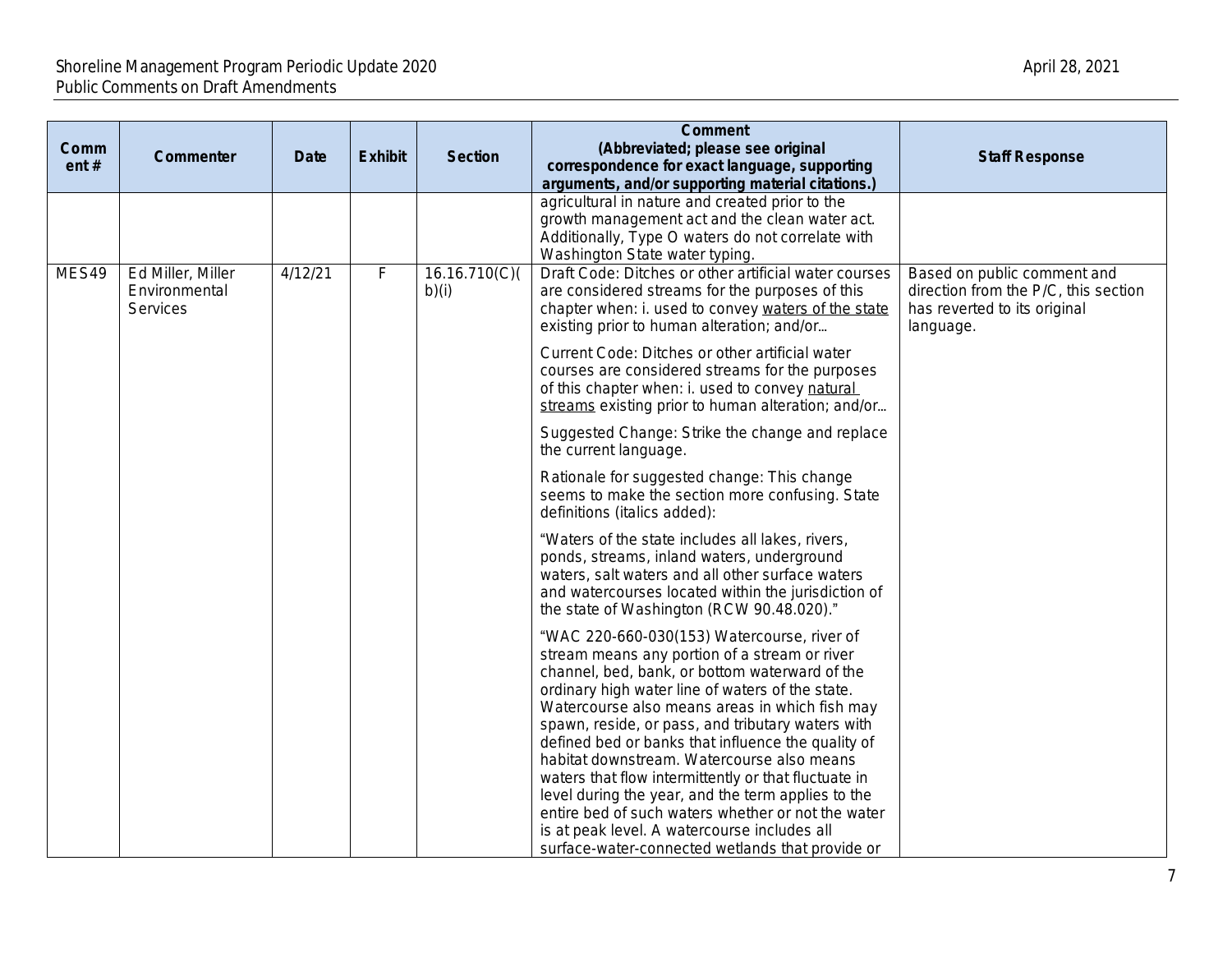| Comm<br>ent# | Commenter                                      | <b>Date</b> | <b>Exhibit</b> | <b>Section</b>     | <b>Comment</b><br>(Abbreviated; please see original<br>correspondence for exact language, supporting<br>arguments, and/or supporting material citations.)                                                                                                                                                                                                                                                                                                                                                                                                | <b>Staff Response</b>                                                                                               |
|--------------|------------------------------------------------|-------------|----------------|--------------------|----------------------------------------------------------------------------------------------------------------------------------------------------------------------------------------------------------------------------------------------------------------------------------------------------------------------------------------------------------------------------------------------------------------------------------------------------------------------------------------------------------------------------------------------------------|---------------------------------------------------------------------------------------------------------------------|
|              |                                                |             |                |                    | maintain habitat that supports fish life. This<br>definition does not include irrigation ditches,<br>canals, stormwater treatment and conveyance<br>systems, or other entirely artificial watercourses,<br>except where they exist in a natural watercourse<br>that has been altered by humans."                                                                                                                                                                                                                                                         |                                                                                                                     |
|              |                                                |             |                |                    | Per state definition, waters of the state (that might<br>be found in a ditch) have an ordinary high water<br>mark and are not artificial - essentially a "natural<br>stream". It seems the current language is<br>consistent with state definitions and is clearer.                                                                                                                                                                                                                                                                                      |                                                                                                                     |
| MES50        | Ed Miller, Miller<br>Environmental<br>Services | 4/12/21     | F              | 16.16.745(A)<br>2) | Draft Code: Buffer Width Increasing. The Director<br>may require the standard buffer width to be<br>increased or to establish a non-riparian buffer,<br>when such buffers are necessary for one of the<br>following:<br>To protect priority fish or wildlife using the<br>1)<br><b>HCA</b><br>To provide connectivity when a Type S or F<br>water body is located within 300 feet of:<br>a. Another Type S or F water body; or<br>b. A fish and wildlife HCA; or<br>c. A Category I, II or III wetland.<br>Current Code: 16.16.745.A.2 - language added, | Staff believes this addition better<br>reflects DOE guidance and<br>Council's direction to improve<br>connectivity. |
|              |                                                |             |                |                    | not in the current code.<br>Suggest Changed: strike the new added section<br>16.16.745.A.2.                                                                                                                                                                                                                                                                                                                                                                                                                                                              |                                                                                                                     |
|              |                                                |             |                |                    | Rationale for suggested change: This is a new<br>provision to the code that allows the Director to<br>extend Type S or F buffers to resources within 300<br>feet - including Category III wetlands, other HCA's<br>or other waters. Again, this is an exceptionally<br>broad provision to add in additional regulated<br>areas that are not currently designated as critical<br>areas or buffers in the existing or even the                                                                                                                             |                                                                                                                     |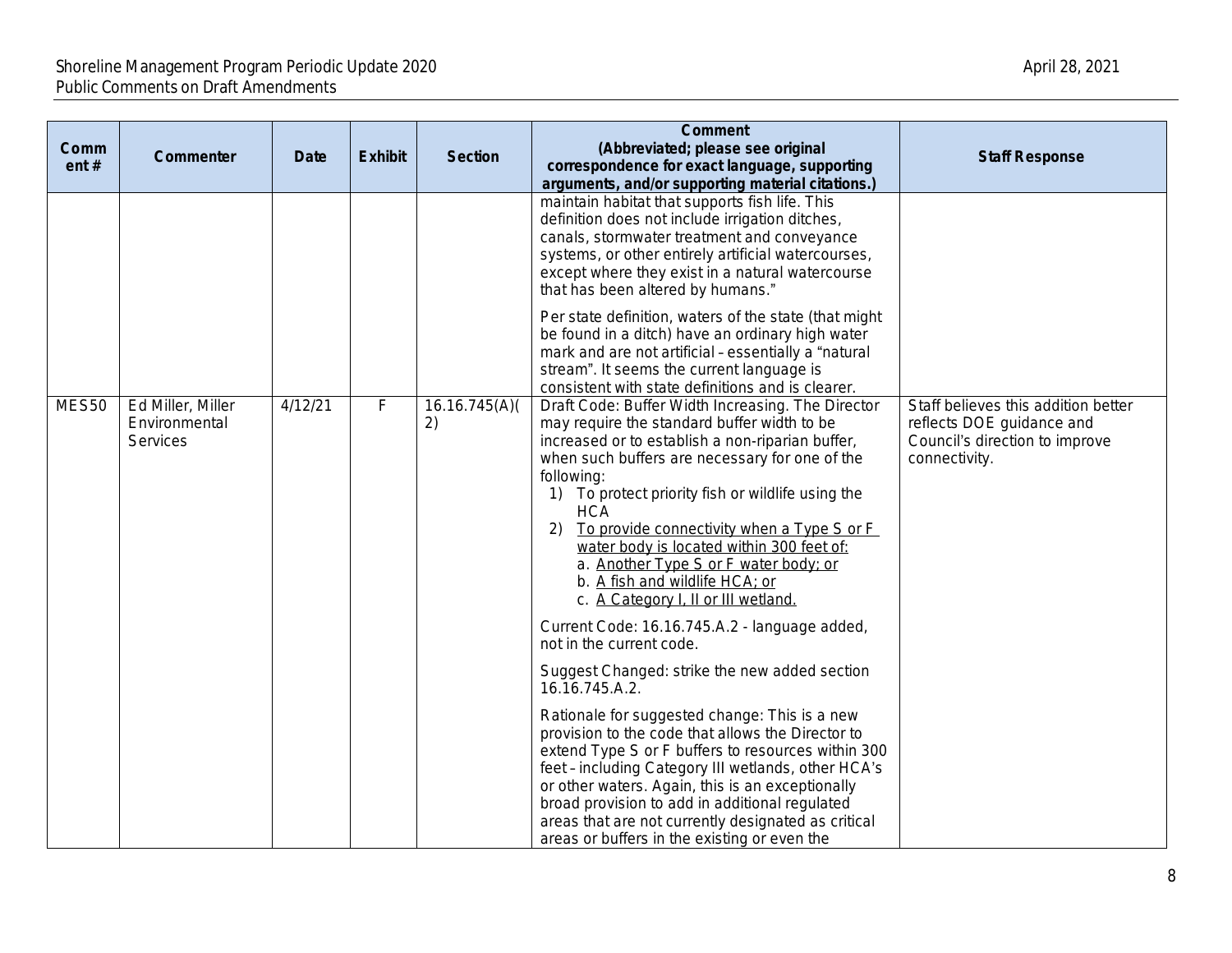| Comm<br>ent# | Commenter                                                                                             | <b>Date</b> | <b>Exhibit</b> | <b>Section</b> | <b>Comment</b><br>(Abbreviated; please see original<br>correspondence for exact language, supporting<br>arguments, and/or supporting material citations.)                                                                                                                                                                                                                                                                                                                                                                                                                                                                                                                                                                                                                                                                                                                                                                                                                                                                                                                                                                                                                                                                                                                                                                                                                                                                                  | <b>Staff Response</b>                                                                                                                                                                                                                                                                                                                                                                                                                                                                                                                                                                                                                                                                                                                                                                                                                                                                                                                                                                     |
|--------------|-------------------------------------------------------------------------------------------------------|-------------|----------------|----------------|--------------------------------------------------------------------------------------------------------------------------------------------------------------------------------------------------------------------------------------------------------------------------------------------------------------------------------------------------------------------------------------------------------------------------------------------------------------------------------------------------------------------------------------------------------------------------------------------------------------------------------------------------------------------------------------------------------------------------------------------------------------------------------------------------------------------------------------------------------------------------------------------------------------------------------------------------------------------------------------------------------------------------------------------------------------------------------------------------------------------------------------------------------------------------------------------------------------------------------------------------------------------------------------------------------------------------------------------------------------------------------------------------------------------------------------------|-------------------------------------------------------------------------------------------------------------------------------------------------------------------------------------------------------------------------------------------------------------------------------------------------------------------------------------------------------------------------------------------------------------------------------------------------------------------------------------------------------------------------------------------------------------------------------------------------------------------------------------------------------------------------------------------------------------------------------------------------------------------------------------------------------------------------------------------------------------------------------------------------------------------------------------------------------------------------------------------|
|              |                                                                                                       |             |                |                | proposed amended code. The extension of every<br>fish stream or lake buffer to another resource<br>within 300 feet is essentially extending most of the<br>buffer areas to 300 feet. If the intent is also to<br>protect habitat corridors, then it is also redundant,<br>as these are already protected in the habitat<br>conservation section of the code - State priority<br>habitat "Biodiversity areas and corridors".                                                                                                                                                                                                                                                                                                                                                                                                                                                                                                                                                                                                                                                                                                                                                                                                                                                                                                                                                                                                                |                                                                                                                                                                                                                                                                                                                                                                                                                                                                                                                                                                                                                                                                                                                                                                                                                                                                                                                                                                                           |
| RFW17        | Karlee Deatherage<br>(RE Sources), Rein<br>Attemann (WEC),<br>and Tim<br>Trohimovich (Futur<br>ewise) | 4/12/21     | D              |                | Incorporate regulations to prepare for accelerating<br>sea level rise impacts.<br>The SMA and SMP Guidelines require shoreline<br>master programs to address the flooding that will<br>be caused by sea level rise. RCW 90.58.100(2)(h)<br>requires that shoreline master programs "shall<br>include" "[a]n element that gives consideration to<br>the statewide interest in the prevention and<br>minimization of flood damages " WAC 173-26-<br>221(3)(b) provides in part that "[o]ver the long<br>term, the most effective means of flood hazard<br>reduction is to prevent or remove development in<br>flood-prone areas " "Counties and cities should<br>consider the following when designating and<br>classifying frequently flooded areas  [t]he<br>potential effects of tsunami, high tides with strong<br>winds, sea level rise, and extreme weather events,<br>including those potentially resulting from global<br>climate change " The areas subject to sea level<br>rise are flood prone areas just the same as areas<br>along bays, rivers, or streams that are within the<br>100-year flood plain. RCW 90.58.100(1) and WAC<br>173-26-201(2)(a) also require "that the 'most<br>current, accurate, and complete scientific and<br>technical information' and 'management<br>recommendations' [shall to the extent feasible]<br>form the basis of SMP provisions." This includes<br>the current science on sea level rise. | First, there isn't a requirement to<br>address climate change/sea level<br>rise in the SMA. Secondly, through<br>the adopted Scoping Document,<br>Council only directed staff to<br>consider CC/SLR policies (not<br>regulations) and such policies have<br>been developed and/or<br>strengthened and are proposed to<br>be included in Chapter 11 of the<br>CompPlan.<br>Before adopting specific<br>regulations, we'd need to know the<br>details of likely sea level rise<br>(location, elevation, magnitude,<br>etc.). The COB and WCPW are<br>currently developing the CoSMoS<br>model, which should provide the<br>best data for Whatcom County. The<br>policies being introduced would set<br>us up for developing such<br>regulations once this model is<br>completed.<br>What we understand from DOE is<br>that any such regulations should be<br>built on data, which is what PS-<br>CoSMoS will be providing.<br>Furthermore, once the data is<br>available, we should perform |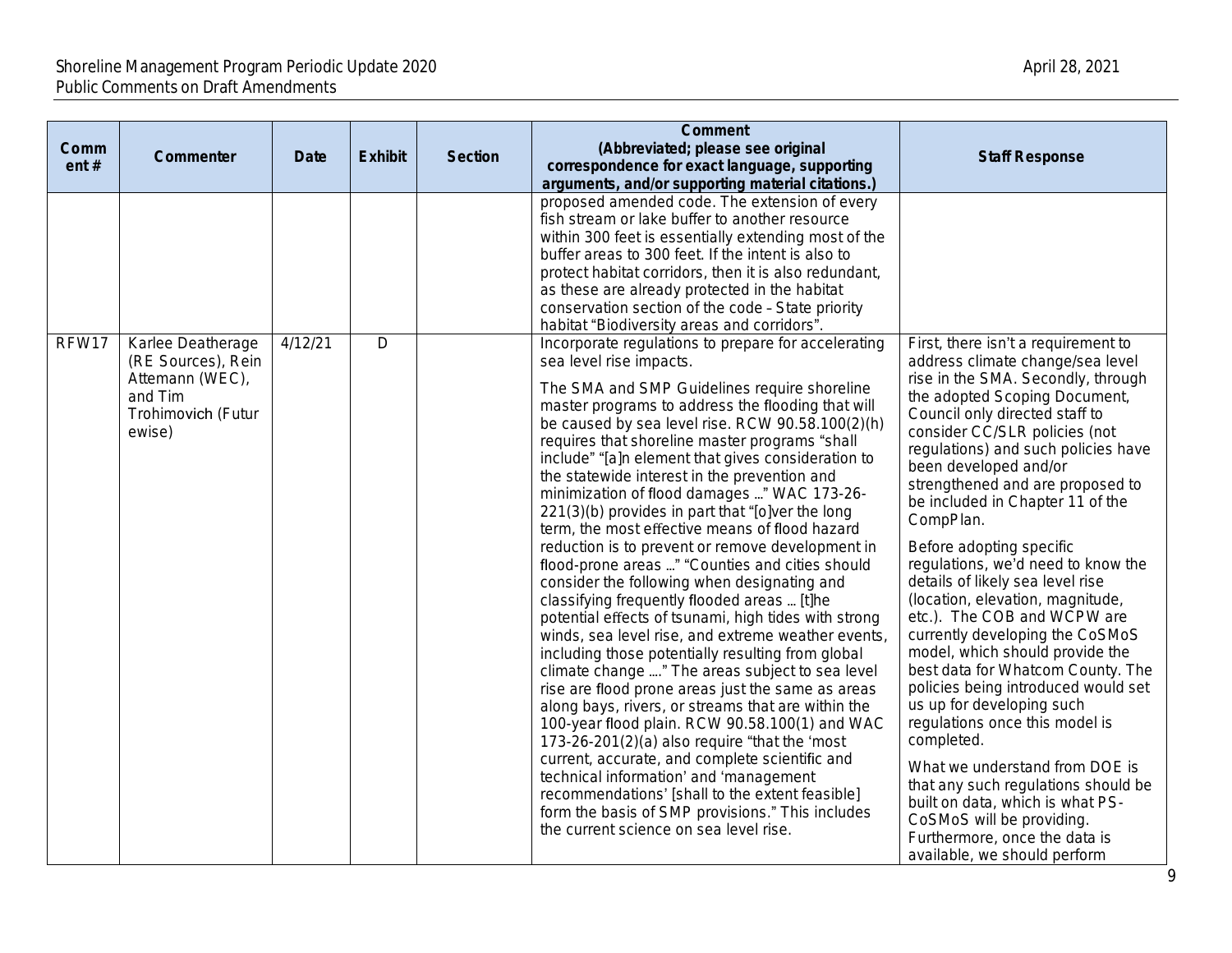| Comm<br>ent# | Commenter | <b>Date</b> | <b>Exhibit</b> | <b>Section</b> | <b>Comment</b><br>(Abbreviated; please see original<br>correspondence for exact language, supporting<br>arguments, and/or supporting material citations.)                                                                                                                                                                                                                                                                                                                                                                                                                                                                                                                                                                                                                                                                                                                                                                                                                                                                                                                                                                                                                                                                                                                                                                                                                                                                                                                                                                                                                                                                                                                                                                                                                                                                                                                                                                                  | <b>Staff Response</b>                                                                                                                                                                                                                                                                                                                                                                                                                                                          |
|--------------|-----------|-------------|----------------|----------------|--------------------------------------------------------------------------------------------------------------------------------------------------------------------------------------------------------------------------------------------------------------------------------------------------------------------------------------------------------------------------------------------------------------------------------------------------------------------------------------------------------------------------------------------------------------------------------------------------------------------------------------------------------------------------------------------------------------------------------------------------------------------------------------------------------------------------------------------------------------------------------------------------------------------------------------------------------------------------------------------------------------------------------------------------------------------------------------------------------------------------------------------------------------------------------------------------------------------------------------------------------------------------------------------------------------------------------------------------------------------------------------------------------------------------------------------------------------------------------------------------------------------------------------------------------------------------------------------------------------------------------------------------------------------------------------------------------------------------------------------------------------------------------------------------------------------------------------------------------------------------------------------------------------------------------------------|--------------------------------------------------------------------------------------------------------------------------------------------------------------------------------------------------------------------------------------------------------------------------------------------------------------------------------------------------------------------------------------------------------------------------------------------------------------------------------|
|              |           |             |                |                | Sea level rise is a real problem that is happening<br>now. Sea level is rising and floods and erosion are<br>increasing. In 2012 the National Research Council<br>concluded that global sea level had risen by about<br>seven inches in the 20th Century. A recent<br>analysis of sea-level measurements for tide-gage<br>stations, including the Seattle, Washington tide-<br>gauge, shows that sea level rise is accelerating.5<br>Virginia Institute of Marine Science (VIMS)<br>"emeritus professor John Boon, says 'The year-to-<br>year trends are becoming very informative. The<br>2020 report cards continue a clear trend toward<br>acceleration in rates of sea-level rise at 27 of our<br>28 tide-gauge stations along the continental U.S.<br>coastline."" "Acceleration can be a game changer<br>in terms of impacts and planning, so we really<br>need to pay heed to these patterns,' says Boon."<br>The Seattle tide gage was one of the 27 that had<br>an accelerating rate of sea level rise. The report<br>Projected Sea Level Rise for Washington State - A<br>2018 Assessment projects that for a low<br>greenhouse gas emission scenario there is a 50<br>percent probability that sea level rise will reach or<br>exceed 1.2 feet by 2100 around Sandy Point and<br>the west side of the Lummi Peninsula. Projected<br>Sea Level Rise for Washington State - A 2018<br>Assessment projects that for a higher emission<br>scenario there is a 50 percent probability that sea<br>level rise will reach or exceed 4.5 feet by 2100 for<br>the same area. Projections are available for all of<br>the marine shorelines in Whatcom County and<br>Washington State.<br>The extent of the sea level rise currently projected<br>for Whatcom County can be seen on the NOAA O<br>ffice for Coastal Management Digitalcoast Sea<br>Level Rise Viewer available at:<br>https://coast.noaa.gov/digitalcoast/tools/slr.html. | vulnerability and risk assessments<br>to see what kind and where the<br>problems might be, and update our<br>shoreline inventory and<br>characterizations. Without such<br>science, we would be open to<br>challenges.<br>It should also be noted that in<br>reviewing development proposals,<br>PDS already requires structures to<br>be built above the anticipated flood<br>stage through the County's critical<br>area (i.e., geohazard/tsunami) and<br>flood regulations. |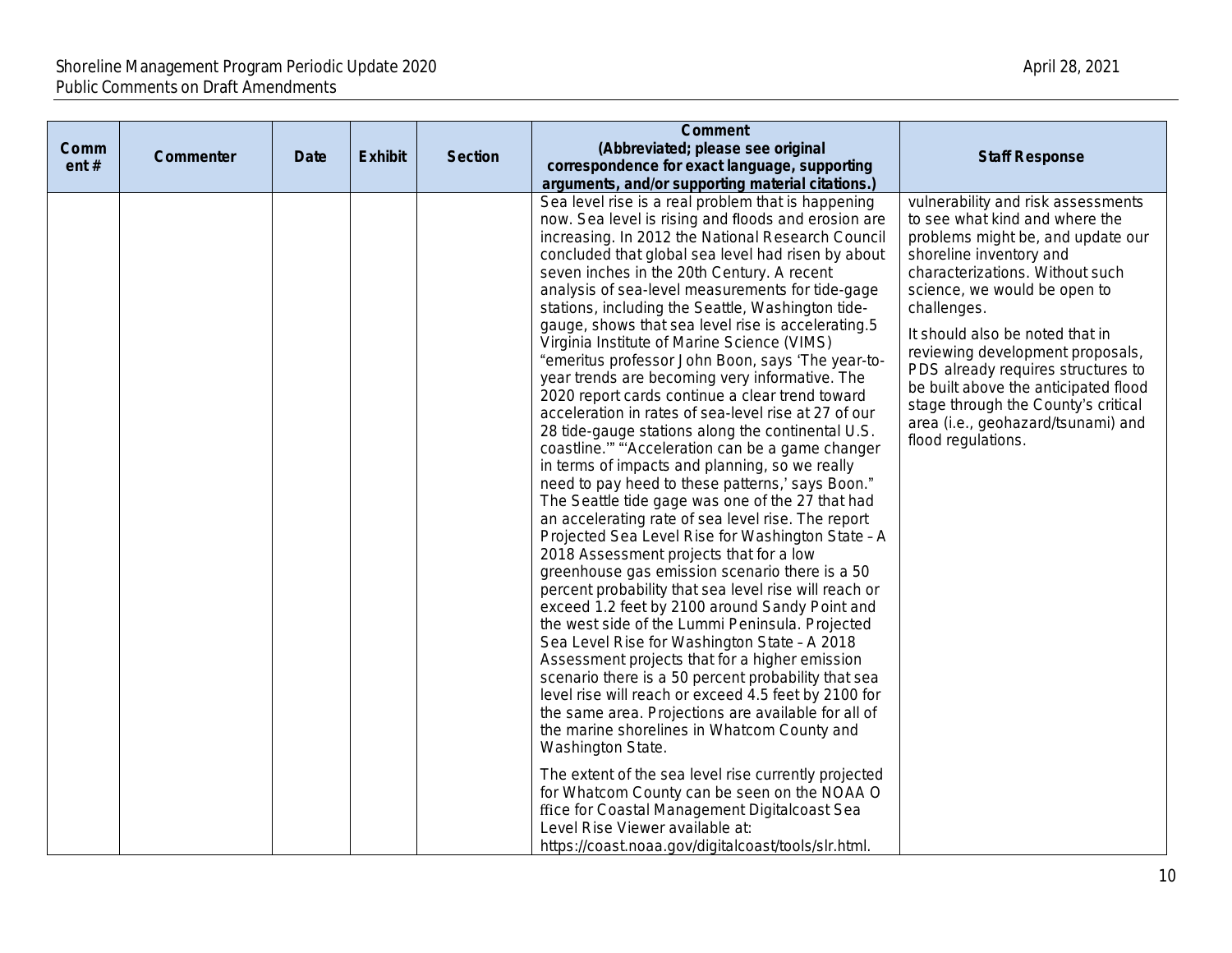| Comm<br>ent# | Commenter | Date | <b>Exhibit</b> | <b>Section</b> | <b>Comment</b><br>(Abbreviated; please see original<br>correspondence for exact language, supporting<br>arguments, and/or supporting material citations.)                                                                                                                                                                                                                                                                                                                                                                                                                                                       | <b>Staff Response</b> |
|--------------|-----------|------|----------------|----------------|-----------------------------------------------------------------------------------------------------------------------------------------------------------------------------------------------------------------------------------------------------------------------------------------------------------------------------------------------------------------------------------------------------------------------------------------------------------------------------------------------------------------------------------------------------------------------------------------------------------------|-----------------------|
|              |           |      |                |                | Please see map images at the bottom of this letter<br>detailing the changes in water elevation from the<br>current mean higher high water (MHHW) to four<br>feet of sea level rise.                                                                                                                                                                                                                                                                                                                                                                                                                             |                       |
|              |           |      |                |                | Projected sea level rise will substantially increase<br>flooding. As Ecology writes, "[s]ea level rise and<br>storm surge[s] will increase the frequency and<br>severity of flooding, erosion, and seawater<br>intrusion-thus increasing risks to vulnerable<br>communities, infrastructure, and coastal<br>ecosystems." Not only our marine shorelines will<br>be impacted, as Ecology writes "[m]ore frequent<br>extreme storms are likely to cause river and<br>coastal flooding, leading to increased injuries and<br>loss of life."                                                                        |                       |
|              |           |      |                |                | Zillow recently estimated that 31,235 homes in<br>Washington State may be underwater by 2100,<br>1.32 percent of the state's total housing stock. The<br>value of the submerged homes is an estimated<br>\$13.7 billon. Zillow wrote:                                                                                                                                                                                                                                                                                                                                                                           |                       |
|              |           |      |                |                | "It's important to note that 2100 is a long way off,<br>and it's certainly possible that communities [may]<br>take steps to mitigate these risks. Then again,<br>given the enduring popularity of living near the sea<br>despite its many dangers and drawbacks, it may<br>be that even more homes will be located closer to<br>the water in a century's time, and these estimates<br>could turn out to be very conservative. Either way,<br>left unchecked, it is clear the threats posed by<br>climate change and rising sea levels have the<br>potential to destroy housing values on an<br>enormous scale." |                       |
|              |           |      |                |                | Sea level rise will have an impact beyond rising<br>seas, floods, and storm surges. The National<br>Research Council wrote that:                                                                                                                                                                                                                                                                                                                                                                                                                                                                                |                       |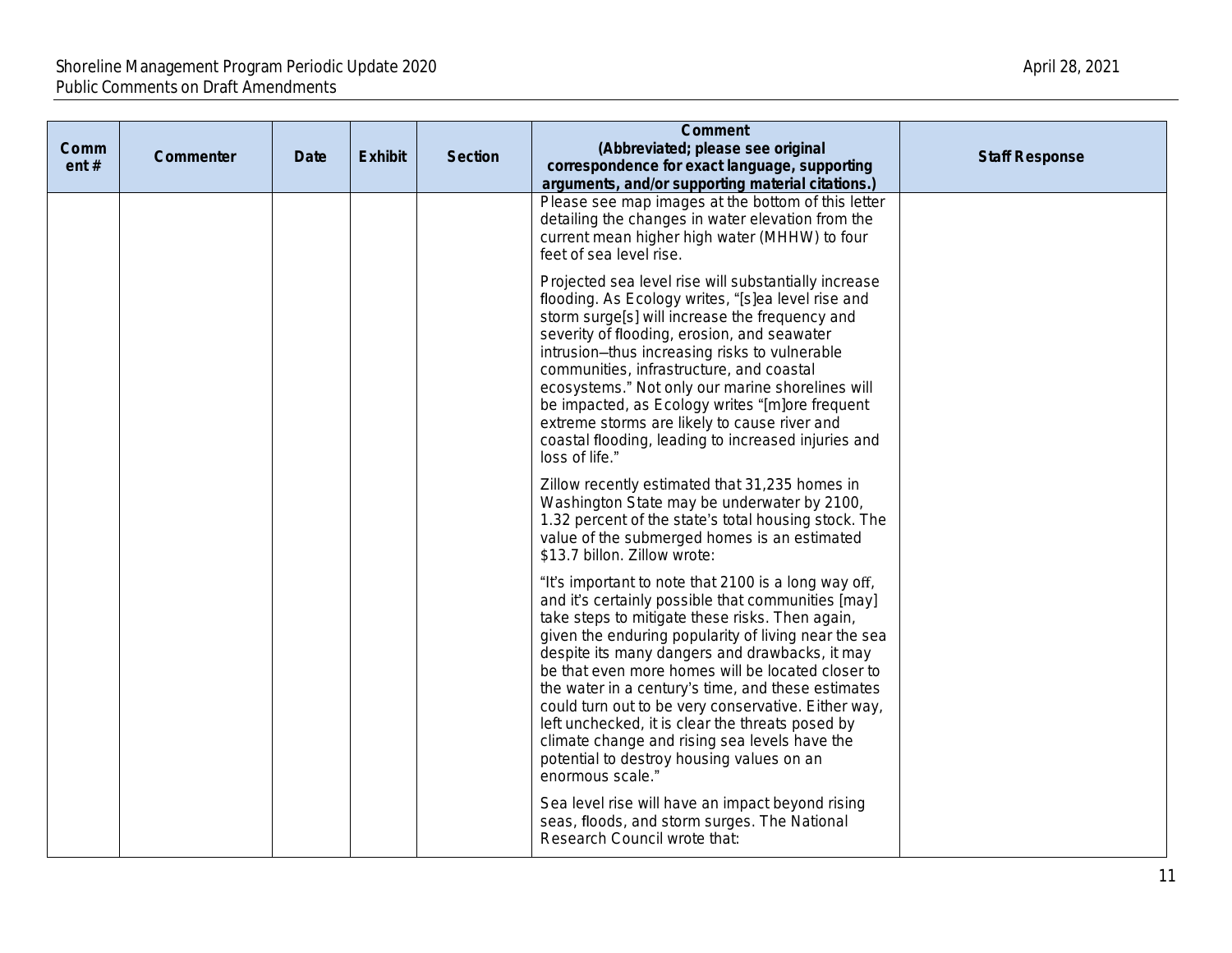| Comm<br>ent# | Commenter | Date | <b>Exhibit</b> | <b>Section</b> | <b>Comment</b><br>(Abbreviated; please see original<br>correspondence for exact language, supporting<br>arguments, and/or supporting material citations.)                                                                                                                                                                                                                                                                                                                                                                                                                                                                                                                                                                                                                                                                                     | <b>Staff Response</b> |
|--------------|-----------|------|----------------|----------------|-----------------------------------------------------------------------------------------------------------------------------------------------------------------------------------------------------------------------------------------------------------------------------------------------------------------------------------------------------------------------------------------------------------------------------------------------------------------------------------------------------------------------------------------------------------------------------------------------------------------------------------------------------------------------------------------------------------------------------------------------------------------------------------------------------------------------------------------------|-----------------------|
|              |           |      |                |                | "Rising sea levels and increasing wave heights will<br>exacerbate coastal erosion and shoreline retreat in<br>all geomorphic environments along the west coast.<br>Projections of future cliff and bluff retreat are<br>limited by sparse data in Oregon and Washington<br>and by a high degree of geomorphic variability<br>along the coast. Projections using only historic<br>rates of cliff erosion predict 10-30 meters [33 to 98<br>feet] or more of retreat along the west coast by<br>2100. An increase in the rate of sea-level rise<br>combined with larger waves could significantly i<br>ncrease these rates. Future retreat of beaches will<br>depend on the rate of sea-level rise and, to a<br>lesser extent, the amount of sediment input and<br>loss."                                                                       |                       |
|              |           |      |                |                | These impacts are why the Washington State<br>Department of Ecology recommends "[I]imiting<br>new development in highly vulnerable areas."                                                                                                                                                                                                                                                                                                                                                                                                                                                                                                                                                                                                                                                                                                    |                       |
|              |           |      |                |                | Unless wetlands and shoreline vegetation can<br>migrate landward, their area and ecological<br>functions will decline. If development regulations<br>are not updated to address the need for vegetation<br>to migrate landward in feasible locations, wetlands<br>and shoreline vegetation will decline. This loss of<br>shoreline vegetation will harm the environment. It<br>will also deprive marine shorelines of the<br>vegetation that protects property from erosion and<br>storm damage by modifying soils and accreting<br>sediment. WEC and Futurewise's Sept. 16, 2020<br>letter included maps that show the extent of this<br>amount of sea level rise in Whatcom County and<br>wetland migration in part of the County if the<br>wetlands are not blocked by development.<br>Additional maps are also enclosed with this letter. |                       |
|              |           |      |                |                | Flood plain regulations are not enough to address<br>sea level rise for three reasons. Projected Sea                                                                                                                                                                                                                                                                                                                                                                                                                                                                                                                                                                                                                                                                                                                                          |                       |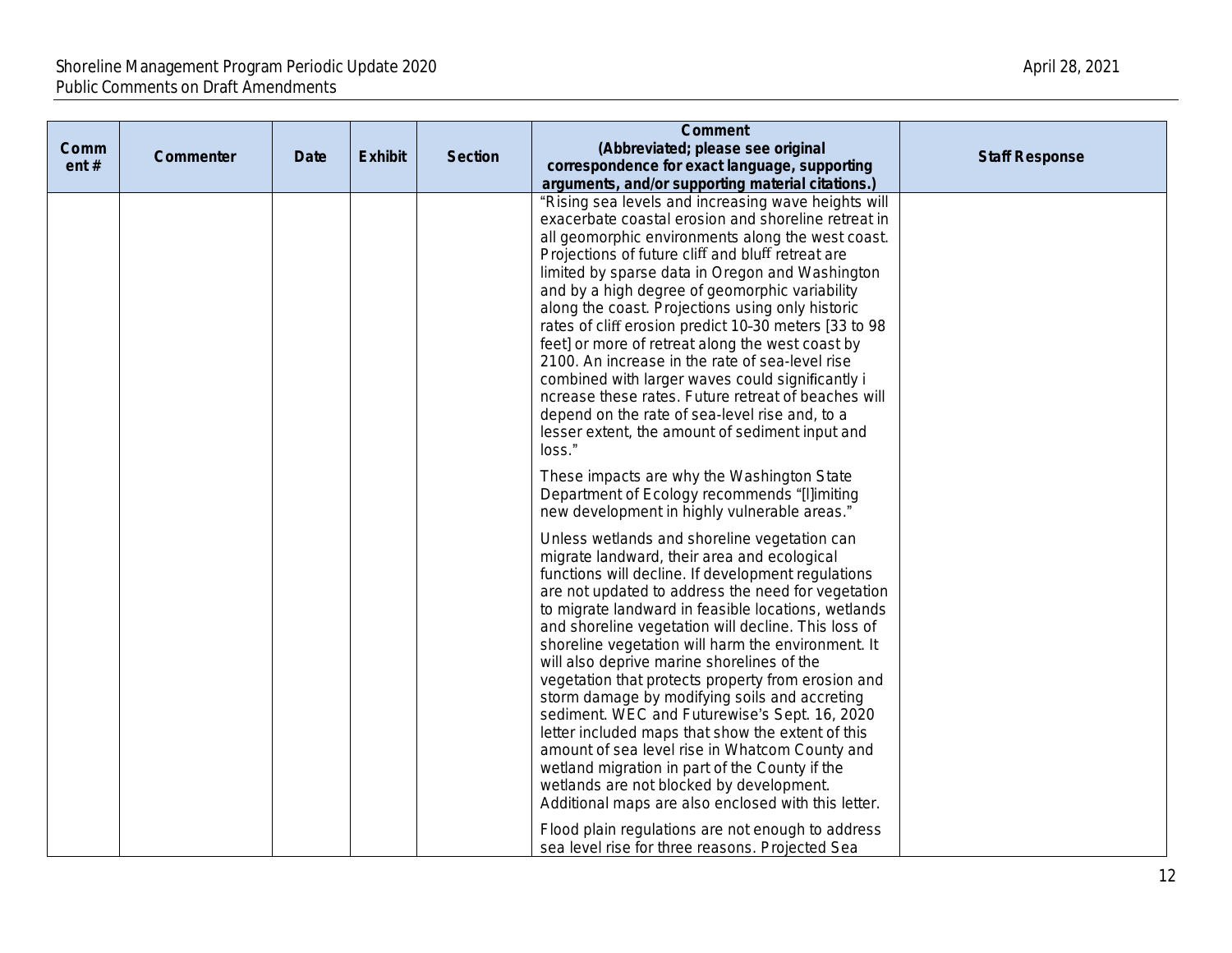| Comm<br>ent# | Commenter | <b>Date</b> | <b>Exhibit</b> | <b>Section</b> | <b>Comment</b><br>(Abbreviated; please see original<br>correspondence for exact language, supporting<br>arguments, and/or supporting material citations.)                                                                                                                                                                                                                                                                                                                                                                        | <b>Staff Response</b> |
|--------------|-----------|-------------|----------------|----------------|----------------------------------------------------------------------------------------------------------------------------------------------------------------------------------------------------------------------------------------------------------------------------------------------------------------------------------------------------------------------------------------------------------------------------------------------------------------------------------------------------------------------------------|-----------------------|
|              |           |             |                |                | Level Rise for Washington State - A 2018<br>Assessment explains two of them:                                                                                                                                                                                                                                                                                                                                                                                                                                                     |                       |
|              |           |             |                |                | "Finally, it is worth emphasizing that sea level rise<br>projections are different from Federal Emergency<br>Management Agency (FEMA) flood insurance<br>studies, because (1) FEMA studies only consider<br>past events, and (2) flood insurance studies only<br>consider the 100-year event, whereas sea level<br>rise affects coastal water elevations at all times."                                                                                                                                                          |                       |
|              |           |             |                |                | The third reason is that floodplain regulations allow<br>fills and pilings to elevate structures and also allow<br>commercial buildings to be flood proofed in certain<br>areas. While this affords some protection to the<br>structure, it does not protect the marshes and<br>wetlands that need to migrate.                                                                                                                                                                                                                   |                       |
|              |           |             |                |                | Because of these significant impacts on people,<br>property, and the environment, "[n]early six in ten<br>Americans supported prohibiting development in<br>flood-prone areas (57%)." It is time for Washington<br>state and local governments to follow the lead of<br>the American people and adopt policies and<br>regulations to protect people, property, and the<br>environment from sea level rise. We recommend<br>the addition of the following regulations as part of<br>the shoreline master program periodic update: |                       |
|              |           |             |                |                | X. New lots shall be designed and located so<br>that the buildable area is outside the area likely<br>to be inundated by sea level rise in 2100 and<br>outside of the area in which wetlands and<br>aquatic vegetation will likely migrate during that<br>time.                                                                                                                                                                                                                                                                  |                       |
|              |           |             |                |                | X2. Where lots are large enough, new structures<br>and buildings shall be located so that they are<br>outside the area likely to be inundated by sea<br>level rise in 2100 and outside of the area in                                                                                                                                                                                                                                                                                                                            |                       |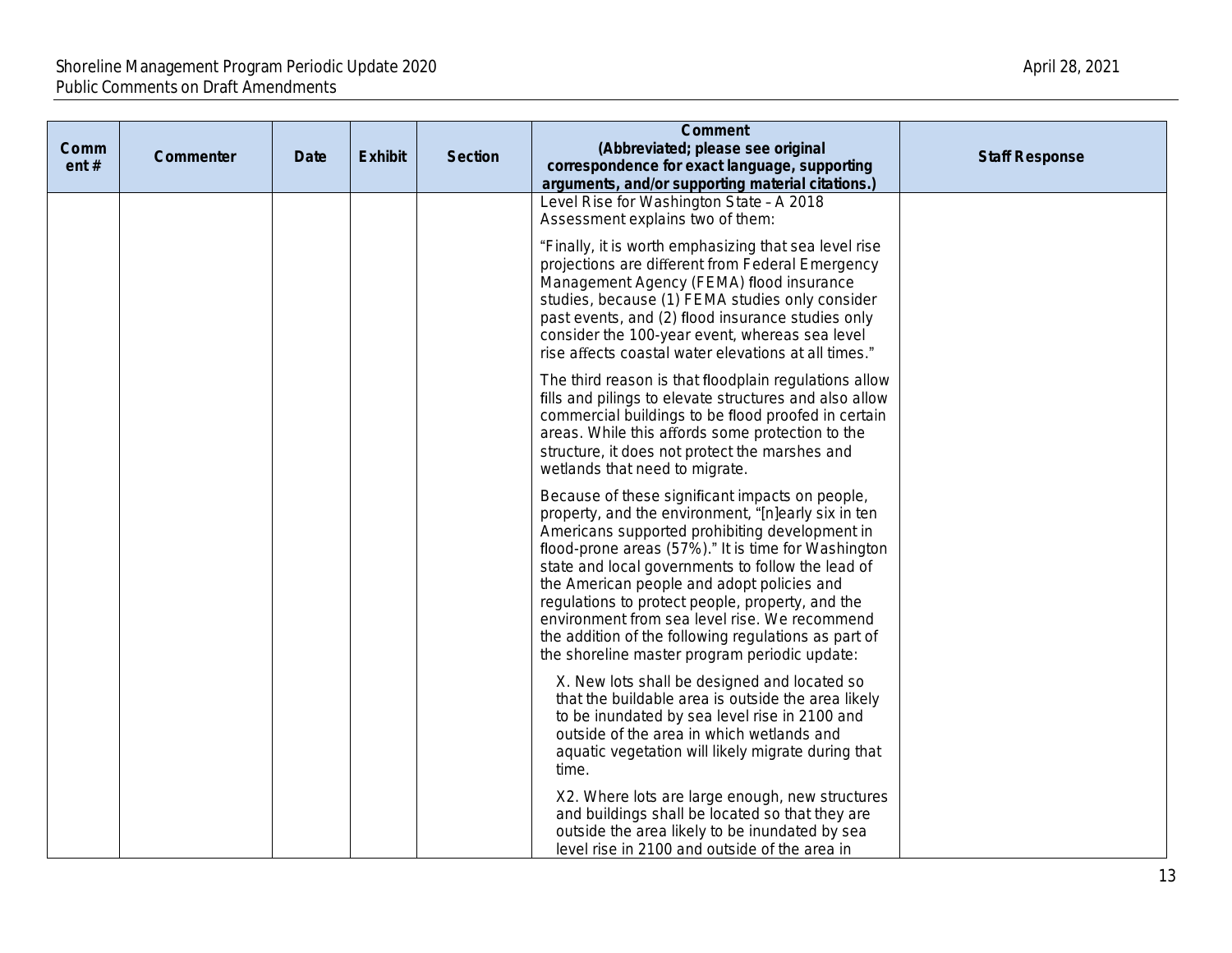| Comm<br>ent# | Commenter                                                                                             | <b>Date</b> | <b>Exhibit</b> | <b>Section</b>        | <b>Comment</b><br>(Abbreviated; please see original<br>correspondence for exact language, supporting<br>arguments, and/or supporting material citations.)                                                                                                                                                                                                                                                                                                                                                         | <b>Staff Response</b>                                                                                                                                                                                                                                                                                                                            |
|--------------|-------------------------------------------------------------------------------------------------------|-------------|----------------|-----------------------|-------------------------------------------------------------------------------------------------------------------------------------------------------------------------------------------------------------------------------------------------------------------------------------------------------------------------------------------------------------------------------------------------------------------------------------------------------------------------------------------------------------------|--------------------------------------------------------------------------------------------------------------------------------------------------------------------------------------------------------------------------------------------------------------------------------------------------------------------------------------------------|
|              |                                                                                                       |             |                |                       | which wetlands and aquatic vegetation will likely<br>migrate during that time.                                                                                                                                                                                                                                                                                                                                                                                                                                    |                                                                                                                                                                                                                                                                                                                                                  |
|              |                                                                                                       |             |                |                       | X3. New and substantially improved structures<br>shall be elevated above the likely sea level rise<br>elevation in 2100 or for the life of the building,<br>whichever is less.                                                                                                                                                                                                                                                                                                                                    |                                                                                                                                                                                                                                                                                                                                                  |
| RFW18        | Karlee Deatherage<br>(RE Sources), Rein<br>Attemann (WEC),                                            | 4/12/21     | F              | 16.16.270(C)<br>12)   | Restore Reasonable Use impact area language in<br>the Dec 4, 2020 draft Exhibit F, WCC 16.16.270<br>Reasonable Use Exceptions.                                                                                                                                                                                                                                                                                                                                                                                    | The P/C has reinserted the existing<br>language and modified it to read,<br>"1For single-family residences, the                                                                                                                                                                                                                                  |
|              | and Tim<br>Trohimovich (Futur<br>ewise)                                                               |             |                |                       | We urge Whatcom County to restore the proposed<br>change from the P/C to expand the maximum<br>impact area for single-family residences from<br>4,000 square feet to 2,500 square feet in<br>16.16.270.C.12. The purpose of the reasonable<br>use provision is to allow only the minimal<br>"reasonable" use of property to avoid a<br>constitutional taking when fully applying the<br>standards of critical areas regulations.                                                                                  | maximum impact area shall not<br>exceed 10% of the lot area or 2,500<br>square feet, whichever is greater;<br>provided that in no instance shall it<br>exceed may be no larger than 4,000<br>square feet."                                                                                                                                       |
|              |                                                                                                       |             |                |                       | The courts generally decide the concept of<br>reasonable; however, reasonable use is often<br>interpreted as a modest single-family home. A<br>home with a footprint of 4,000 square feet is<br>excessive. A median size house built in 2019 has<br>2,301 square feet of floor area. We can assume<br>that to be less than footprint 1,500 square feet.                                                                                                                                                           |                                                                                                                                                                                                                                                                                                                                                  |
| RFW19        | Karlee Deatherage<br>(RE Sources), Rein<br>Attemann (WEC),<br>and Tim<br>Trohimovich (Futur<br>ewise) | 4/12/21     | F              | 16.16.730,<br>Table 4 | Incorporate the State of Washington Department of<br>Fish & Wildlife's new riparian buffers guidance.<br>As has been reported in media and scientific<br>reports, the southern resident orcas, or killer<br>whales, are threatened by (1) an inadequate<br>availability of prey, the Chinook salmon, "(2)<br>legacy and new toxic contaminants, and (3)<br>disturbance from noise and vessel traffic." "Recent<br>scientific studies indicate that reduced Chinook<br>salmon runs undermine the potential for the | Pursuant to 23.230.010(B)(4)<br>floodways and contiguous floodplain<br>areas landward two hundred feet<br>from such floodways are within the<br>shoreline jurisdiction.<br>And pursuant to 16.16.730 Table 4,<br>Type S - Freshwater HCAs are<br>proposed to have a 200-foot buffer<br>based on National Wildlife<br>Federation v. FEMA (Federal |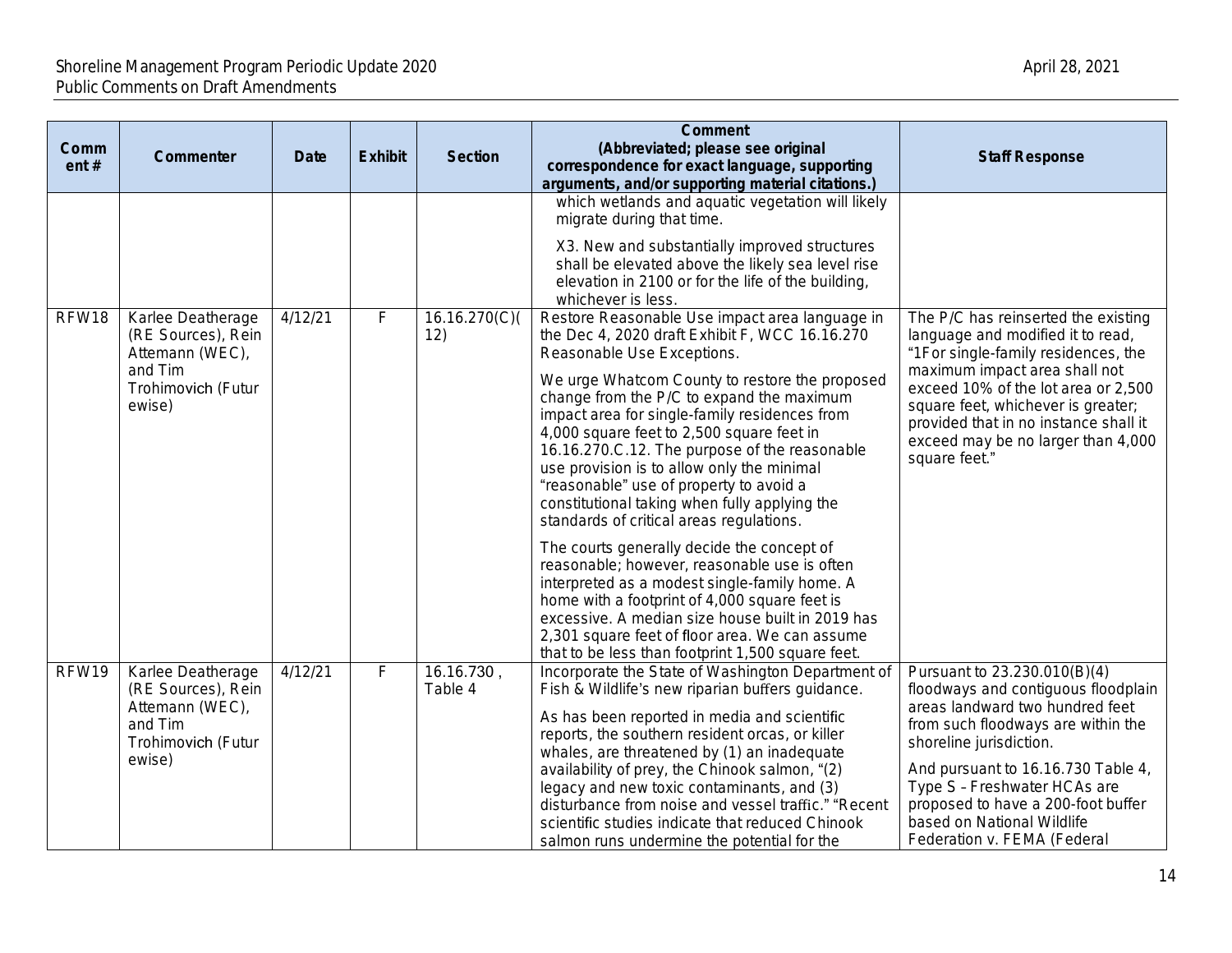| Comm<br>ent# | Commenter | <b>Date</b> | <b>Exhibit</b> | <b>Section</b> | <b>Comment</b><br>(Abbreviated; please see original<br>correspondence for exact language, supporting<br>arguments, and/or supporting material citations.)                                                                                                                                                                                                                                                                                                                                                                                             | <b>Staff Response</b>                                                                                                                            |
|--------------|-----------|-------------|----------------|----------------|-------------------------------------------------------------------------------------------------------------------------------------------------------------------------------------------------------------------------------------------------------------------------------------------------------------------------------------------------------------------------------------------------------------------------------------------------------------------------------------------------------------------------------------------------------|--------------------------------------------------------------------------------------------------------------------------------------------------|
|              |           |             |                |                | southern resident population to successfully<br>reproduce and recover." The shoreline master<br>program update is an opportunity to take steps to<br>help recover the southern resident orcas, the<br>Chinook salmon, and the species and habitats on<br>which they depend.                                                                                                                                                                                                                                                                           | District Court Case No. 2:11cv-<br>02044-rsm; NMFS Doc. #2006-<br>00472), which is equivalent to<br>WDFW's recommended 200-year<br>SPTH of 208'. |
|              |           |             |                |                | The SMP Guidelines, in WAC 173-26-221(3)(c),<br>provides in part that "[i]n establishing vegetation<br>conservation regulations, local governments must<br>use available scientific and technical information,<br>as described in WAC 173-26-201 (2)(a). At a<br>minimum, local governments should consult<br>shoreline management assistance materials<br>provided by the department and Management<br>Recommendations for Washington's Priority<br>Habitats, prepared by the Washington state<br>department of fish and wildlife where applicable." |                                                                                                                                                  |
|              |           |             |                |                | The State of Washington Department of Fish and<br>Wildlife has recently updated the Priority Habitat<br>and Species recommendations for riparian areas.<br>The updated management recommendations<br>document that fish and wildlife depend on protec<br>ting riparian vegetation and the functions this<br>vegetation performs such as maintaining a<br>complex food web that supports salmon and<br>maintaining temperature regimes to name just a<br>few of the functions.                                                                         |                                                                                                                                                  |
|              |           |             |                |                | The updated Riparian Ecosystems, Volume 1:<br>Science synthesis and management implications<br>scientific report concludes that the "[p]rotection<br>and restoration of riparian ecosystems continues<br>to be critically important because: a) they are<br>disproportionately important, relative to area, for<br>aquatic species, e.g., salmon, and terrestrial<br>wildlife, b) they provide ecosystem services such<br>as water purification and fisheries (Naiman and                                                                             |                                                                                                                                                  |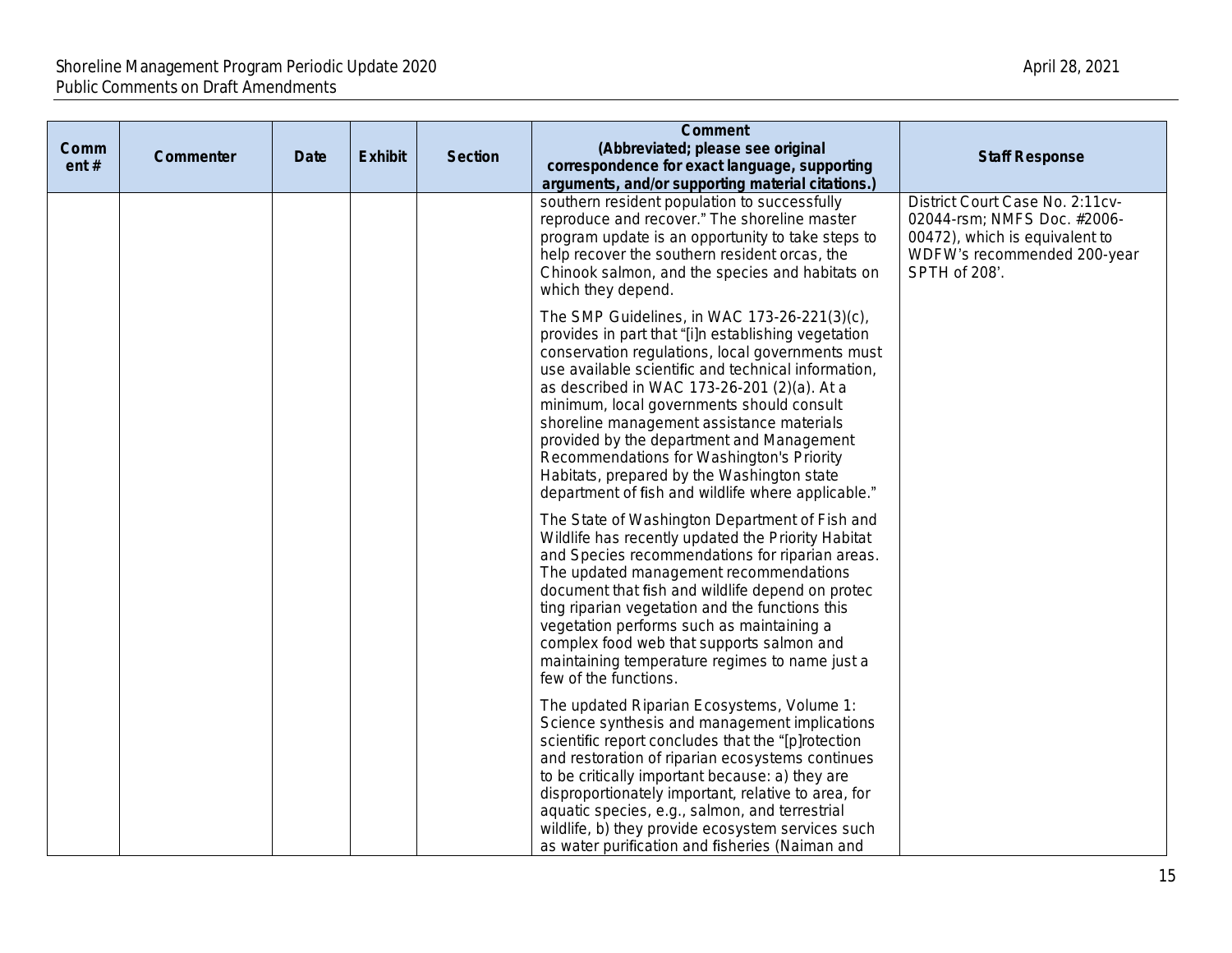| Comm<br>ent# | Commenter                                                             | <b>Date</b> | <b>Exhibit</b> | <b>Section</b> | <b>Comment</b><br>(Abbreviated; please see original<br>correspondence for exact language, supporting<br>arguments, and/or supporting material citations.)                                                                                                                                                                                                                                                                                                                                                                                                                                                                                                                                                                                                                                                   | <b>Staff Response</b>                                                                                                                                                                                                                                                                                                                                                                    |
|--------------|-----------------------------------------------------------------------|-------------|----------------|----------------|-------------------------------------------------------------------------------------------------------------------------------------------------------------------------------------------------------------------------------------------------------------------------------------------------------------------------------------------------------------------------------------------------------------------------------------------------------------------------------------------------------------------------------------------------------------------------------------------------------------------------------------------------------------------------------------------------------------------------------------------------------------------------------------------------------------|------------------------------------------------------------------------------------------------------------------------------------------------------------------------------------------------------------------------------------------------------------------------------------------------------------------------------------------------------------------------------------------|
|              |                                                                       |             |                |                | Bilby 2001; NRC 2002; Richardson et al. 2012),<br>and c) by interacting with watershed-scale<br>processes, they contribute to the creation and<br>maintenance of aquatic habitats." The report states<br>that "[t]he width of the riparian ecosystem is<br>estimated by one 200-year site-potential tree<br>height (SPTH) measured from the edge of the<br>active channel or active floodplain. Protecting<br>functions within at least one 200-year SPTH is a<br>scientifically supported approach if the goal is to<br>protect and maintain full function of the riparian<br>ecosystem." These recommendations are<br>explained further in Riparian Ecosystems, Volume<br>2: Management Recommendations A Priority<br>Habitats and Species Document of The<br>Washington Department of Fish and Wildlife. |                                                                                                                                                                                                                                                                                                                                                                                          |
|              |                                                                       |             |                |                | Based on these new scientific documents, we<br>recommend that shoreline jurisdiction should inclu<br>de the 100-year floodplain and that the buffers for<br>rivers and streams in shoreline jurisdiction be<br>increased to use the newly recommended 200-<br>year SPTH and that this width should be measured<br>from the edge of the channel, channel migration<br>zone, or active floodplain whichever is wider. New<br>development, except water dependent uses should<br>not be allowed within this area. This will help<br>maintain shoreline functions and Chinook habitat.                                                                                                                                                                                                                          |                                                                                                                                                                                                                                                                                                                                                                                          |
| TSF01        | Diani Taylor,<br>General Counsel,<br><b>Taylor Shellfish</b><br>Farms | 4/12/21     | D              | 23.40.010      | Table 1 of the draft proposes to revise the<br>shoreline use table to prohibit general aquaculture<br>(aquaculture other than commercial geoduck and<br>salmon net pen facilities) in aquatic areas adjacent<br>to the Natural shoreline environment designation<br>(SED). This proposed revision should not be<br>adopted. No scientific or technical information is<br>identified in the Draft Amendment that would<br>support this revision. As recognized by the GMHB,<br>prohibiting aquaculture in the Natural SED absent                                                                                                                                                                                                                                                                             | The purpose of the natural shoreline<br>area is to "ensure long-term<br>preservation of ecologically intact<br>shorelines" and "preservation of the<br>area's ecological functions, natural<br>features and overall character must<br>receive priority over any other<br>potential use." The Natural SED is<br>only applied in a few areas of the<br>county, primarily the headwaters of |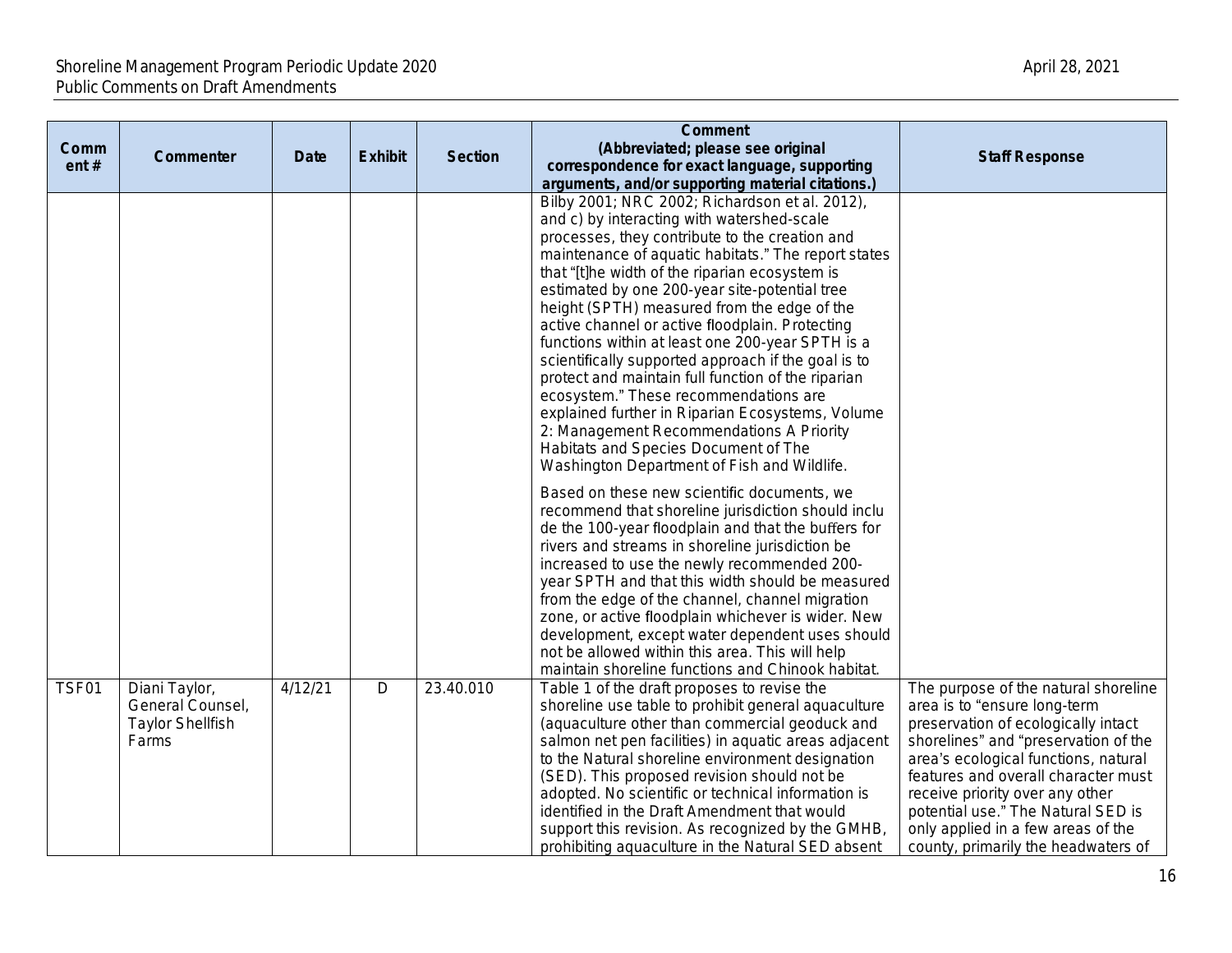| Comm<br>ent# | Commenter                                                             | <b>Date</b> | <b>Exhibit</b> | <b>Section</b>      | <b>Comment</b><br>(Abbreviated; please see original<br>correspondence for exact language, supporting<br>arguments, and/or supporting material citations.)                                                                                                                                                                                                                                                                                                                                                                                                                                                                                                                                                                                                                                                                                                                                                                                                                                                                                                                                                                                                                                                                                                                                                                                                                                                                                                                                                                                                                                                                | <b>Staff Response</b>                                                                                                                                                                                                                                                                                                                                                                                                                                                                                                                                                                                                                                                                                                                                                                                                                                                                                                                              |
|--------------|-----------------------------------------------------------------------|-------------|----------------|---------------------|--------------------------------------------------------------------------------------------------------------------------------------------------------------------------------------------------------------------------------------------------------------------------------------------------------------------------------------------------------------------------------------------------------------------------------------------------------------------------------------------------------------------------------------------------------------------------------------------------------------------------------------------------------------------------------------------------------------------------------------------------------------------------------------------------------------------------------------------------------------------------------------------------------------------------------------------------------------------------------------------------------------------------------------------------------------------------------------------------------------------------------------------------------------------------------------------------------------------------------------------------------------------------------------------------------------------------------------------------------------------------------------------------------------------------------------------------------------------------------------------------------------------------------------------------------------------------------------------------------------------------|----------------------------------------------------------------------------------------------------------------------------------------------------------------------------------------------------------------------------------------------------------------------------------------------------------------------------------------------------------------------------------------------------------------------------------------------------------------------------------------------------------------------------------------------------------------------------------------------------------------------------------------------------------------------------------------------------------------------------------------------------------------------------------------------------------------------------------------------------------------------------------------------------------------------------------------------------|
|              |                                                                       |             |                |                     | such support is impermissible. Allowing<br>aquaculture in the Natural SED is consistent with<br>the purpose and policies of the Natural SED.                                                                                                                                                                                                                                                                                                                                                                                                                                                                                                                                                                                                                                                                                                                                                                                                                                                                                                                                                                                                                                                                                                                                                                                                                                                                                                                                                                                                                                                                             | the 3 upper Nooksack branches and<br>around state or locally controlled<br>nature preserves. None of these<br>areas would likely be used for<br>aquaculture.                                                                                                                                                                                                                                                                                                                                                                                                                                                                                                                                                                                                                                                                                                                                                                                       |
| TSF02        | Diani Taylor,<br>General Counsel,<br><b>Taylor Shellfish</b><br>Farms | 4/12/21     | $\mathsf D$    | 23.40.050(A)(<br>1) | Strike A.1. Aquaculture that involves little or no-<br>substrate modification shall be given preference-<br>over those that involve substantial modification.<br>The applicant/proponent shall demonstrate that the<br>degree of proposed substrate modification is-<br>degree of proposed substrate modification is-<br>aquaculture operations at the site.<br>The first sentence of this provision is unsuitable for<br>a regulation, as it merely expresses a preference<br>for certain activities over others. Moreover, it is<br>inadequately defined and unsupported by scientific<br>and technical information. To the extent that it<br>would disfavor common shellfish aquaculture<br>practices that have been proven to have<br>insignificant impacts on species and habitat (e.g.,<br>those covered by the Programmatic Consultation<br>or analyzed by Washington Sea Grant), it runs<br>directly counter to such information in violation of<br>the SMA and Guidelines. It would also fail to give<br>preference to and foster shellfish aquaculture<br>contrary to state law.<br>The second sentence appears to impose a<br>substantive requirement that any substrate<br>modifications must be the minimum necessary for<br>feasible operations. This restriction is similarly<br>unsupported by scientific and technical information<br>and fails to give preference to and foster shellfish<br>aquaculture. In an analogous context, the GMHB<br>held that an aquaculture regulation requiring gear<br>use be limited to the minimum necessary for<br>feasible operations violated state law and must be | Though the language is existing, the<br>commenter may be correct<br>regarding the 1 <sup>st</sup> sentence, as it<br>does read more like a policy rather<br>than a regulation. And Policy 11CC-<br>3 basically says the same thing, so<br>that 1 <sup>st</sup> sentence could be deleted<br>(though it wouldn't have much effect<br>on the regulation).<br>Regarding the 2 <sup>nd</sup> sentence (again,<br>existing language), staff sees no<br>legal issue in requiring methods<br>used minimize impacts to shoreline<br>functions. The regulation only states<br>that the applicant demonstrate that<br>the degree of proposed substrate<br>modification is the minimum<br>necessary. We would think that<br>Taylor Shellfish Farms already uses<br>the least impactful methods given<br>how environmentally friendly they<br>purport to be. Nonetheless, your<br>comments will be provided to the<br>P/C and Co/C for their<br>consideration. |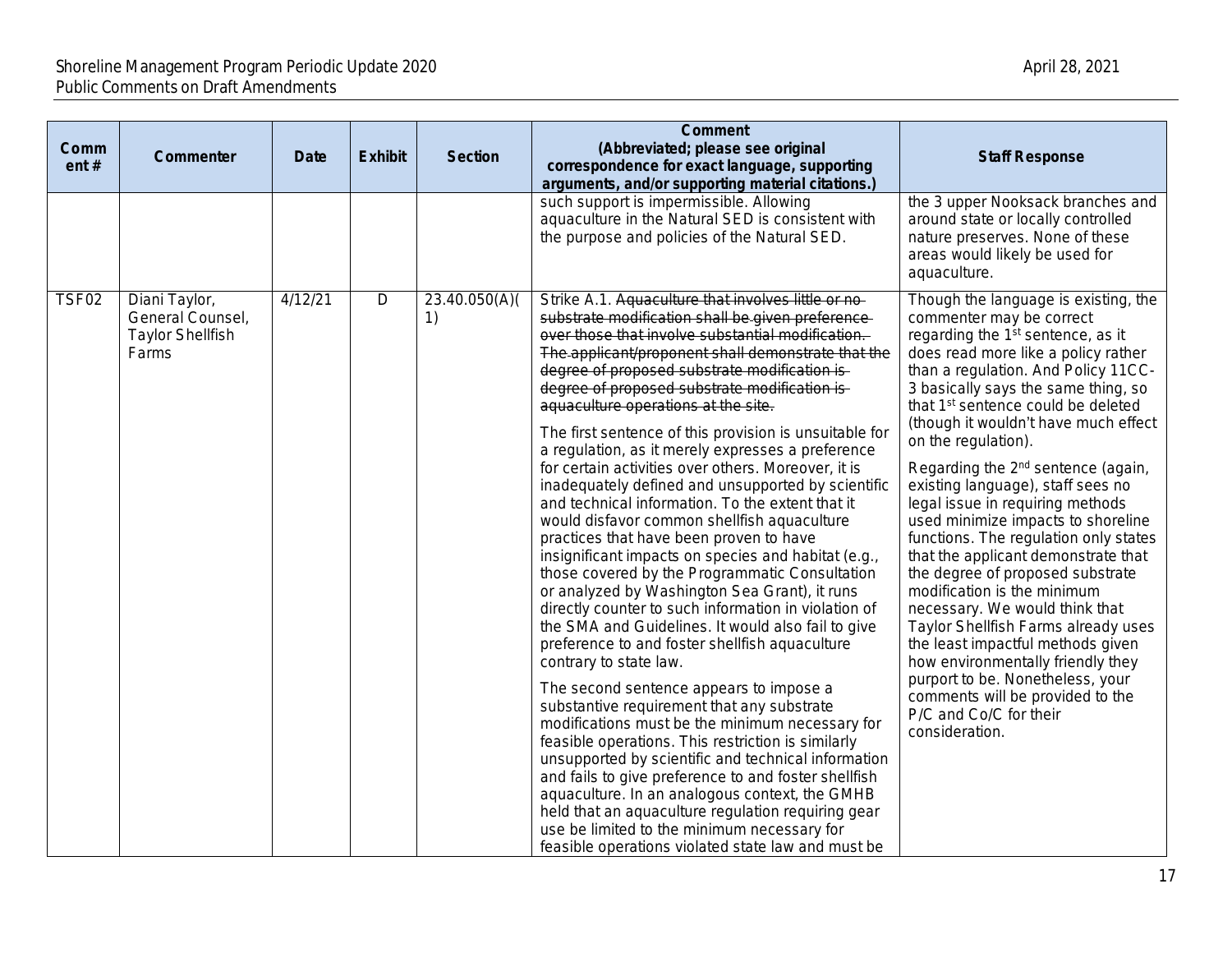| Comm<br>ent# | Commenter                                                             | <b>Date</b> | <b>Exhibit</b> | <b>Section</b>      | <b>Comment</b><br>(Abbreviated; please see original<br>correspondence for exact language, supporting<br>arguments, and/or supporting material citations.)                                                                                                                                                                                                                                                                                                                                                                                                                                                                                                                                                                                                                                                                                                                                   | <b>Staff Response</b>                                                                                                                                                                                                                                                                                                        |
|--------------|-----------------------------------------------------------------------|-------------|----------------|---------------------|---------------------------------------------------------------------------------------------------------------------------------------------------------------------------------------------------------------------------------------------------------------------------------------------------------------------------------------------------------------------------------------------------------------------------------------------------------------------------------------------------------------------------------------------------------------------------------------------------------------------------------------------------------------------------------------------------------------------------------------------------------------------------------------------------------------------------------------------------------------------------------------------|------------------------------------------------------------------------------------------------------------------------------------------------------------------------------------------------------------------------------------------------------------------------------------------------------------------------------|
|              |                                                                       |             |                |                     | stricken.                                                                                                                                                                                                                                                                                                                                                                                                                                                                                                                                                                                                                                                                                                                                                                                                                                                                                   |                                                                                                                                                                                                                                                                                                                              |
| TSF03        | Diani Taylor,<br>General Counsel,<br><b>Taylor Shellfish</b><br>Farms | 4/12/21     | D              | 23.40.050(A)(<br>2) | Strike A.2 The installation of submerged-<br>structures, intertidal structures, and floating-<br>structures shall be allowed only when the-<br>applicant/proponent demonstrates that no-<br>alternative method of operation is feasible.<br>Similar to the previous provision, this provision is<br>not only unsupported by scientific and technical<br>information, but such information demonstrates<br>aquaculture structures do not have unacceptable<br>impacts. This provision imposes unjustifiable use<br>restrictions and fails to give preference to and<br>foster aquaculture, and hence it should be deleted.                                                                                                                                                                                                                                                                   | Again, existing language, and it's<br>only asking that the applicant<br>demonstrate that any proposed<br>structures be the least impactful to<br>shoreline functions. Nonetheless,<br>your comments will be provided to<br>the P/C and Co/C for their<br>consideration.                                                      |
| TSF04        | Diani Taylor,<br>General Counsel,<br><b>Taylor Shellfish</b><br>Farms | 4/12/21     | D              | 23.40.050(A)(<br>3) | Strike A.3 Aquaculture proposals that involve-<br>substantial substrate modification or sedimentation<br>through dredging, trenching, digging, mechanical-<br>clam harvesting, or other similar mechanisms,<br>shall not be permitted in areas where the proposal-<br>would adversely impact critical saltwater habitat, or<br>other fish and wildlife habitat conservation areas.<br>This provision is insufficient in scope and detail to<br>ensure proper implementation, as several key<br>terms are undefined. Moreover, this regulation<br>appears to articulate a zero-impact standard<br>inconsistent with the SMA and the Guidelines,<br>which acknowledge that activities will have some<br>impacts and calls for those impacts to be<br>minimized. This provision is particularly<br>inappropriate given commercial shellfish beds are<br>themselves critical saltwater habitat. | Staff disagrees with the<br>commenter's conclusions. The key<br>words are either defined or their<br>common usage is understood, and<br>the regulation does not articulate a<br>zero-impact standard: It only limits<br>certain types of practices that might<br>have significant impacts on critical<br>saltwater habitats. |
| <b>TSF05</b> | Diani Taylor,<br>General Counsel,<br><b>Taylor Shellfish</b><br>Farms | 4/12/21     | D              | 23.40.050(B)(<br>9) | "Where aquaculture activities are authorized to use<br>public County facilities, such as boat launches or<br>docks, the County shall reserve the right to require<br>the applicant/proponent to pay a portion of the cost<br>of maintenance and any required improvements<br>commensurate with the use of such facilities."                                                                                                                                                                                                                                                                                                                                                                                                                                                                                                                                                                 | Staff agrees with the commenter<br>and has made this suggested edit.                                                                                                                                                                                                                                                         |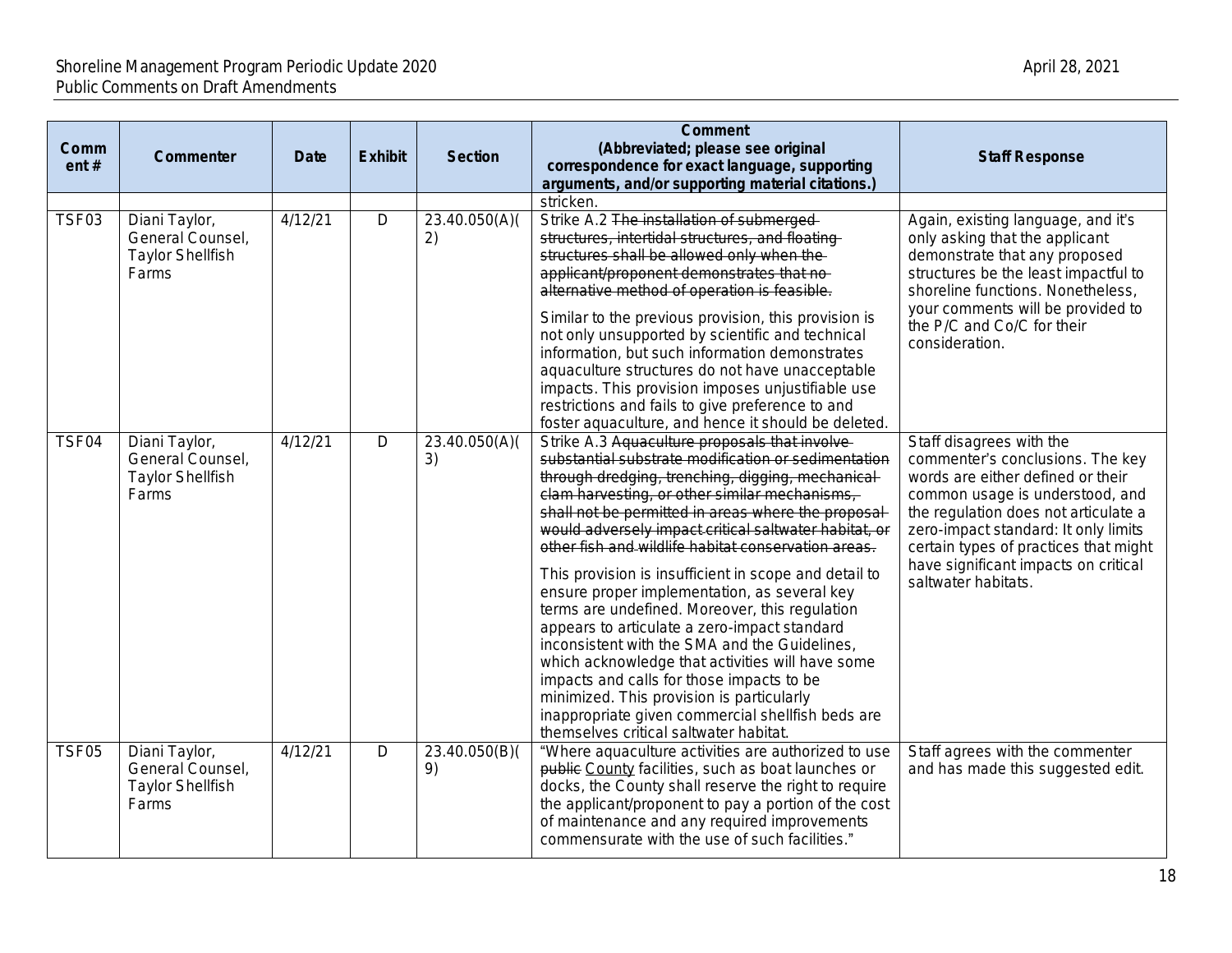| Comm<br>ent# | Commenter                                                             | <b>Date</b> | <b>Exhibit</b> | <b>Section</b>      | <b>Comment</b><br>(Abbreviated; please see original<br>correspondence for exact language, supporting                                                                                                                                                                                                                                                                                                                                                                                                                                                                                                                                                                                                                                                                                                                                                                                                                                                                                                                                                                                                                                                                                                                                                                                                                                                                                                                                                                                                                                                                                                                                                                 | <b>Staff Response</b>                                                                                                                                                                                                                                                                                                                                                                                                     |
|--------------|-----------------------------------------------------------------------|-------------|----------------|---------------------|----------------------------------------------------------------------------------------------------------------------------------------------------------------------------------------------------------------------------------------------------------------------------------------------------------------------------------------------------------------------------------------------------------------------------------------------------------------------------------------------------------------------------------------------------------------------------------------------------------------------------------------------------------------------------------------------------------------------------------------------------------------------------------------------------------------------------------------------------------------------------------------------------------------------------------------------------------------------------------------------------------------------------------------------------------------------------------------------------------------------------------------------------------------------------------------------------------------------------------------------------------------------------------------------------------------------------------------------------------------------------------------------------------------------------------------------------------------------------------------------------------------------------------------------------------------------------------------------------------------------------------------------------------------------|---------------------------------------------------------------------------------------------------------------------------------------------------------------------------------------------------------------------------------------------------------------------------------------------------------------------------------------------------------------------------------------------------------------------------|
| TSF06        | Diani Taylor,<br>General Counsel,<br><b>Taylor Shellfish</b><br>Farms | 4/12/21     | $\mathsf D$    | 23.40.050(F)(<br>1) | arguments, and/or supporting material citations.)<br>This revision provides important clarification that<br>the authority to require a project proponent pay a<br>portion of maintenance costs and required<br>improvements applies to County, rather than any<br>public (e.g., state or federal), facilities. Use and<br>maintenance of non-County public facilities are<br>properly addressed by the entities or agencies that<br>own or control those facilities.<br>In addition to the minimum application<br>requirements specified in WCC Title 22 (Land Use<br>and Development), applications for aquaculture<br>use or development shall include all information<br>necessary to conduct a thorough evaluation of the<br>proposed aquaculture activity, including but not<br>limited to the following, if not already provided in<br>other local, state, or federal permit applications or<br>equivalent reports:<br>Aquaculture operations are subject to numerous<br>laws and regulatory programs. Applicants for new<br>aquaculture projects must obtain several federal<br>and state approvals in addition to shoreline<br>permits. The County should allow aquaculture<br>applicants to utilize information provided in other<br>local, state, or federal permit applications or<br>equivalent reports in order to satisfy shoreline<br>permit application requirements. This allowance<br>will not hinder the County's interest in ensuring it<br>has all information necessary to conduct a<br>thorough evaluation of aquaculture proposals, and<br>it is critical to avoid unnecessary burdens on<br>applicants and streamline permitting consistent | Staff agrees with the commenter,<br>but none of the language prohibits<br>the applicant from submitting<br>materials used in or produced by<br>other permitting processes.<br>Regardless of whether another<br>agency has made a decision on a<br>permit, the County is still required to<br>maintain a record of our decision<br>making and would need copies of<br>those materials to come to a rational<br>conclusion. |
| TSF07        | Diani Taylor,<br>General Counsel,<br><b>Taylor Shellfish</b><br>Farms | 4/12/21     | D              | 23.40.050(F)<br>2)  | with the laws and policies discussed above.<br>Applications for aquaculture activities must<br>demonstrate that the proposed activity will be<br>compatible with surrounding existing and planned<br>uses.<br>a. Aquaculture activities shall comply with all                                                                                                                                                                                                                                                                                                                                                                                                                                                                                                                                                                                                                                                                                                                                                                                                                                                                                                                                                                                                                                                                                                                                                                                                                                                                                                                                                                                                        | Staff agrees with the commenter<br>and has amended this section as<br>suggested.                                                                                                                                                                                                                                                                                                                                          |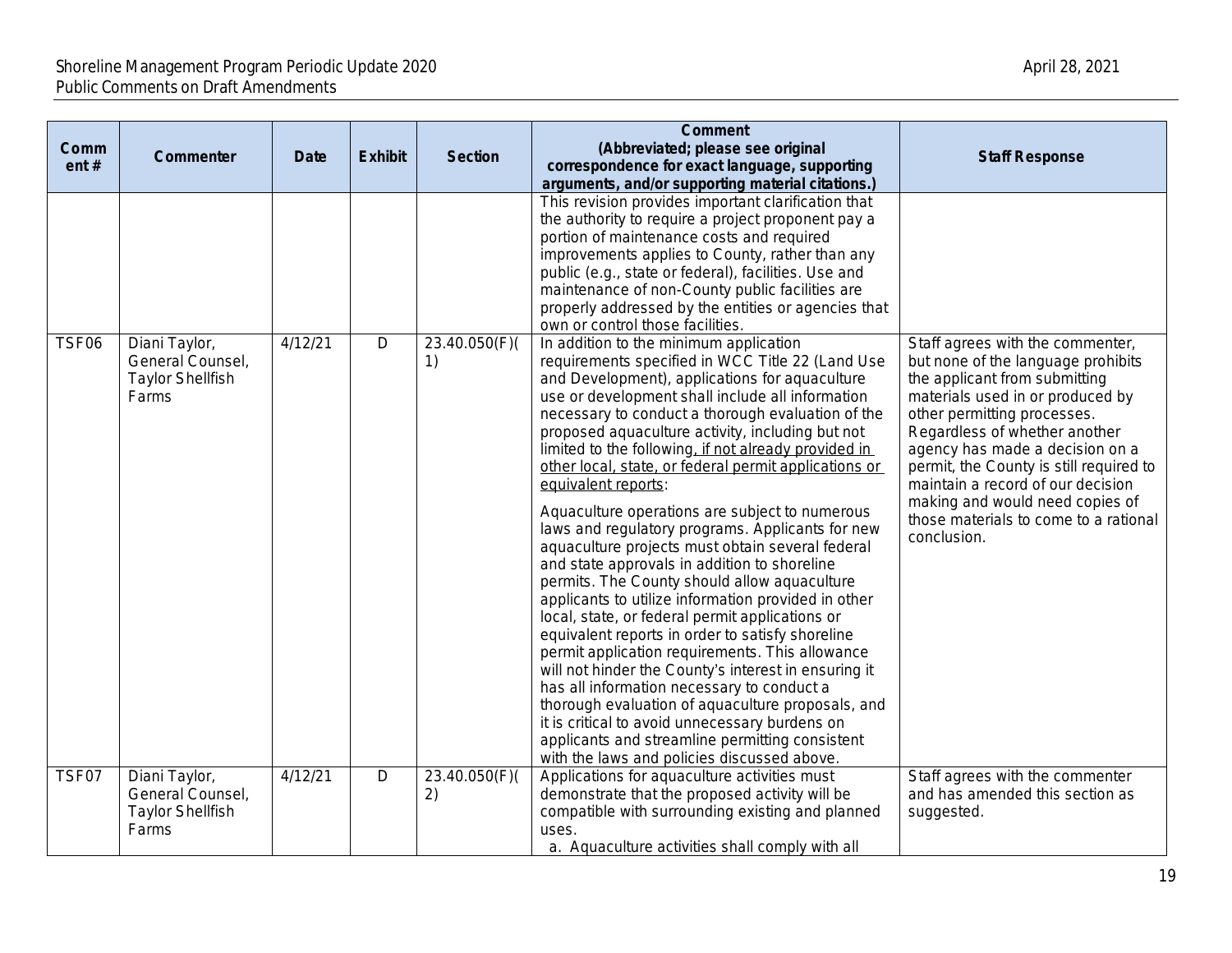| Comm<br>ent# | Commenter | Date | <b>Exhibit</b> | <b>Section</b> | <b>Comment</b><br>(Abbreviated; please see original<br>correspondence for exact language, supporting                                                                                                                                                                                                                                                                                                                                                                                                                                                                                                                                                                                                                                                                                                                                                                                                                             | <b>Staff Response</b> |
|--------------|-----------|------|----------------|----------------|----------------------------------------------------------------------------------------------------------------------------------------------------------------------------------------------------------------------------------------------------------------------------------------------------------------------------------------------------------------------------------------------------------------------------------------------------------------------------------------------------------------------------------------------------------------------------------------------------------------------------------------------------------------------------------------------------------------------------------------------------------------------------------------------------------------------------------------------------------------------------------------------------------------------------------|-----------------------|
|              |           |      |                |                | arguments, and/or supporting material citations.)                                                                                                                                                                                                                                                                                                                                                                                                                                                                                                                                                                                                                                                                                                                                                                                                                                                                                |                       |
|              |           |      |                |                | applicable noise, air, and water quality<br>standards. All projects shall be designed,<br>operated and maintained to minimize odor and<br>noise.<br>b. Aquaculture activities shall be restricted to-<br>reasonable hours and/or days of operation-<br>when necessary to minimize substantial,<br>adverse impacts from noise, light, and/or glare<br>on nearby residents, other sensitive uses or<br>critical habitat.<br>c. Aquaculture facilities shall not introduce-<br>incompatible visual elements or substantially<br>degrade significantly impact the aesthetic<br>qualities of the shoreline. Aquaculture<br>structures and equipment, except navigation<br>aids, shall be designed, operated and<br>maintained to blend into their surroundings<br>through the use of appropriate colors and<br>materials.                                                                                                             |                       |
|              |           |      |                |                | Taylor Shellfish, along with other responsible<br>farmers, employ numerous practices to avoid and<br>minimize potential noise and light impacts on other<br>shoreline users. However, to help protect the<br>safety of its crews and provide marketable<br>products, shellfish operators frequently need to<br>conduct activities during nights or on weekends<br>when there are low tides. This is recognized in the<br>Guidelines, which state: "Commercial geoduck<br>aquaculture workers oftentimes need to<br>accomplish on-site work during low tides, which<br>may occur at night or on weekends. Local<br>governments must allow work during low tides but<br>may require limits and conditions to reduce<br>impacts, such as noise and lighting, to adjacent<br>existing uses." Restricting operations to certain<br>hours or days may compromise the safety of farm<br>crews and/or render operations infeasible. This |                       |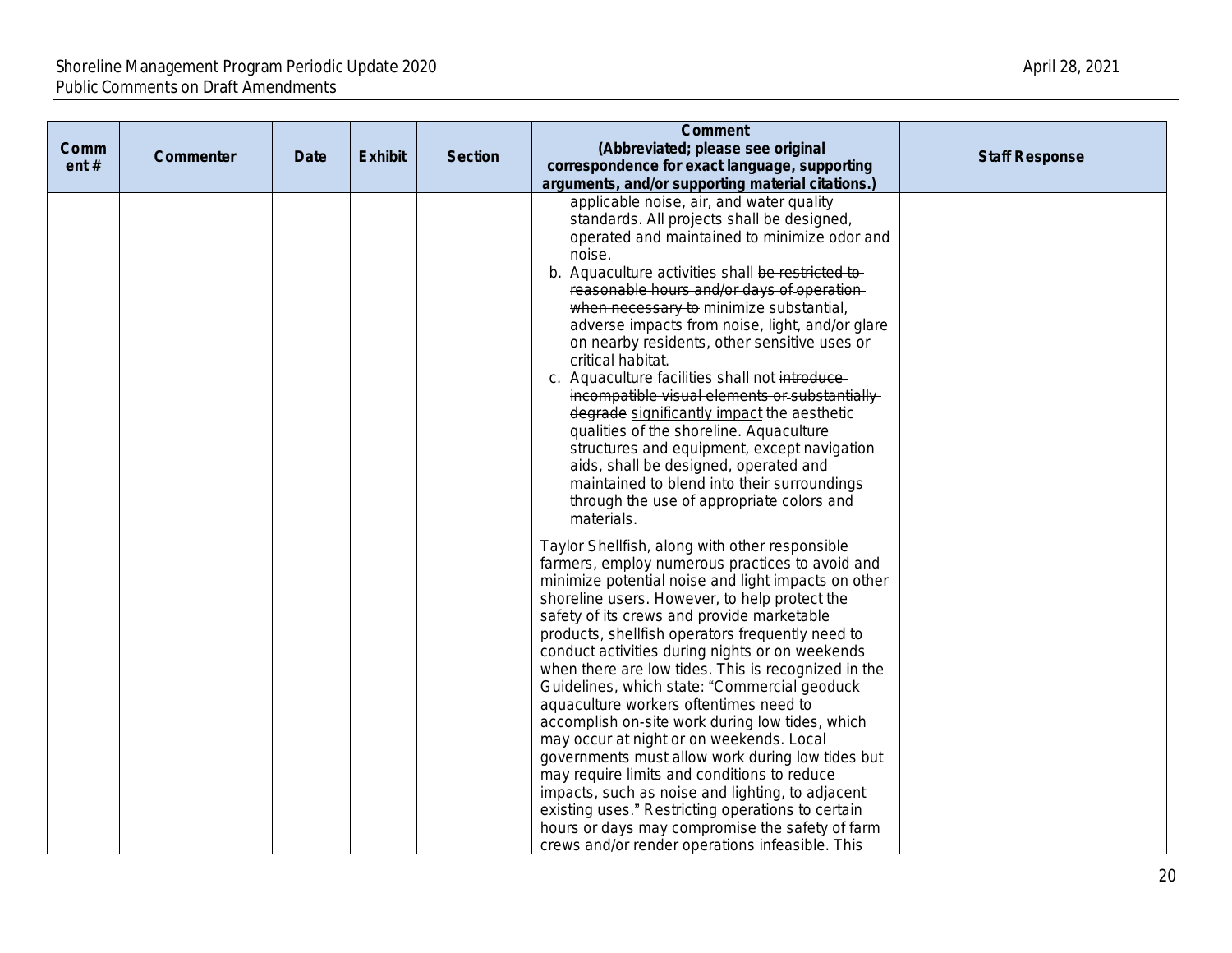| Comm<br>ent#       | <b>Commenter</b>                                                      | <b>Date</b> | <b>Exhibit</b> | <b>Section</b>      | <b>Comment</b><br>(Abbreviated; please see original<br>correspondence for exact language, supporting<br>arguments, and/or supporting material citations.)                                                                                                                                                                                                                                                                                                                                                                                                                                                                                                                                                                                                                                                                                                                                                                                                                                                                                                                                                                                                                                                                                                                                                                                                                                                                                                                                        | <b>Staff Response</b>                                                                                                                                                                                                                                                                                                                                                                                                                                                                        |
|--------------------|-----------------------------------------------------------------------|-------------|----------------|---------------------|--------------------------------------------------------------------------------------------------------------------------------------------------------------------------------------------------------------------------------------------------------------------------------------------------------------------------------------------------------------------------------------------------------------------------------------------------------------------------------------------------------------------------------------------------------------------------------------------------------------------------------------------------------------------------------------------------------------------------------------------------------------------------------------------------------------------------------------------------------------------------------------------------------------------------------------------------------------------------------------------------------------------------------------------------------------------------------------------------------------------------------------------------------------------------------------------------------------------------------------------------------------------------------------------------------------------------------------------------------------------------------------------------------------------------------------------------------------------------------------------------|----------------------------------------------------------------------------------------------------------------------------------------------------------------------------------------------------------------------------------------------------------------------------------------------------------------------------------------------------------------------------------------------------------------------------------------------------------------------------------------------|
| TSF08              | Diani Taylor,<br>General Counsel,<br><b>Taylor Shellfish</b><br>Farms | 4/12/21     | $\overline{D}$ | 23.40.050(H)(<br>2) | requirement in 2.b is incompatible with the SMA<br>and Guidelines, and it should be removed.<br>The requirement in 2.c that aquaculture facilities<br>not introduce incompatible visual elements or<br>substantially degrade the aesthetic qualities of the<br>shoreline is inconsistent with the Guidelines, which<br>instead require that that aquaculture not<br>significantly impact aesthetic qualities. The<br>requirement that aquaculture activities not<br>introduce incompatible visual elements is<br>insufficient in scope and detail to ensure proper<br>implementation. This subsection should be aligned<br>with state law.<br>In the Natural shoreline environment, aquaculture<br>activities that do not require structures, facilities, or<br>mechanized harvest practices and that will not-<br>result in the alteration of substantially degrade<br>natural systems or features are permitted.<br>The prohibition on structures, facilities, or<br>mechanized harvest in the Natural environment is<br>unsupported by scientific and technical information<br>and is accordingly inconsistent with the SMA and<br>Guidelines. As discussed above, there is extensive<br>scientific and technical information that<br>demonstrates shellfish aquaculture activities, some<br>of which include these proscribed items, have<br>minimal impacts that are consistent with the<br>Natural environment. The revised language shown<br>here remedies these failures and aligns this | Staff disagrees with the commenter.<br>The Natural SED is intended to<br>remain natural and is the only SED<br>where such structures are<br>prohibited. It is not a general<br>prohibition, just one for one certain<br>SED. The Natural SED is only<br>applied in a few areas of the county,<br>primarily the headwaters of the 3<br>upper Nooksack branches and<br>around state or locally controlled<br>nature preserves. None of these<br>areas would likely be used for<br>aquaculture. |
| <b>BIAWC</b><br>08 | Robert Lee,<br><b>BIAWC</b>                                           | 4/12/21     | F              | 16.16.273           | regulation with the management policies in the<br>Guidelines for the Natural environment.<br>Reasonable Use and Variances: Staff has<br>proposed major changes to the procedures and<br>criteria for both. The current 2017 CAO allows<br>PDS staff to grant reasonable use (RU) permits for<br>one single family house under very strict criteria if                                                                                                                                                                                                                                                                                                                                                                                                                                                                                                                                                                                                                                                                                                                                                                                                                                                                                                                                                                                                                                                                                                                                            | Please see the response to<br>comment MES43.<br>In addition, variances have always<br>required a public hearing and<br>approval by the H/E using the same                                                                                                                                                                                                                                                                                                                                    |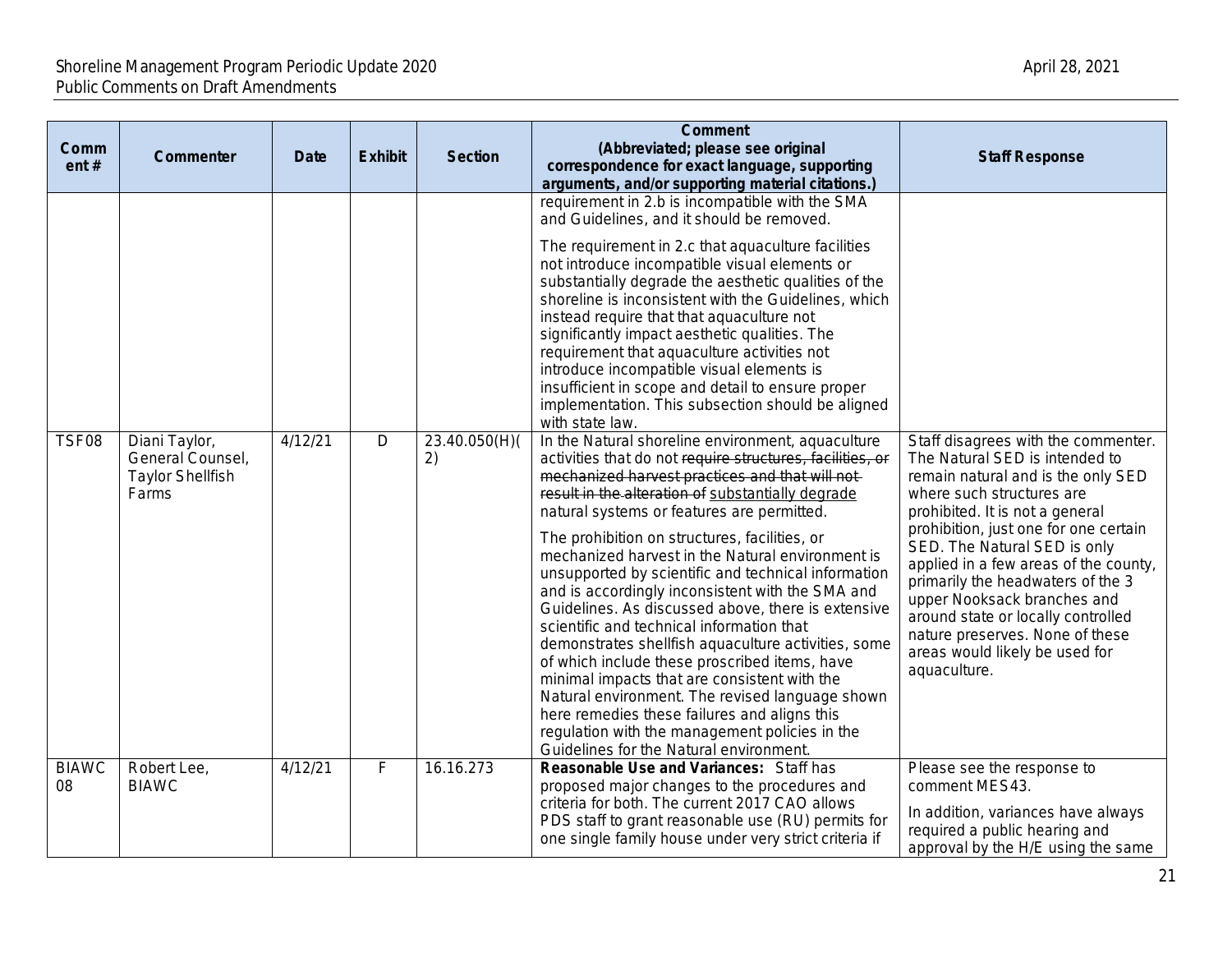| Comm<br>ent# | Commenter    | <b>Date</b> | <b>Exhibit</b>          | <b>Section</b> | <b>Comment</b><br>(Abbreviated; please see original<br>correspondence for exact language, supporting                                                                                                                                                                                                                                                                                                                                                                                                                                                                                                                                                                                                                                                                                                                                                                                                                                                                                                                                                                                                                                                                                                                                                                                                                                                                                                                                                                                    | <b>Staff Response</b>                                                                                                                                                                                                                                                                                                                                                                                                                        |
|--------------|--------------|-------------|-------------------------|----------------|-----------------------------------------------------------------------------------------------------------------------------------------------------------------------------------------------------------------------------------------------------------------------------------------------------------------------------------------------------------------------------------------------------------------------------------------------------------------------------------------------------------------------------------------------------------------------------------------------------------------------------------------------------------------------------------------------------------------------------------------------------------------------------------------------------------------------------------------------------------------------------------------------------------------------------------------------------------------------------------------------------------------------------------------------------------------------------------------------------------------------------------------------------------------------------------------------------------------------------------------------------------------------------------------------------------------------------------------------------------------------------------------------------------------------------------------------------------------------------------------|----------------------------------------------------------------------------------------------------------------------------------------------------------------------------------------------------------------------------------------------------------------------------------------------------------------------------------------------------------------------------------------------------------------------------------------------|
|              |              |             |                         |                | arguments, and/or supporting material citations.)<br>CAO rules alone would deny "all reasonable and<br>economically viable use" of the property.<br>A. Variances: They now require a public hearing<br>and approval by the Hearing Examiner (HE). The<br>applicant must demonstrate "undue hardship" due<br>to CAO "dimensional requirements". Frankly, it's<br>not clear what the difference is between the scope<br>of these and RU applications in current code.<br>Per draft Section 16.16.270.A, p 30-31, Exh. F, if a<br>person only needs a 25 to 50% CAO buffer<br>reduction, they would apply for a Minor Variance,<br>instead of a RU Exception per current code.<br>The draft does not say whether this value is total<br>area, width, or both. Staff decides these permits;<br>notice to neighbors is required. We do appreciate<br>the new minor variance idea allowing staff<br>approval, but why they also have to provide notice<br>to adjacent land owners?<br>A Major Variance is required for any other CAO<br>exceptions. See Section 16.16.273, p 34. Either<br>level of variance will be a costly process; the fee is<br>\$2750, plus critical area reports, possibly<br>consultants and any legal costs.<br>One could only apply for a Reasonable Use<br>Exception RU if their variance app is denied. This<br>means if you don't get adequate relief with a<br>variance approval, one must repeat the permit<br>process to apply for an RU, and pay double fees | criteria. We have now introduced a<br>"minor" variance (the creation of<br>which has already been approved<br>by Co/C) for minor buffer<br>reductions. An all variances always<br>require public notice, as we're<br>potentially letting applicants use<br>lesser standards than what the code<br>prescribes, which might have<br>impacts on neighbors.<br>We have also put in a request to<br>have a much lower fee for minor<br>variances. |
| <b>BIAWC</b> | Robert Lee,  | 4/12/21     | $\overline{\mathsf{F}}$ | 16.16.270(C)   | and costs. A person may also face an appeal to<br>Superior Court from someone.<br>B. Reasonable Use Exception (RU)                                                                                                                                                                                                                                                                                                                                                                                                                                                                                                                                                                                                                                                                                                                                                                                                                                                                                                                                                                                                                                                                                                                                                                                                                                                                                                                                                                      | Please see the response to                                                                                                                                                                                                                                                                                                                                                                                                                   |
| 09           | <b>BIAWC</b> |             |                         | 12)            | 1. Footprint Size:                                                                                                                                                                                                                                                                                                                                                                                                                                                                                                                                                                                                                                                                                                                                                                                                                                                                                                                                                                                                                                                                                                                                                                                                                                                                                                                                                                                                                                                                      | comment RFW18.<br>And remember, RUEs are for lots                                                                                                                                                                                                                                                                                                                                                                                            |
|              |              |             |                         |                | Re draft Sections 270, Item C, p 31, we support<br>the increase in the allowed "impact area" for a                                                                                                                                                                                                                                                                                                                                                                                                                                                                                                                                                                                                                                                                                                                                                                                                                                                                                                                                                                                                                                                                                                                                                                                                                                                                                                                                                                                      | totally constrained by critical areas.                                                                                                                                                                                                                                                                                                                                                                                                       |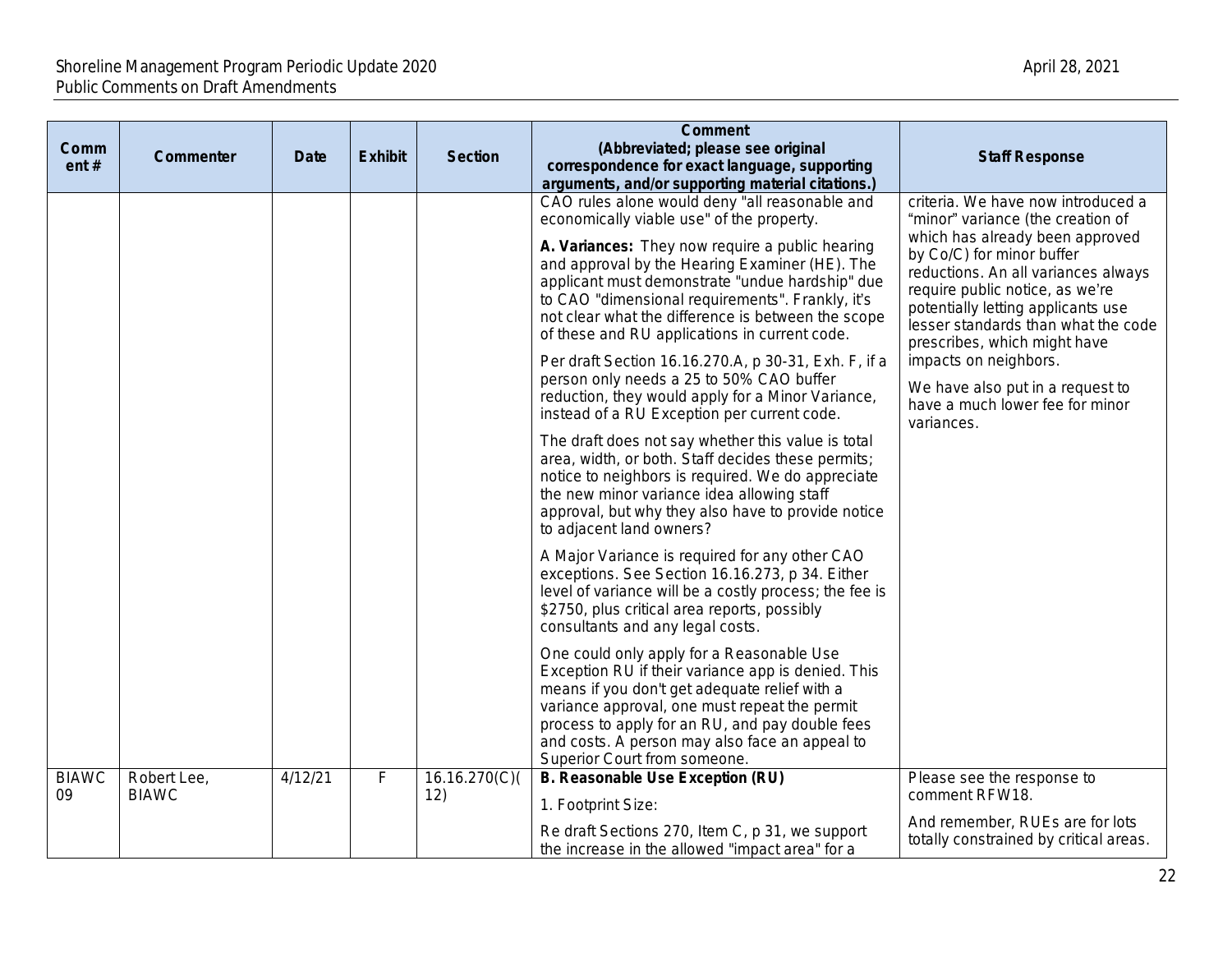| Comm<br>ent#       | Commenter                   | <b>Date</b> | <b>Exhibit</b> | <b>Section</b> | <b>Comment</b><br>(Abbreviated; please see original<br>correspondence for exact language, supporting<br>arguments, and/or supporting material citations.)                                                                                                                                                                                                                                                                                               | <b>Staff Response</b>                                                                                                                                                                                                       |
|--------------------|-----------------------------|-------------|----------------|----------------|---------------------------------------------------------------------------------------------------------------------------------------------------------------------------------------------------------------------------------------------------------------------------------------------------------------------------------------------------------------------------------------------------------------------------------------------------------|-----------------------------------------------------------------------------------------------------------------------------------------------------------------------------------------------------------------------------|
|                    |                             |             |                |                | house via the RU process to 4,000 sq. ft., from<br>2,500, recently accepted by the P/C. This limit is a<br>minimally reasonable value when you consider<br>most of the sites will be 2 acres or larger, and<br>many rural land owners will want barns, corrals,<br>shops, etc.                                                                                                                                                                          | Lots that aren't so constrained can<br>build to whatever size the code<br>allows for their zone. We would<br>think that someone who wants<br>barns, training rings, and other large<br>structures would choose a lot not so |
|                    |                             |             |                |                | Also, these and all other CAO rules apply in the<br>county's two Urban Growth Areas: Birch Bay and<br>Columbia Valley, where lot sizes are usually much<br>smaller, and on public sewer and water systems.                                                                                                                                                                                                                                              | constrained.                                                                                                                                                                                                                |
|                    |                             |             |                |                | However, "impact area" is not defined in the draft<br>CAO. We suggest this term be defined to include<br>only artificial impervious surfaces. We support the<br>driveway exception as written, and ask that<br>drainfield areas be listed as excepted too.                                                                                                                                                                                              |                                                                                                                                                                                                                             |
|                    |                             |             |                |                | There appears to be no scientific basis for either<br>value. The 4,000 sf value will often be generally<br>reasonable in this context for smaller lots, e.g., 1 to<br>5 acres. But several large rural areas are zoned 10<br>acre minimum. We think consideration should be<br>given to a "sliding scale" proposal, for parcels 5<br>acres and larger, based on zoning, platting<br>options, availability of drinking water, soils for<br>septics, etc. |                                                                                                                                                                                                                             |
|                    |                             |             |                |                | Many rural residents are horse enthusiasts, and<br>want training rings, which will push the total<br>footprint over the 4,000 sf limit.                                                                                                                                                                                                                                                                                                                 |                                                                                                                                                                                                                             |
| <b>BIAWC</b><br>10 | Robert Lee,<br><b>BIAWC</b> | 4/12/21     | E              | 22.05.020      | 2. RU Process: We believe the RU decision<br>should be made by staff instead of the Hearing<br>Examiner (HE), a far less costly, time consuming<br>and legalistic process.                                                                                                                                                                                                                                                                              | Please see the response provided<br>for Comment MES43.                                                                                                                                                                      |
|                    |                             |             |                |                | We believe these decisions should be based<br>mainly on a scientific analysis of the particular<br>situation; that is: the functions and values of the<br>resource, and adjacent site character, mainly its                                                                                                                                                                                                                                             |                                                                                                                                                                                                                             |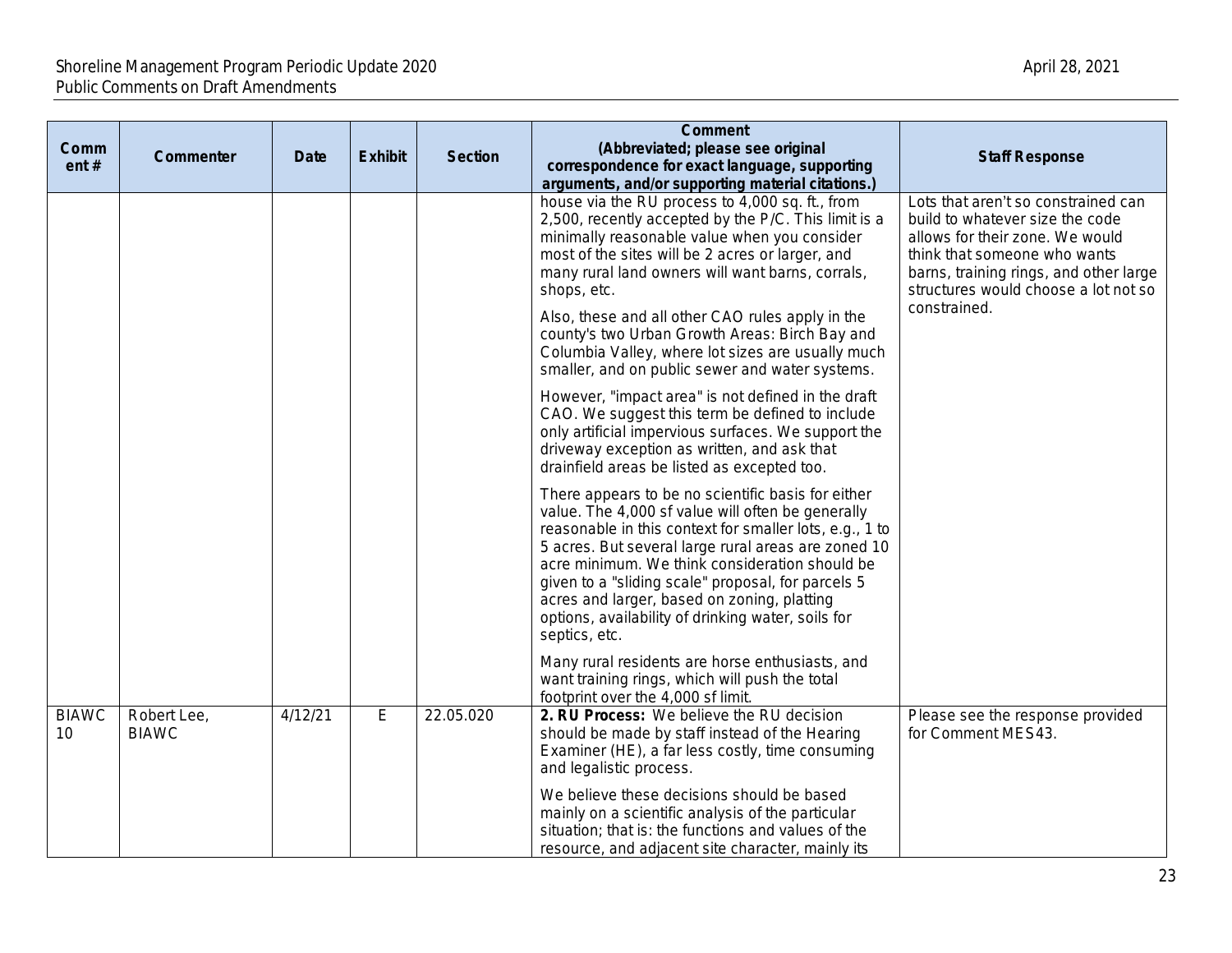| Comm<br>ent# | Commenter    | <b>Date</b> | <b>Exhibit</b> | <b>Section</b>                                                                                                                                                                                            | <b>Comment</b><br>(Abbreviated; please see original<br>correspondence for exact language, supporting<br>arguments, and/or supporting material citations.)                                                                                                                     |                                           |
|--------------|--------------|-------------|----------------|-----------------------------------------------------------------------------------------------------------------------------------------------------------------------------------------------------------|-------------------------------------------------------------------------------------------------------------------------------------------------------------------------------------------------------------------------------------------------------------------------------|-------------------------------------------|
|              |              |             |                |                                                                                                                                                                                                           | natural features: e.g., soils and geology,<br>topography, native vegetation etc.                                                                                                                                                                                              |                                           |
|              |              |             |                |                                                                                                                                                                                                           | An important question: is there any state law, court<br>decision or code that requires that RU's be<br>decided by the HE, a quasi-judicial official? Or that<br>bars professional and qualified staff from making<br>these mainly technical and science kind of<br>decisions? |                                           |
| <b>BIAWC</b> | Robert Lee,  | 4/12/21     | F              | 16.16.270(C)                                                                                                                                                                                              | 3. RU Criteria:                                                                                                                                                                                                                                                               | The R                                     |
| 11           | <b>BIAWC</b> |             |                |                                                                                                                                                                                                           | a. We also have concerns over the fairness of<br>some of the key words/phrases/values related in<br>the RU code, such as:                                                                                                                                                     | same<br>(B)(2)<br>and cc                  |
|              |              |             |                |                                                                                                                                                                                                           | 16.16.270 A, C.2, C.3, etc.: "all reasonable and<br>economically viable use of a property".                                                                                                                                                                                   | And if<br>CAO <sub>h</sub><br>more o      |
|              |              |             |                |                                                                                                                                                                                                           | The words "all" and "viable" seem more arbitrary<br>and subjective than logical and objective. Does<br>staff have a reliable, credible source for this<br>language?                                                                                                           | varian<br>reasor<br>not to<br>within      |
|              |              |             |                |                                                                                                                                                                                                           | The current, 2018, State Department of Commerce<br>guidance on critical areas and this topic states, in<br>part:                                                                                                                                                              | only th<br>of the<br>constit<br>are pro   |
|              |              |             |                | The reasonable use permit criteria should allow<br>for "reasonable" uses. If the criteria state that the<br>applicant must demonstrate that no other use "is<br>possible," or that there are "no feasible | where<br>might<br>$A - N$<br>would                                                                                                                                                                                                                                            |                                           |
|              |              |             |                |                                                                                                                                                                                                           | alternatives," it would conflict with the concept of<br>a "reasonable" use as other "possible"<br>alternatives may be so costly as to be<br>unreasonable.                                                                                                                     | suffic<br>area<br>$B - A$                 |
|              |              |             |                |                                                                                                                                                                                                           | Their 3-page excerpt on RU is attached, and a link<br>to the complete report. The Department of<br>Commerce has primary regulatory authority over<br>all GMA elements, including all 5 critical areas.                                                                        | might<br>insuff<br>use.<br>need<br>size a |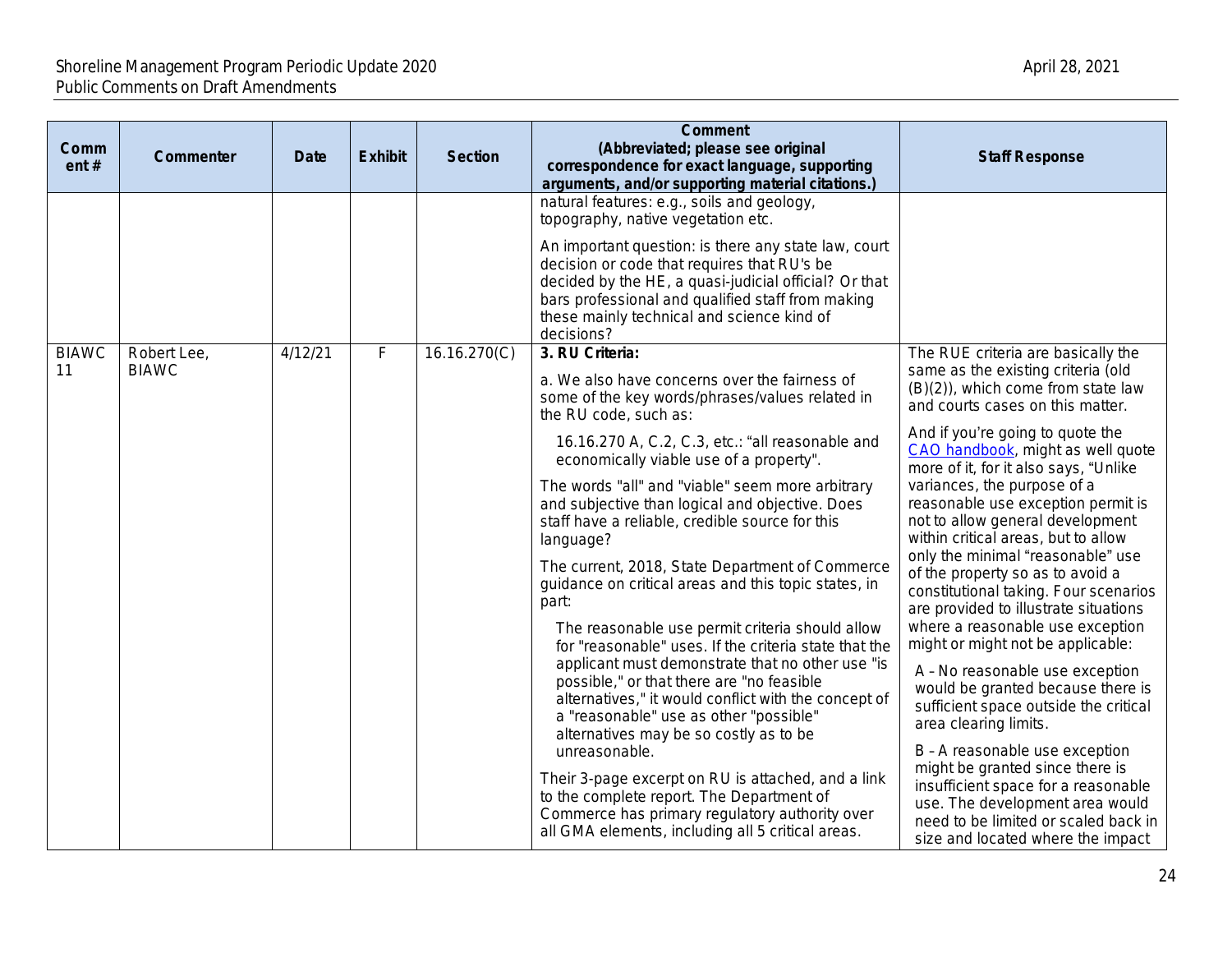| Comm<br>ent $#$ | Commenter | <b>Date</b> | <b>Exhibit</b> | <b>Section</b> | <b>Comment</b><br>(Abbreviated; please see original<br>correspondence for exact language, supporting<br>arguments, and/or supporting material citations.)                                                                                                                                                                                                                                                       | <b>Staff Response</b>                                                                                                                                                                                                                                                                                                                                                                                                                                                                                                                                                                                                                                           |
|-----------------|-----------|-------------|----------------|----------------|-----------------------------------------------------------------------------------------------------------------------------------------------------------------------------------------------------------------------------------------------------------------------------------------------------------------------------------------------------------------------------------------------------------------|-----------------------------------------------------------------------------------------------------------------------------------------------------------------------------------------------------------------------------------------------------------------------------------------------------------------------------------------------------------------------------------------------------------------------------------------------------------------------------------------------------------------------------------------------------------------------------------------------------------------------------------------------------------------|
|                 |           |             |                |                | In reviewing the long list of complex criteria, all 12,<br>for approval of a RU application (Section 270.C,<br>almost all of p 31), we note the links in several of<br>"reasonable" with "economics", and use of "all".                                                                                                                                                                                         | is minimized. The jurisdiction might<br>consider a variance to the required<br>setback to minimize intrusion into<br>the protection area.                                                                                                                                                                                                                                                                                                                                                                                                                                                                                                                       |
|                 |           |             |                |                | Why is economics a critical factor here? The test is<br>supposed to be "reasonable".<br>See items C.2, 3, 4 and 5. It appears staff is trying<br>to make it as difficult as possible for a person to<br>obtain a RU exception, and obtain fair relief from<br>the arbitrary buffers per Department of Ecology<br>guidance on wetlands and habitat buffers.<br>We say the buffers are arbitrary because they are | C - A reasonable use exception<br>would be granted for a minimal<br>development if the property is<br>completely encumbered and<br>mitigation methods are applied.                                                                                                                                                                                                                                                                                                                                                                                                                                                                                              |
|                 |           |             |                |                |                                                                                                                                                                                                                                                                                                                                                                                                                 | D - The jurisdiction might consider<br>modifications to the required<br>setback to prevent intrusion into                                                                                                                                                                                                                                                                                                                                                                                                                                                                                                                                                       |
|                 |           |             |                |                | not based on a staff accepted scientific<br>assessment of a site's critical area resources and<br>relevant local conditions.                                                                                                                                                                                                                                                                                    | the protection area.<br>The criteria for reasonable use<br>permits need to be consistent with<br>case law to reduce the potential for<br>appeals and overturned decisions.<br>Key to being consistent with case<br>law is careful use of the term<br>"reasonable." Generally, the<br>concept of "reasonable" has been<br>left to the courts to decide, thereby<br>making it difficult for cities to rule on<br>whether or not a project qualifies. A<br>reasonable use is often thought to<br>be a modest single-family home,<br>although some other structure might<br>be "reasonable" depending on<br>zoning, adjacent uses, and the size<br>of the property. |
|                 |           |             |                |                |                                                                                                                                                                                                                                                                                                                                                                                                                 | Some jurisdictions have allowed a<br>reasonable use exception in only<br>those situations where all economic<br>use of a property would be denied<br>by the critical areas regulations.<br>Criteria that might be used to allow                                                                                                                                                                                                                                                                                                                                                                                                                                 |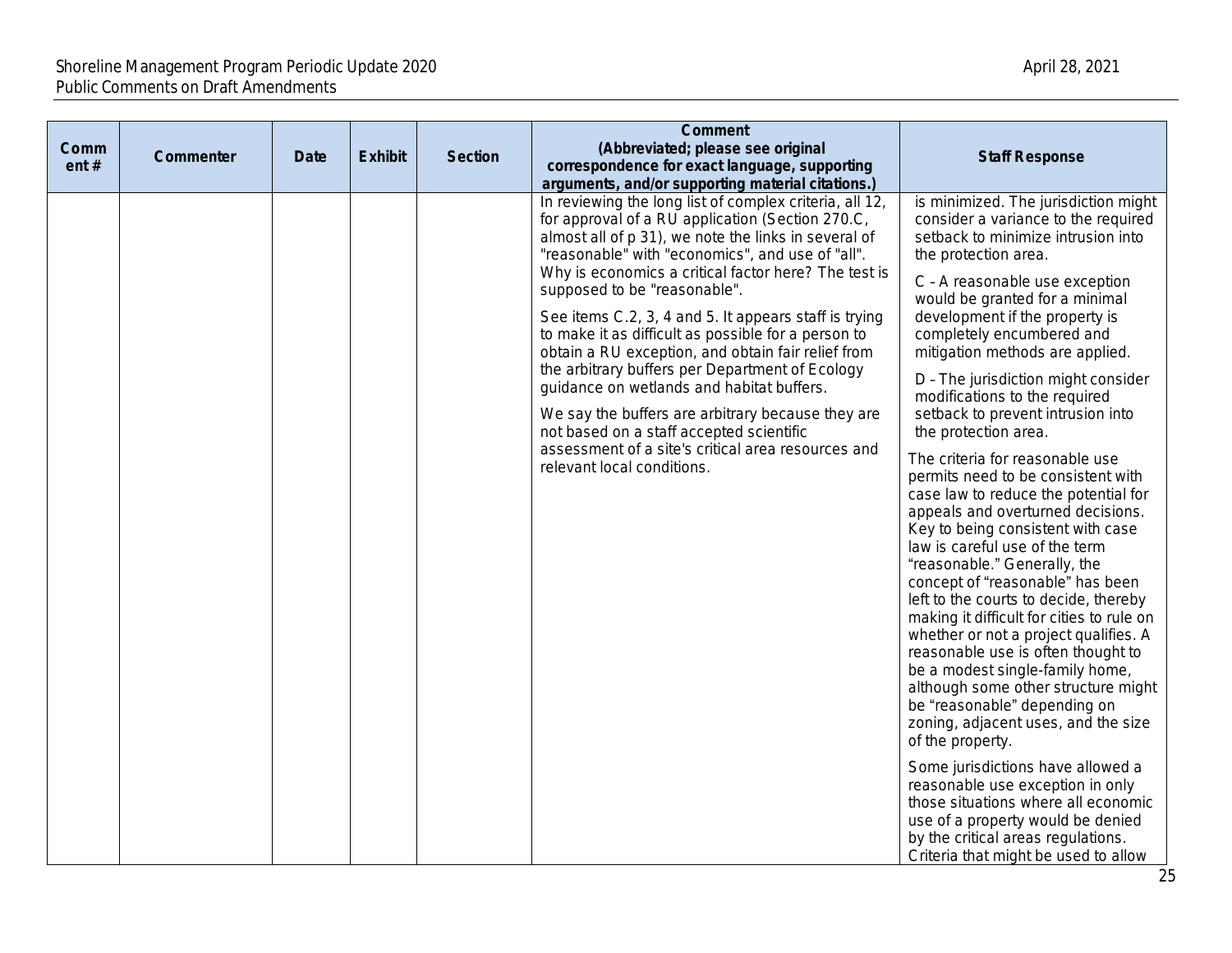| Comm<br>ent#       | Commenter                   | <b>Date</b> | <b>Exhibit</b> | <b>Section</b> | <b>Comment</b><br>(Abbreviated; please see original<br>correspondence for exact language, supporting<br>arguments, and/or supporting material citations.)                                                                                                                                                                                                                                                                                                                                              | <b>Staff Response</b>                                                                                                                                                                                                                                                                                                                                                                                                                                                                                                                                                                                                                                                                                                                                                                                                                                                                               |
|--------------------|-----------------------------|-------------|----------------|----------------|--------------------------------------------------------------------------------------------------------------------------------------------------------------------------------------------------------------------------------------------------------------------------------------------------------------------------------------------------------------------------------------------------------------------------------------------------------------------------------------------------------|-----------------------------------------------------------------------------------------------------------------------------------------------------------------------------------------------------------------------------------------------------------------------------------------------------------------------------------------------------------------------------------------------------------------------------------------------------------------------------------------------------------------------------------------------------------------------------------------------------------------------------------------------------------------------------------------------------------------------------------------------------------------------------------------------------------------------------------------------------------------------------------------------------|
|                    |                             |             |                |                |                                                                                                                                                                                                                                                                                                                                                                                                                                                                                                        | approval of a reasonable use<br>exception include:<br>• No other reasonable economic<br>use of the property has less<br>impact on the critical area;<br>• The proposed impact to the<br>critical area is the minimum<br>necessary to allow for reasonable<br>economic use of the property;<br>• The inability of the applicant to<br>derive reasonable economic use<br>of the property is not the result of<br>actions by the applicant after the<br>effective date of this regulation, or<br>its predecessor;<br>• The proposal does not pose an<br>unreasonable threat to the public<br>health, safety, or welfare on or off<br>the development proposal site;<br>• The proposal will result in no net<br>loss of critical area functions and<br>values consistent with the best<br>available science; or<br>• The proposal is consistent with<br>other applicable regulations and<br>standards." |
| <b>BIAWC</b><br>12 | Robert Lee,<br><b>BIAWC</b> | 4/12/21     | F              | Articles 6 and | 2. Wetland and Habitat Conservation Area Buffers:<br>A. General Comments:<br>Such buffers are usually the most constraining,<br>and thus costly, elements of compliance with local<br>CAOs for landowners and land users. They often<br>end up consuming more usable land than the area<br>of the wetland they are supposed to protect. We<br>have seen many examples of this, large and small.<br>We're familiar with many situations where buffer<br>requirements appear arbitrary and excessive. In | In July 2018 the Washington<br>Department of Ecology (DOE)<br>modified the habitat score ranges<br>and recommended buffer widths in<br>their wetland buffer tables in the<br>DOE guidance, with some minor<br>text changes to ensure consistency.<br>Some citizens, local environmental<br>consulting firms, and the Building<br><b>Industry Association of Whatcom</b><br><b>County</b> then requested that we                                                                                                                                                                                                                                                                                                                                                                                                                                                                                     |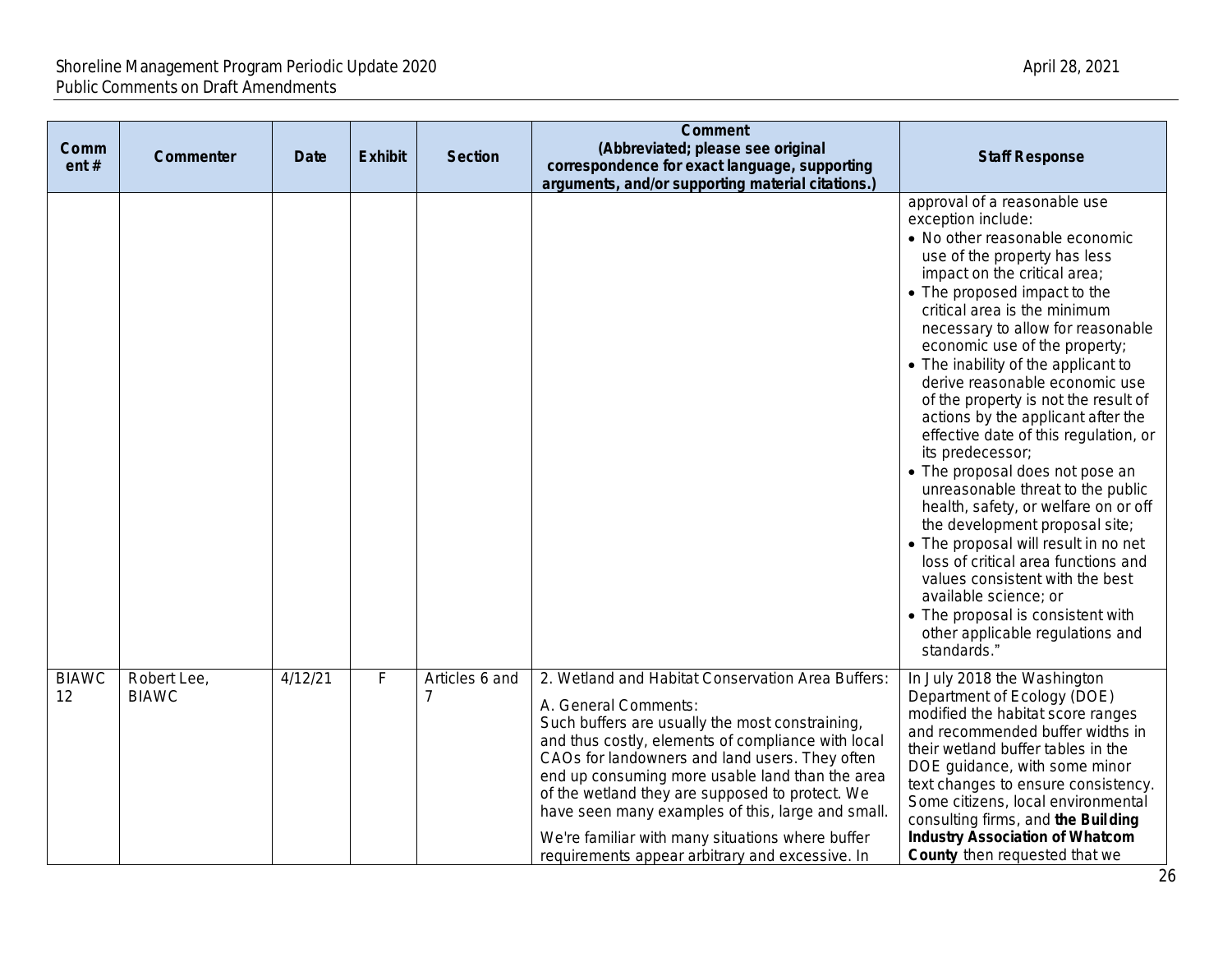|      |           |             |                |                | <b>Comment</b>                                                                                                                                                                                                                                                                                                                                                                                                                                                                                                                                                                                                                                                                                                                                                                                                                                                                                                                                                                                                                                                                                                                                                                                                                                                                                                                    |                                                                                                                                                                                                                                                                                                                                                                                                                                                                                                                                                                                                                                                                                                                                                                                                                                                                                                                                                                                                                                                                                                                                                                                                                                                                                           |
|------|-----------|-------------|----------------|----------------|-----------------------------------------------------------------------------------------------------------------------------------------------------------------------------------------------------------------------------------------------------------------------------------------------------------------------------------------------------------------------------------------------------------------------------------------------------------------------------------------------------------------------------------------------------------------------------------------------------------------------------------------------------------------------------------------------------------------------------------------------------------------------------------------------------------------------------------------------------------------------------------------------------------------------------------------------------------------------------------------------------------------------------------------------------------------------------------------------------------------------------------------------------------------------------------------------------------------------------------------------------------------------------------------------------------------------------------|-------------------------------------------------------------------------------------------------------------------------------------------------------------------------------------------------------------------------------------------------------------------------------------------------------------------------------------------------------------------------------------------------------------------------------------------------------------------------------------------------------------------------------------------------------------------------------------------------------------------------------------------------------------------------------------------------------------------------------------------------------------------------------------------------------------------------------------------------------------------------------------------------------------------------------------------------------------------------------------------------------------------------------------------------------------------------------------------------------------------------------------------------------------------------------------------------------------------------------------------------------------------------------------------|
| Comm | Commenter | <b>Date</b> | <b>Exhibit</b> | <b>Section</b> | (Abbreviated; please see original                                                                                                                                                                                                                                                                                                                                                                                                                                                                                                                                                                                                                                                                                                                                                                                                                                                                                                                                                                                                                                                                                                                                                                                                                                                                                                 | <b>Staff Response</b>                                                                                                                                                                                                                                                                                                                                                                                                                                                                                                                                                                                                                                                                                                                                                                                                                                                                                                                                                                                                                                                                                                                                                                                                                                                                     |
|      |           |             |                |                |                                                                                                                                                                                                                                                                                                                                                                                                                                                                                                                                                                                                                                                                                                                                                                                                                                                                                                                                                                                                                                                                                                                                                                                                                                                                                                                                   |                                                                                                                                                                                                                                                                                                                                                                                                                                                                                                                                                                                                                                                                                                                                                                                                                                                                                                                                                                                                                                                                                                                                                                                                                                                                                           |
| ent# |           |             |                |                | correspondence for exact language, supporting<br>arguments, and/or supporting material citations.)<br>one situation, where a qualified private scientist<br>classified a 6 acre area that has been hayed for at<br>least 75 years a Category IV wetland, the lowest<br>value. He used the 2014 DoE Rating form, 17<br>pages of detailed questions, some a bit subjective.<br>The PDS staff person said he thought it was a Cat.<br>III. This meant the buffer increased from 60 ft. to<br>110 ft. of hayfield, almost doubling!<br>Per the draft, DoE and staff don't think that's<br>enough. The new Wetland Buffer table, Sec.<br>630.E, p 67, based on DoE guidance, will require<br>more than a doubling, from 110 to 225 ft., for a<br>Cat. III of any size, whether the parcel is 10,000 sf<br>or 100 acres. We think this is excessive regulation,<br>and it's quite commonplace in the CAO.<br>The County does not have to adopt DoE staff's<br>arbitrary and excessive buffers. They are not<br>based on the WACs. Remember, the state<br>Department of Commerce is the only state agency<br>with rule making authority on GMA obligations,<br>including critical areas. DoE's main authority on<br>wetlands is limited to controlling the filling or<br>alterations of wetlands through the federal Clean<br>Water Act. | amend our code to meet this new<br>guidance, and it was docketed as<br>PLN2019-00008.<br>The project was brought before the<br>Planning Commission on March 14,<br>2019. But there was confusion as to<br>what we actually had to do at that<br>time and what impacts it would have<br>on development. DOE had informed<br>staff that, while we didn't need to<br>amend our code at that point<br>(having just updated Ch. 16.16<br>(Critical Areas) (Exhibit F) that they<br>would review our code for<br>consistency with their guidance<br>when Ch. 16.16 was opened for<br>amendment again, noting that that<br>would occur during the 2020 SMP<br>Periodic Update.<br>So at the Commission's request,<br>staff worked with the local wetlands<br>consultants to review the issue and<br>try to determine what effects it might<br>have. Three consulting firms<br>provided analyses based on data<br>from projects they had worked on.<br>From these analyses, it appears<br>that many of Whatcom County's<br>lower quality wetlands (e.g., small<br>Category IV wetlands in agricultural<br>fields) would end up with smaller<br>buffers, but that our higher quality<br>wetlands (Categories II and III)<br>would end up with larger buffers.<br>(But even this is speculation, as |
|      |           |             |                |                |                                                                                                                                                                                                                                                                                                                                                                                                                                                                                                                                                                                                                                                                                                                                                                                                                                                                                                                                                                                                                                                                                                                                                                                                                                                                                                                                   | ATSI noted that the comparison<br>results are not statistically                                                                                                                                                                                                                                                                                                                                                                                                                                                                                                                                                                                                                                                                                                                                                                                                                                                                                                                                                                                                                                                                                                                                                                                                                           |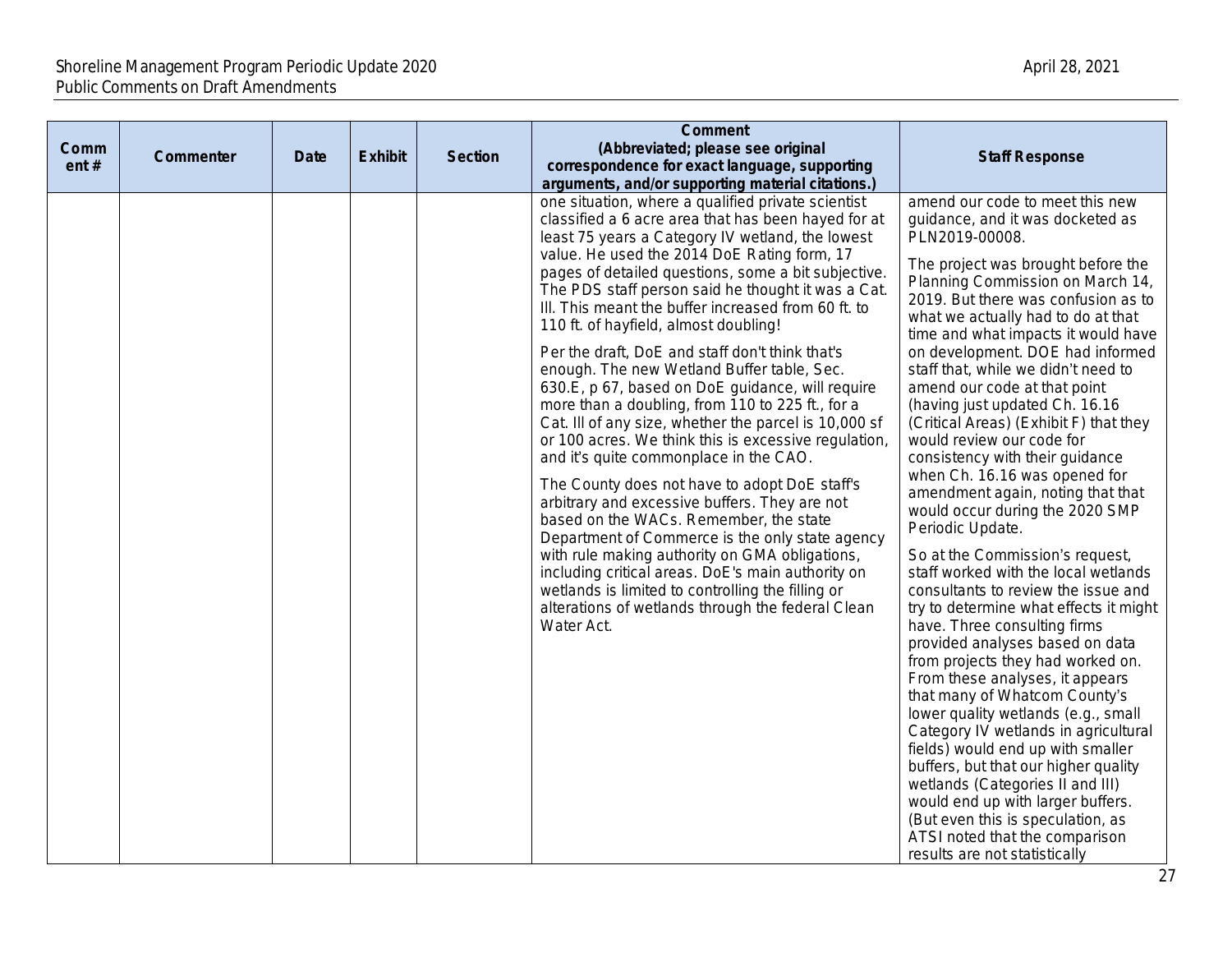| Comm<br>ent#       | Commenter                   | <b>Date</b> | <b>Exhibit</b> | <b>Section</b> | <b>Comment</b><br>(Abbreviated; please see original<br>correspondence for exact language, supporting<br>arguments, and/or supporting material citations.)                                                                                                                                                                 | <b>Staff Response</b>                                                                                                                                                                                                                                                                                                                                                                                                                                                                                                                                                                                                                                                                                                                                        |
|--------------------|-----------------------------|-------------|----------------|----------------|---------------------------------------------------------------------------------------------------------------------------------------------------------------------------------------------------------------------------------------------------------------------------------------------------------------------------|--------------------------------------------------------------------------------------------------------------------------------------------------------------------------------------------------------------------------------------------------------------------------------------------------------------------------------------------------------------------------------------------------------------------------------------------------------------------------------------------------------------------------------------------------------------------------------------------------------------------------------------------------------------------------------------------------------------------------------------------------------------|
|                    |                             |             |                |                |                                                                                                                                                                                                                                                                                                                           | significant.) Thus, farmers may<br>benefit but developers/ builders may<br>suffer, as many of our lower quality<br>wetlands are those found in<br>agriculture fields, while our higher<br>quality wetlands are typically found<br>in non-agriculture rural areas.                                                                                                                                                                                                                                                                                                                                                                                                                                                                                            |
|                    |                             |             |                |                |                                                                                                                                                                                                                                                                                                                           | Nonetheless, given the Department<br>of Ecology's statements that they'll<br>be monitoring the SMP Update to<br>ensure that we meet their latest<br>guidance (which is based on Best<br>Available Science), and given that<br>Comprehensive Plan Policy 10M-2<br>directs the County to "Develop and<br>adopt criteria to identify and<br>evaluate wetland functions that<br>meet the Best Available Science<br>standard and that are consistent<br>with state and federal guidelines,"<br>staff is proposing to amend<br>§16.16.630 (Wetland Buffers) Table<br>1 (Standard Wetland Buffer Widths)<br>to meet DOE guidance. As<br>indicated, these changes would<br>lessen buffers on lower quality<br>wetlands, and increase them on<br>higher quality ones. |
| <b>BIAWC</b><br>13 | Robert Lee,<br><b>BIAWC</b> | 4/12/21     | $\overline{F}$ | Articles 6 and | B. Buffer Details in the Draft:<br>We have reviewed the Wetland and Habitat drafts<br>and the detailed comments on them submitted<br>February 19 and 25, 2019, for Jon Maberry by Ed<br>Miller and Liliana Hansen, both Professional<br>Wetland Scientists (PWS). GAC members<br>discussed these issues with Ed recently. | Your comment will be provided to<br>the P/C and Co/C for consideration.                                                                                                                                                                                                                                                                                                                                                                                                                                                                                                                                                                                                                                                                                      |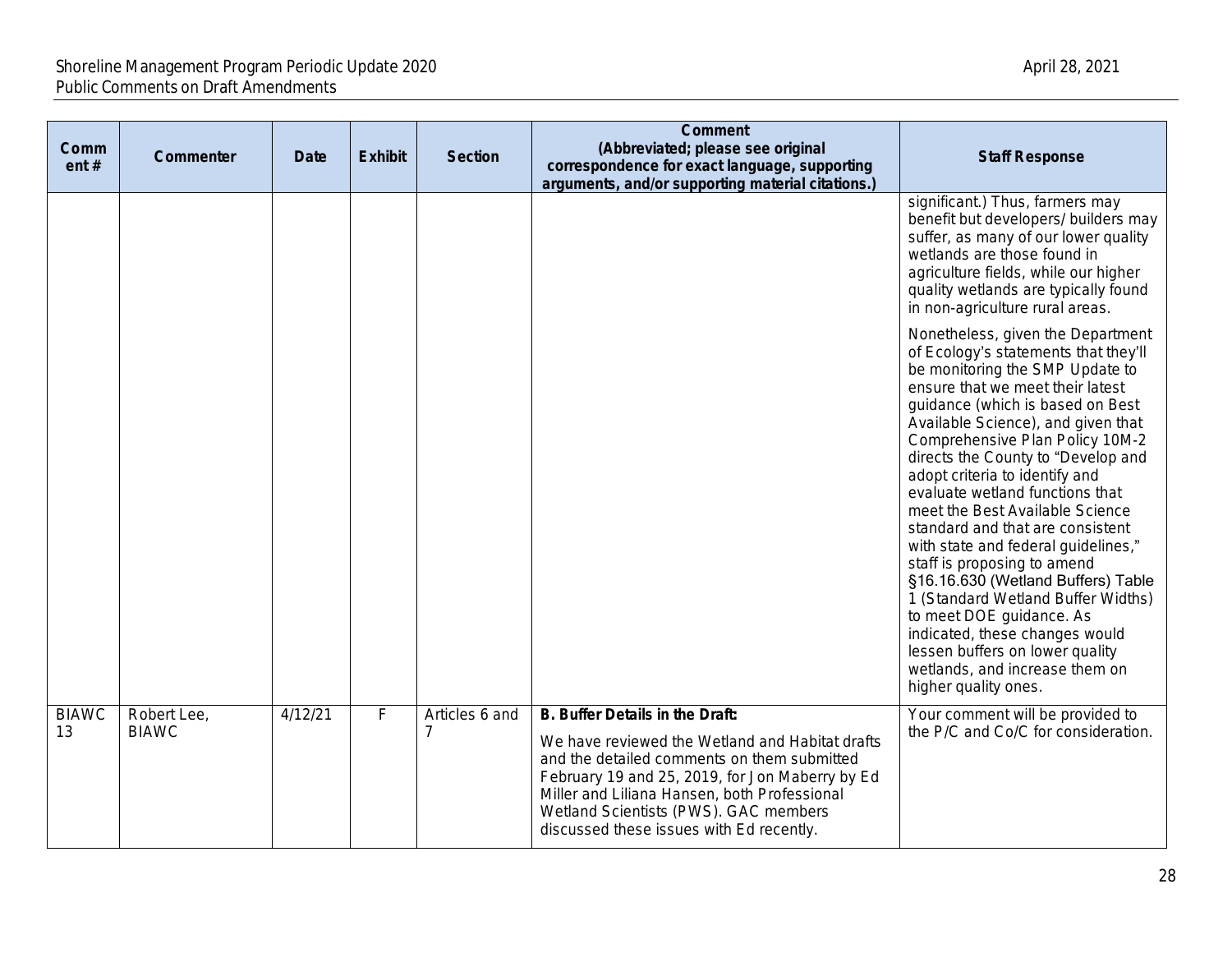| Comm<br>ent# | Commenter                     | Date    | <b>Exhibit</b> | <b>Section</b>                   | <b>Comment</b><br>(Abbreviated; please see original<br>correspondence for exact language, supporting<br>arguments, and/or supporting material citations.)                                                                                                                                                                                                        | <b>Staff Response</b>                                                                                                                                                                                                                              |
|--------------|-------------------------------|---------|----------------|----------------------------------|------------------------------------------------------------------------------------------------------------------------------------------------------------------------------------------------------------------------------------------------------------------------------------------------------------------------------------------------------------------|----------------------------------------------------------------------------------------------------------------------------------------------------------------------------------------------------------------------------------------------------|
|              |                               |         |                |                                  | We firmly agree with the scope and substance of<br>all 14 comments in their firm's 8-page 2/19/21<br>letter, including its recommendation to delete 12 of<br>the draft changes/additions. The Miller firm is<br>highly regarded by many BIAWC members for their<br>professional approach to complex environmental<br>issues.                                     |                                                                                                                                                                                                                                                    |
|              |                               |         |                |                                  | We also agree with the reasonable and<br>constructive suggestions in Jon Maberry's<br>Prepared Motions submitted to the Planning<br>Committee February 25, attached.                                                                                                                                                                                             |                                                                                                                                                                                                                                                    |
|              |                               |         |                |                                  | Finally, it appears to us there's a pattern in these<br>and other parts of the draft CAO of making the<br>rules more restrictive and less balanced between<br>the government's legitimate police power authority<br>and the constitutional rights of private land owners<br>and land users.                                                                      |                                                                                                                                                                                                                                                    |
| P6601        | David Klanica,<br>Phillips 66 | 4/12/21 | A              | 10D-11                           | Policy 10D-11 was added that addresses climate<br>change: "Protect ecological functions and<br>ecosystem-wide processes of Marine Resource<br>Lands and critical areas in anticipation of climate<br>change impacts, including sea level rise."                                                                                                                  | The amendments regarding<br>shoreline stabilization regulations<br>are found in Exhibit D (Title 23). You<br>would want to look at both<br>23.40.010, Table 1, and 23.40.190.                                                                      |
|              |                               |         |                |                                  | Phillips 66 is requesting further explanation and<br>clarification whether upland property owners who<br>propose bulkheads, armoring, or bank stabilization<br>to prevent shoreline erosion or sloughing due to<br>sea level rise will be subject to new limitations or<br>requirements that could affect the current or future<br>use of their property.        |                                                                                                                                                                                                                                                    |
| P6602        | David Klanica,<br>Phillips 66 | 4/12/21 | B              | Governing<br>Principle<br>(C)(2) | The Shoreline Management Act was adopted in<br>1971 to protect the shorelines of the state of<br>Washington. Certain shorelines were designated<br>as "shorelines of statewide significance" including<br>those areas of Puget Sound and the Strait of Juan<br>de Fuca and adjacent salt waters north to the<br>Canadian line and lying seaward from the line of | As explained in the comment<br>bubble tagged on this change, the<br>word "significant" is proposed for<br>deletion as there is no such<br>threshold under SMA. Under the<br>SMA, all adverse impacts must be<br>mitigated in order to help achieve |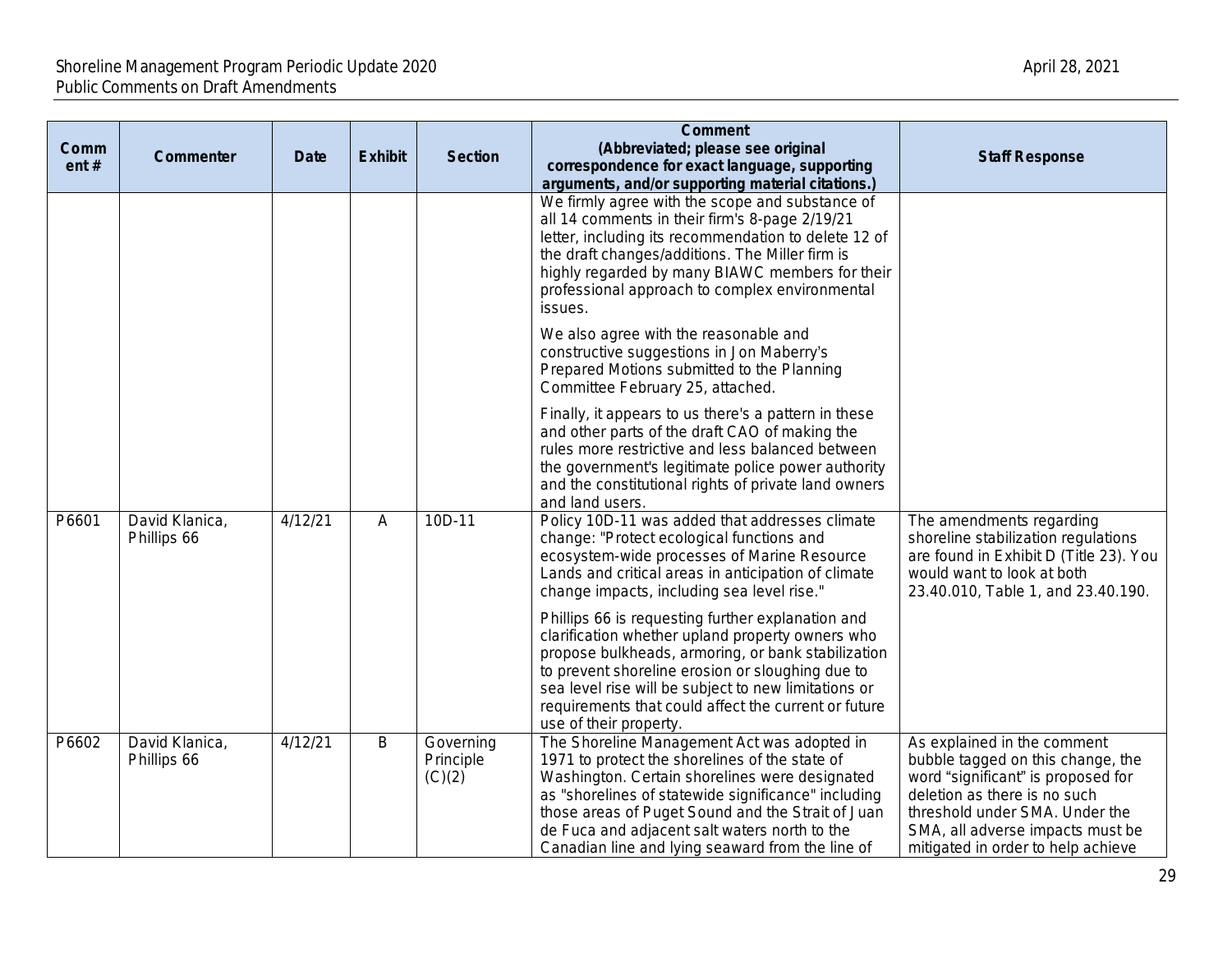| Comm<br>ent# | <b>Commenter</b>              | <b>Date</b> | <b>Exhibit</b> | <b>Section</b>                     | <b>Comment</b><br>(Abbreviated; please see original<br>correspondence for exact language, supporting<br>arguments, and/or supporting material citations.)                                                                                                                                                                                                                                                                                                                                                                                                                                                                                                                                                                                                                                                                                                                                                                                                             | <b>Staff Response</b>                                                                                                           |
|--------------|-------------------------------|-------------|----------------|------------------------------------|-----------------------------------------------------------------------------------------------------------------------------------------------------------------------------------------------------------------------------------------------------------------------------------------------------------------------------------------------------------------------------------------------------------------------------------------------------------------------------------------------------------------------------------------------------------------------------------------------------------------------------------------------------------------------------------------------------------------------------------------------------------------------------------------------------------------------------------------------------------------------------------------------------------------------------------------------------------------------|---------------------------------------------------------------------------------------------------------------------------------|
|              |                               |             |                |                                    | extreme low tide. The Act established a system<br>where local governments would ensure that certain<br>developments in shoreline areas would be<br>reviewed and protected. More specifically, these<br>agencies would review "substantial developments"<br>which were those that would have a "significant<br>adverse" impact on the environment including, but<br>not limited to fish, wildlife, fish or wildlife habitat,<br>water quality, and aesthetic values.                                                                                                                                                                                                                                                                                                                                                                                                                                                                                                   | NNL. (The term "significant impact"<br>comes from SEPA.)                                                                        |
|              |                               |             |                |                                    | Whatcom County has proposed in its Governing<br>Principles (GPC2)) that it will include "policies and<br>regulations that require mitigation of adverse<br>impact in a manner that ensures no net loss of<br>shoreline ecological functions." Phillips 66 is<br>concerned about how this revised policy will be<br>implemented as a practical matter. First, it appears<br>to go beyond the County's statutory authority<br>outlined in the SMA. Second, Phillips 66 is<br>concerned that, without further clarification, it may<br>be used inconsistently across the County. For<br>instance, what is meant by "adverse" versus the<br>original "significant adverse"? Must all land use<br>permits affecting the shoreline now indicate what,<br>if any adverse impacts might occur? Phillips 66<br>requests that the P/C provide more information as<br>to how the removal of the word "significant" will<br>change day-to-day shoreline management<br>activities. |                                                                                                                                 |
| P6603        | David Klanica,<br>Phillips 66 | 4/12/21     | $\overline{B}$ | Policies 11G-<br>3 & 11G-4         | Regarding Policy 11G-3 and Policy 11G-4<br>addressing the County's MOU with DAHP and<br>Lummi Nation require the County to consult with<br>DAHP and the Tribes. Phillips 66 is requesting<br>additional clarification for applicant/property owner<br>responsibilities.                                                                                                                                                                                                                                                                                                                                                                                                                                                                                                                                                                                                                                                                                               | Please read 23.30.050 (Cultural<br>Resources) in Exhibit D, as that<br>should provide the additional<br>clarification you seek. |
| P6604        | David Klanica,<br>Phillips 66 | 4/12/21     | B              | <b>Overall Goals</b><br>& Policies | Regarding Overall SMP Goals and Objectives for<br>the Restoration and Enhancement Element were<br>revised as follows: "This element provides for the                                                                                                                                                                                                                                                                                                                                                                                                                                                                                                                                                                                                                                                                                                                                                                                                                  | The baseline condition was set by<br>the comprehensive update done in<br>2007. As part of that update the                       |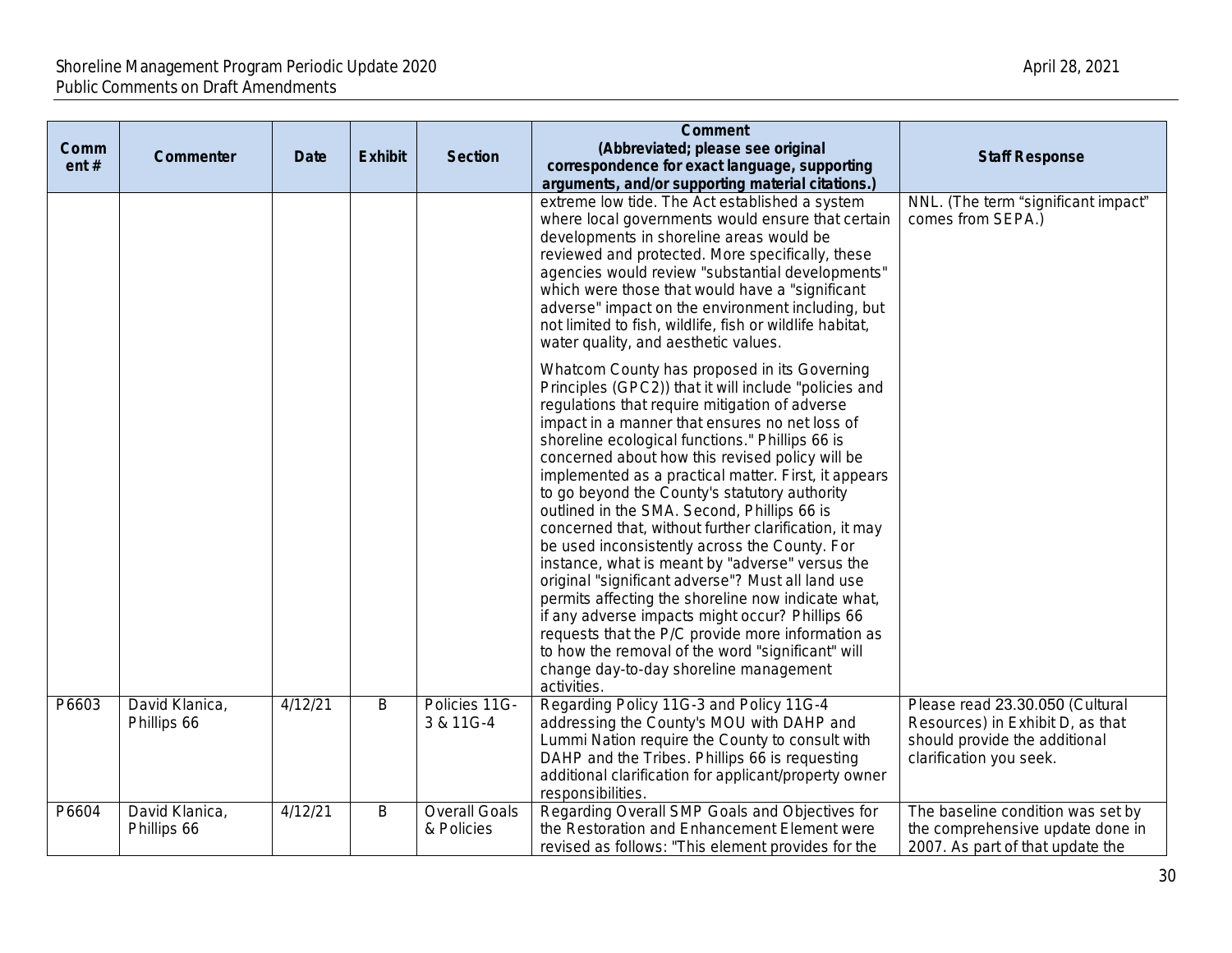| Comm<br>ent# | Commenter                     | <b>Date</b> | <b>Exhibit</b> | <b>Section</b>                          | <b>Comment</b><br>(Abbreviated; please see original<br>correspondence for exact language, supporting<br>arguments, and/or supporting material citations.)                                                                                                                                                                                                                                                                                                                                                           |                                                                                                    |
|--------------|-------------------------------|-------------|----------------|-----------------------------------------|---------------------------------------------------------------------------------------------------------------------------------------------------------------------------------------------------------------------------------------------------------------------------------------------------------------------------------------------------------------------------------------------------------------------------------------------------------------------------------------------------------------------|----------------------------------------------------------------------------------------------------|
|              |                               |             |                |                                         | timely restoration and enhancement of ecologically<br>impaired areas in a manner that achieves a net<br>gain in shoreline ecological functions and<br>processes above baseline conditions as of the<br>adoption of this program."<br>Phillips 66 requests additional clarification and                                                                                                                                                                                                                              | Count<br>$\bullet$ Vol.<br>Cha<br>$\bullet$ Vol.<br><b>Rev</b><br>$\bullet$ Vol.<br>$\bullet$ Vol. |
|              |                               |             |                |                                         | definition for "baseline condition" (e.g. baseline<br>conditions at the time of application?).                                                                                                                                                                                                                                                                                                                                                                                                                      | Ana<br>all of v                                                                                    |
| P6605        | David Klanica,<br>Phillips 66 | 4/12/21     | B              | Policies 11AA<br>-1 through<br>$11AA-7$ | Regarding General Policies for Climate<br>Change/Sea Level Rise (Policies 11AA -1 through<br>11AA-7): please explain/provide detail for<br>shoreline development applicant's responsibilities<br>pertaining to climate change and sea level rise.<br>Will development applications be required to<br>address climate change and sea level rise as part<br>of the SMP application or will there be separate<br>analysis and document requirements (e.g. when<br>will a study addressing sea level rise be required)? | SMP <sub>U</sub><br>These<br>are no<br>regula                                                      |
| P6606        | David Klanica,<br>Phillips 66 | 4/12/21     | $\mathsf{C}$   | Policy 8T-1                             | Regarding Policy 8T-1, Phillips 66 requests<br>clarification of the methods by which the County<br>will coordinate with landowners to protect marine<br>resource lands.                                                                                                                                                                                                                                                                                                                                             | Well, v<br>email,<br>phone                                                                         |
| P6607        | David Klanica,<br>Phillips 66 | 4/12/21     | $\overline{C}$ | Policy 8U-2                             | Regarding Policy 8U-2, Phillips 66 requests<br>clarification of the types of non-regulatory<br>programs, options, and incentives that owners of<br>marine resource lands can employ to meet or<br>exceed County environmental goals.                                                                                                                                                                                                                                                                                | We ca<br>as the<br>but the<br>incenti<br>volunt                                                    |
| P6608        | David Klanica,<br>Phillips 66 | 4/12/21     | $\overline{C}$ | Policy 8V-2                             | Regarding Policy 8V-2, Phillips 66 requests<br>clarification of the process by which the County will<br>work cooperatively with local, State, Federal and<br>Tribal agencies, adjacent upland property owners,<br>and the general public, as applicable, to address<br>community concerns and land use conflicts that<br>may affect the productivity of marine resource<br>lands.                                                                                                                                   | How <b>w</b><br>Here a<br>entrep<br>cohesi<br>$\bullet$ Cr<br>ca<br>$\bullet$ Co                   |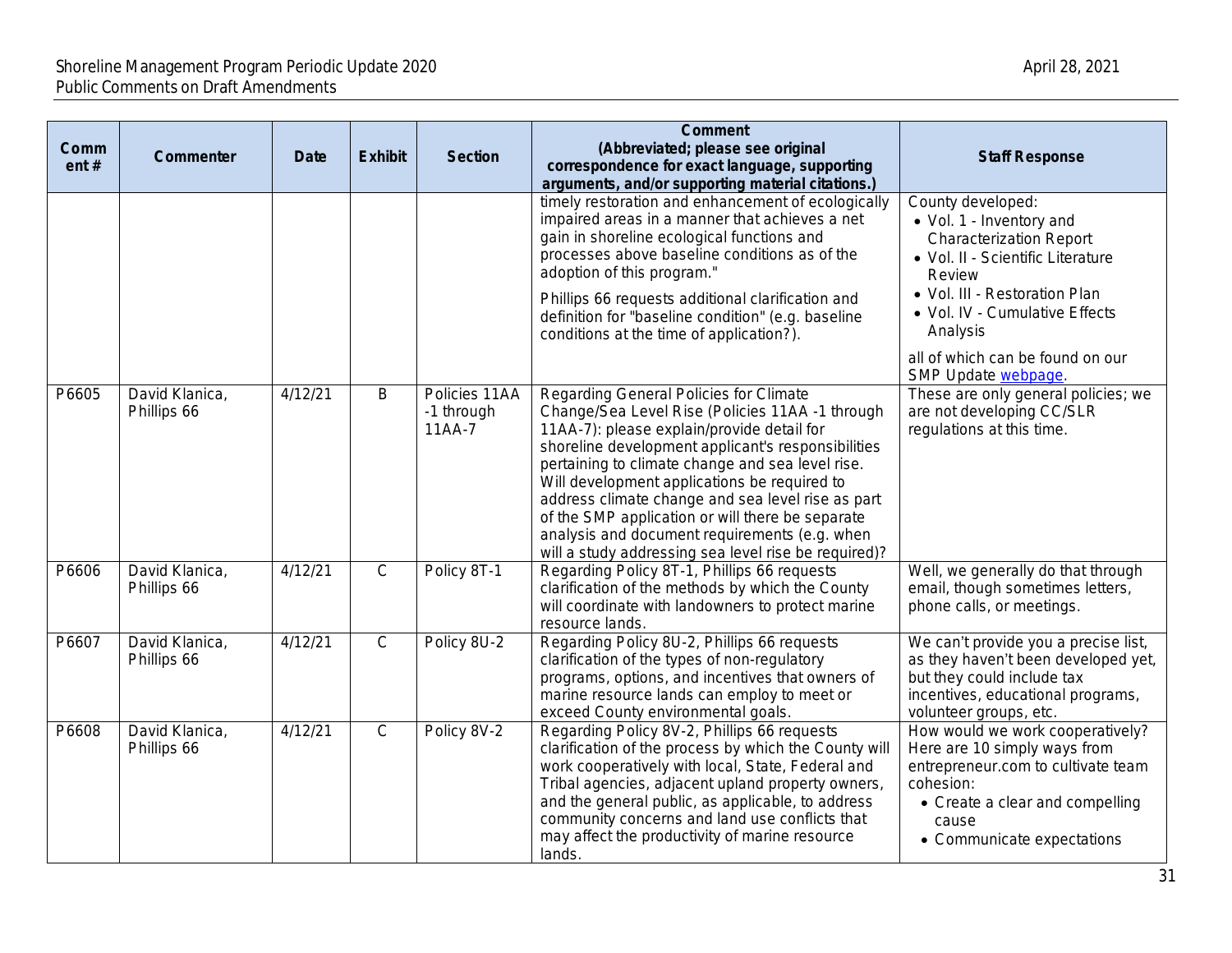| Comm<br>ent# | Commenter                     | Date    | <b>Exhibit</b> | <b>Section</b> | <b>Comment</b><br>(Abbreviated; please see original<br>correspondence for exact language, supporting<br>arguments, and/or supporting material citations.)                                                                                                                                                                                                                                                                                                                                                                                                                                                                                                                                                                                                                  | <b>Staff Response</b>                                                                                                                                                                                                                                                                                                                                                                                                                                                                                                                                                           |
|--------------|-------------------------------|---------|----------------|----------------|----------------------------------------------------------------------------------------------------------------------------------------------------------------------------------------------------------------------------------------------------------------------------------------------------------------------------------------------------------------------------------------------------------------------------------------------------------------------------------------------------------------------------------------------------------------------------------------------------------------------------------------------------------------------------------------------------------------------------------------------------------------------------|---------------------------------------------------------------------------------------------------------------------------------------------------------------------------------------------------------------------------------------------------------------------------------------------------------------------------------------------------------------------------------------------------------------------------------------------------------------------------------------------------------------------------------------------------------------------------------|
|              |                               |         |                |                |                                                                                                                                                                                                                                                                                                                                                                                                                                                                                                                                                                                                                                                                                                                                                                            | • Establish team goals<br>• Leverage team-member<br>strengths<br>• Foster cohesion between team<br>members<br>• Encourage innovation<br>• Keep promises and honor<br>requests<br>• Recognize, reward and<br>celebrate collaborative behavior                                                                                                                                                                                                                                                                                                                                    |
| P6609        | David Klanica,<br>Phillips 66 | 4/12/21 | $\mathsf{D}$   |                | The General Provisions of Title 23 indicate that<br>shoreline development must be consistent with the<br>SMA of 1971, the County's shoreline regulations<br>and "other County land use regulations" (See Title<br>23 draft at lines 11-13). Title 23 then references<br>certain requirements for "existing legal fossil-fuel<br>refinery operations, existing legal transshipment<br>facilities, expansions of these facilities, and new or<br>expansions of renewable fuel refineries or<br>transshipment facilities". Related definitions are<br>also provided on page 241 at lines 20-36.<br>Expansions of existing fossil fuel and renewable<br>fuel facilities are required to obtain conditional<br>shoreline permits. (See Title 23, page 137 at lines<br>$3-10$ ). | Yes, staff is well aware of this work<br>and understands that changes have<br>been made to Council's original<br>proposal. However, at the time<br>these documents were 1 <sup>st</sup> edited,<br>their original proposal was all we<br>had on which to rely, which is why<br>the comment bubbles indicate that<br>we will have to substitute in any<br>changes based on Council's final<br>adoption of the Cherry Point fossil<br>fuel amendments. Once Council<br>makes a final decision on their<br>separate Cherry Point amendments<br>staff will rectify the differences. |
|              |                               |         |                |                | As the Planning Department is aware, industry,<br>labor and environmental organization stakeholders<br>have been working together to develop<br>recommended changes to the County Council's<br>October 2019 proposed Comprehensive Plan<br>amendments. Many of the terms and definitions<br>included in this proposal assume that the 2019<br>proposed Amendments will be adopted as is.<br>Phillips 66 requests that terms borrowed from the<br>2019 proposal not be adopted at this time.<br>Considerable progress has been made by the                                                                                                                                                                                                                                  |                                                                                                                                                                                                                                                                                                                                                                                                                                                                                                                                                                                 |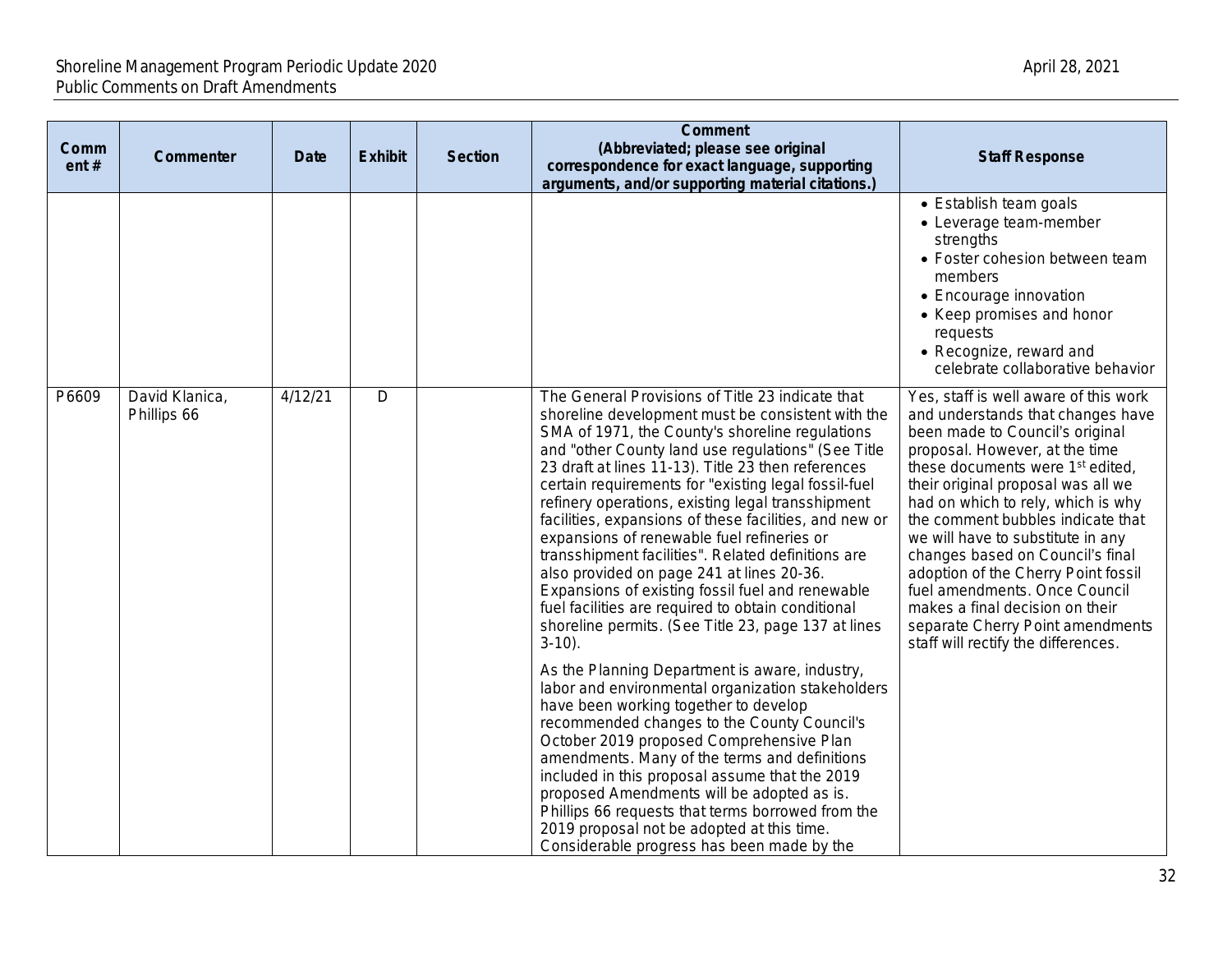| Comm<br>ent $#$ | Commenter                     | <b>Date</b> | <b>Exhibit</b> | <b>Section</b> | <b>Comment</b><br>(Abbreviated; please see original<br>correspondence for exact language, supporting<br>arguments, and/or supporting material citations.)<br>stakeholders and is being presented to the County<br>Council for its consideration in the near future. We<br>request that this proposal be delayed until the final                                                                                                                                                                                                                                                                                                                                                                                          |                             |
|-----------------|-------------------------------|-------------|----------------|----------------|--------------------------------------------------------------------------------------------------------------------------------------------------------------------------------------------------------------------------------------------------------------------------------------------------------------------------------------------------------------------------------------------------------------------------------------------------------------------------------------------------------------------------------------------------------------------------------------------------------------------------------------------------------------------------------------------------------------------------|-----------------------------|
|                 |                               |             |                |                | work from the ongoing stakeholder effort is<br>accepted or rejected and the "final" definitions and<br>framework for when conditional use permits is<br>finalized.                                                                                                                                                                                                                                                                                                                                                                                                                                                                                                                                                       |                             |
| P6610           | David Klanica,<br>Phillips 66 | 4/12/21     | F              |                | Article 7 Fish and Wildlife Habitat Conservation<br>Area was amended to now include Type 0 waters.<br>Phillips 66 requests the addition of a definition of<br>Type O waters in the Whatcom County guidance.                                                                                                                                                                                                                                                                                                                                                                                                                                                                                                              | This pr<br>droppe<br>the mo |
| <b>WH01</b>     | Wendy Harris                  | 4/13/21     |                |                | This is in response to the question that was asked<br>at the last Planning Commission meeting<br>regarding "waters of the state." That is not a term<br>used in the Shoreline Management Act. Rather, it<br>refers to all waters under its jurisdiction as<br>"shorelines of the state" or "shorelands of the<br>state" and these are the appropriate terms to use<br>for waters and exposed land under SMA<br>jurisdiction.                                                                                                                                                                                                                                                                                             | The co<br>these<br>(Shore   |
|                 |                               |             |                |                | Under RCW 90.58.030, "Shorelines" means all of<br>the waters of the state, including reservoirs, and<br>their associated shorelands, together with the<br>lands underlying them; except (i) shorelines of<br>statewide significance; (ii) shorelines on segments<br>of streams upstream of a point where the mean<br>annual flow is twenty cubic feet per second or less<br>and the wetlands associated with such upstream<br>segments; and (iii) shorelines on lakes less than<br>twenty acres in size and wetlands associated with<br>such small lakes.<br>https://apps.leg.wa.gov/RCW/default.aspx?cite=90<br>.58.030<br>In other words, only waters with minimum<br>quantifiable measurements (size, type, velocity, |                             |
|                 |                               |             |                |                | etc.) are a regulated state shoreline. This is often                                                                                                                                                                                                                                                                                                                                                                                                                                                                                                                                                                                                                                                                     |                             |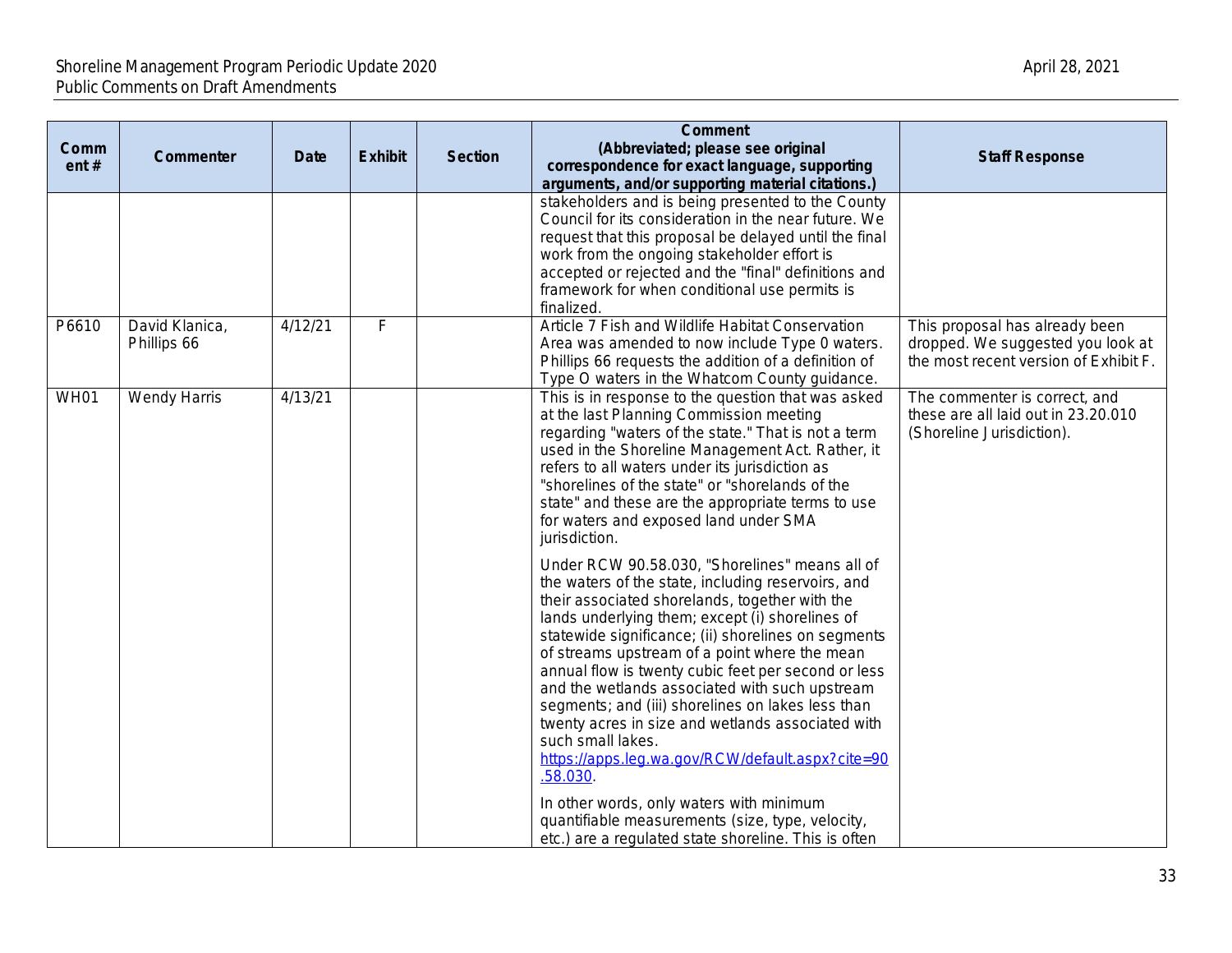| Comm<br>ent# | <b>Commenter</b> | Date | <b>Exhibit</b> | <b>Section</b> | Comment<br>(Abbreviated; please see original<br>correspondence for exact language, supporting<br>arguments, and/or supporting material citations.)                                                                                                                                                                                                                                                                                                                                                                         |  |
|--------------|------------------|------|----------------|----------------|----------------------------------------------------------------------------------------------------------------------------------------------------------------------------------------------------------------------------------------------------------------------------------------------------------------------------------------------------------------------------------------------------------------------------------------------------------------------------------------------------------------------------|--|
|              |                  |      |                |                | forgotten when we hear complaints about over-<br>regulation and unreasonableness.                                                                                                                                                                                                                                                                                                                                                                                                                                          |  |
|              |                  |      |                |                | Shorelines of the state are specifically set out in<br>the WAC. In Whatcom County, all rivers and<br>streams that are shorelines of the state are set out<br>in WAC 173-18-410.<br>https://apps.leg.wa.gov/WaC/default.aspx?cite=17<br>$3 - 18 - 410$ .                                                                                                                                                                                                                                                                    |  |
|              |                  |      |                |                | Lakes are listed in WAC 173-20-760 and 770.<br>https://apps.leg.wa.gov/WaC/default.aspx?cite=17<br>$3 - 20 - 770$<br>https://apps.leg.wa.gov/WaC/default.aspx?cite=17<br>$3 - 20 - 760$ .                                                                                                                                                                                                                                                                                                                                  |  |
|              |                  |      |                |                | There are two kinds of shorelines of the state. The<br>most common shoreline under SMA jurisdiction<br>imposes a no net loss standard of review to<br>prevent any degradation beyond baseline<br>conditions, informed by review of best available<br>science.                                                                                                                                                                                                                                                              |  |
|              |                  |      |                |                | However, particularly large and significant rivers<br>and lakes, as well as marine waters, are<br>designated "Shorelines of Statewide Significance"<br>(SSWS). These have increased protection through<br>a prioritized preference of use, similar to how we<br>apply mitigation standards. These are set out in<br>statute, with preferred use for natural conditions<br>that support the long-term interests of all state<br>residents. RCW 90.58.020(f);<br>https://app.leg.wa.gov/RCW/default.aspx?cite=90.<br>58.020. |  |
|              |                  |      |                |                | The Whatcom County SSWS are the Nooksack<br>River, Lake Whatcom, Baker Lake, and marine<br>waters, including Birch Bay. R CW 90.58.030.<br>The SMA also discusses "shorelands" or                                                                                                                                                                                                                                                                                                                                          |  |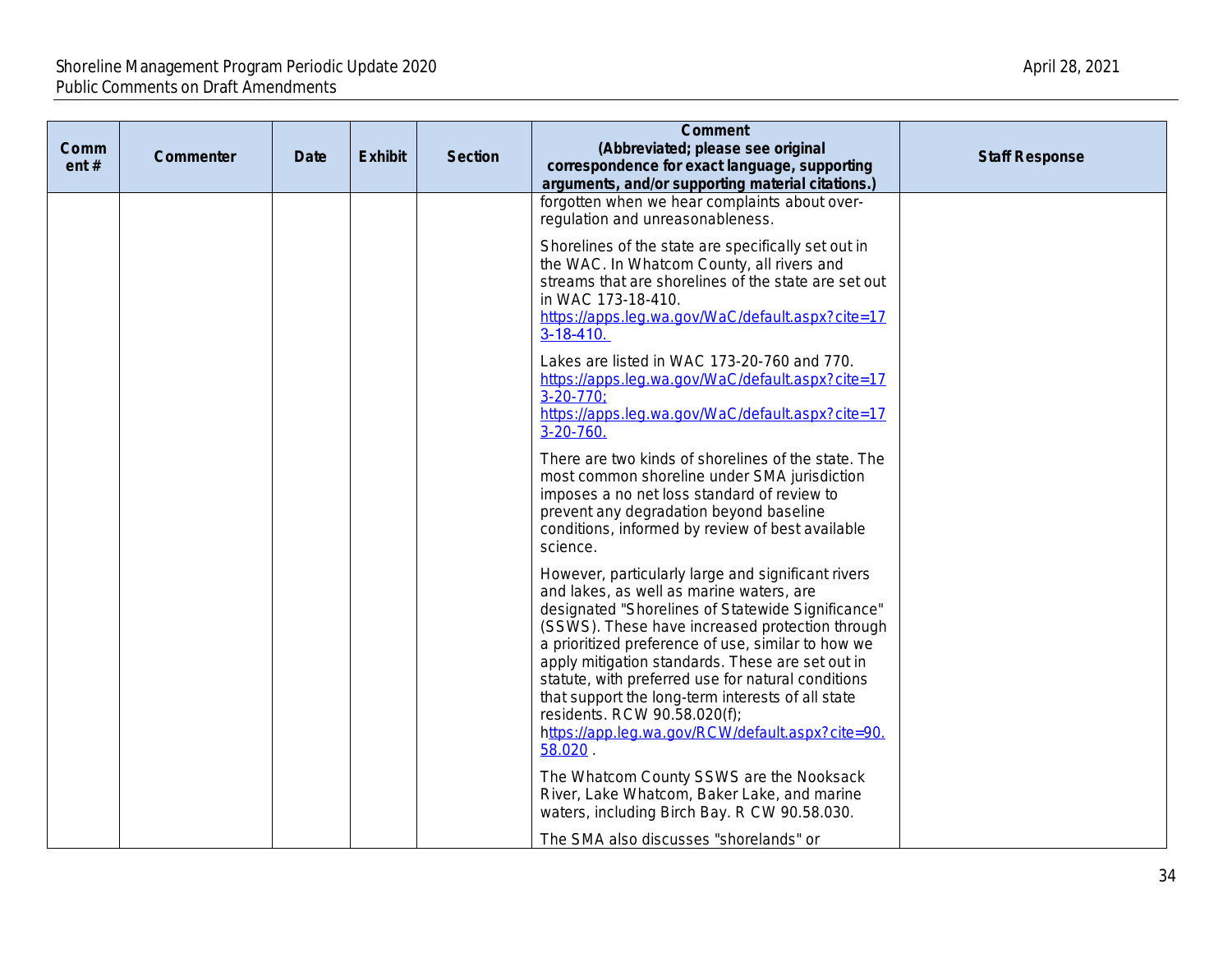| Comm<br>ent# | Commenter | Date | <b>Exhibit</b> | <b>Section</b> | <b>Comment</b><br>(Abbreviated; please see original<br>correspondence for exact language, supporting<br>arguments, and/or supporting material citations.)                                                                                                                                                                                                                                                                                                                                                                                                                                                                                                                                 |  |
|--------------|-----------|------|----------------|----------------|-------------------------------------------------------------------------------------------------------------------------------------------------------------------------------------------------------------------------------------------------------------------------------------------------------------------------------------------------------------------------------------------------------------------------------------------------------------------------------------------------------------------------------------------------------------------------------------------------------------------------------------------------------------------------------------------|--|
|              |           |      |                |                | "shoreland areas", which includes lands extending<br>landward for two hundred feet in all directions as<br>measured on a horizontal plane from the ordinary<br>high water mark; floodways and contiguous<br>floodplain areas landward two hundred feet from<br>such floodways; and all wetlands and river deltas<br>associated with the streams, lakes, and tidal<br>waters which are subject to the provisions of this<br>chapter; the same to be designated as to location<br>by the department of ecology.                                                                                                                                                                             |  |
|              |           |      |                |                | RCW 90.58.030(2)(d),<br>https://app.leg.wa.gov/RCW/default.aspx?cite=90.<br>58.030.                                                                                                                                                                                                                                                                                                                                                                                                                                                                                                                                                                                                       |  |
|              |           |      |                |                | I recommend the SMP Handbook, which is linked<br>on DOE's website and explains how the SMP<br>process works. Specific issues and provisions are<br>separate chapters in the Handbook.<br>https://ecology.wa.gov/Regulations-<br>Permits/Guidance-technical-assistance/Shoreline-<br>Master-Plan-handbook;                                                                                                                                                                                                                                                                                                                                                                                 |  |
|              |           |      |                |                | https://apps.ecology.wa.gov/publications/Summary<br>Pages/1106010.html.                                                                                                                                                                                                                                                                                                                                                                                                                                                                                                                                                                                                                   |  |
|              |           |      |                |                | P.S. If you are wondering why I have written this, it<br>is because I do not believe that the Planning<br>Commission and citizen committees generally are<br>being provided with relevant and timely information<br>on the laws and policies they are asked to review<br>and this fails to serve public needs and public input<br>requirements. Unless citizen-appointed<br>committees have a comprehensive and complete<br>understanding of the purpose and intent of the<br>policies and laws they are asked to review, they<br>will remain tools of the Planning Department.<br>Please continue to ask questions and ensure that<br>you are provided with all the information you need |  |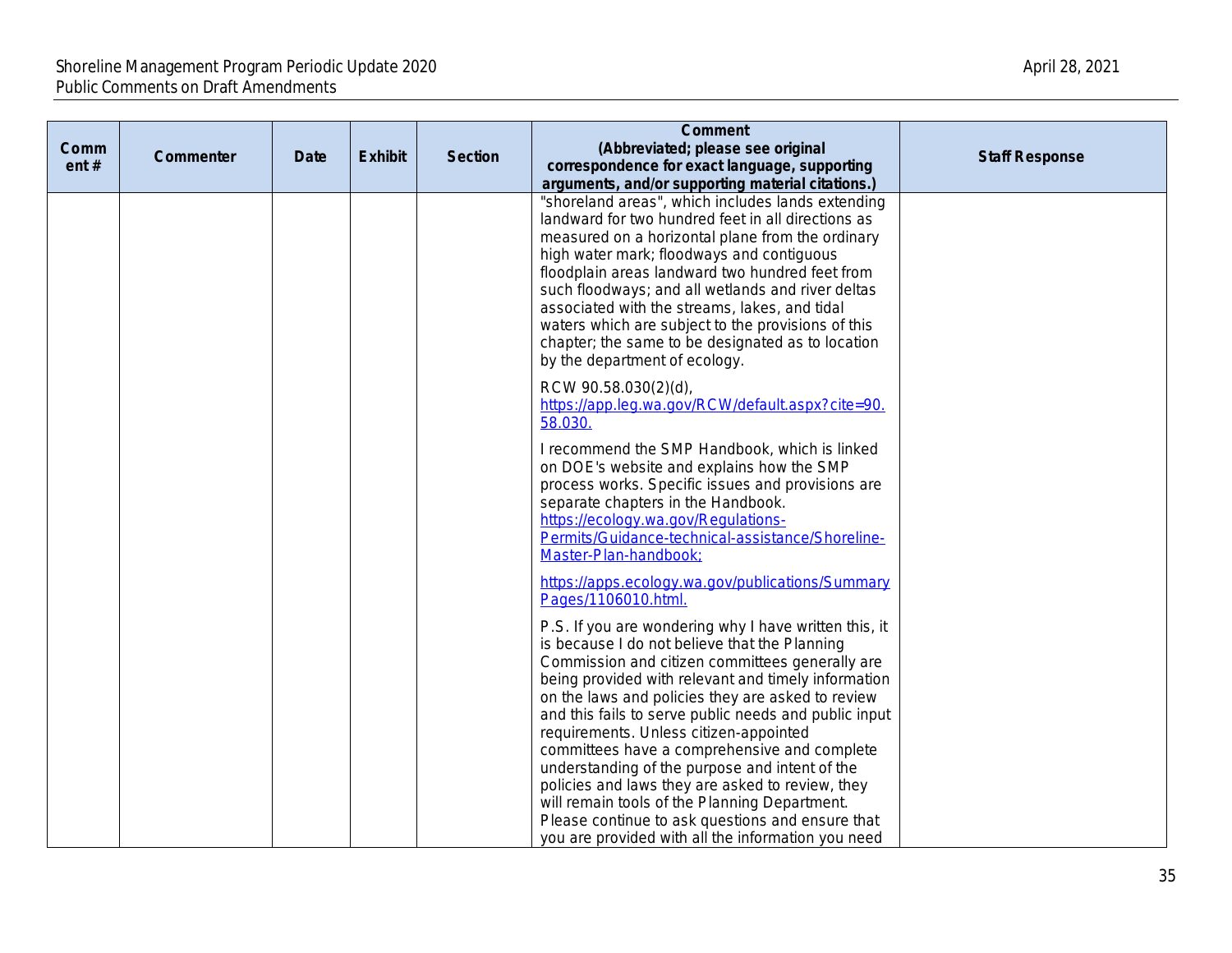| Comm<br>ent# | Commenter                                                           | <b>Date</b> | <b>Exhibit</b> | <b>Section</b> | <b>Comment</b><br>(Abbreviated; please see original<br>correspondence for exact language, supporting<br>arguments, and/or supporting material citations.)                                                                                                                                                                                                                                                                                                                                            | <b>Staff Response</b>                                                                                                                                                                                                                              |
|--------------|---------------------------------------------------------------------|-------------|----------------|----------------|------------------------------------------------------------------------------------------------------------------------------------------------------------------------------------------------------------------------------------------------------------------------------------------------------------------------------------------------------------------------------------------------------------------------------------------------------------------------------------------------------|----------------------------------------------------------------------------------------------------------------------------------------------------------------------------------------------------------------------------------------------------|
|              |                                                                     |             |                |                | upfront, before beginning a large review project.                                                                                                                                                                                                                                                                                                                                                                                                                                                    |                                                                                                                                                                                                                                                    |
| <b>PB04</b>  | Pam Borso                                                           | 4/21/21     | $\overline{F}$ | 16.16.270      | Restore Reasonable Use impact area language in<br>the Dec 4, 2020, draft Exhibit F, WCC 16.16.270<br>Reasonable Use Exceptions.                                                                                                                                                                                                                                                                                                                                                                      | Please see the response to<br>comment RFW18.                                                                                                                                                                                                       |
|              |                                                                     |             |                |                | I urge Whatcom County to reject the proposed<br>change from the Planning Commission to expand<br>the maximum impact area for single-family<br>residences from 2,500 sf to 4,000 sf. The purpose<br>of the reasonable use provision is to allow only the<br>minimal "reasonable" use of property to avoid a<br>constitutional taking when fully applying the<br>standards of critical areas regulations. A 4,000 sf<br>home is excessive.                                                             |                                                                                                                                                                                                                                                    |
| <b>PB05</b>  | Pam Borso                                                           | 4/21/21     | F              |                | Incorporate the State of Washington Department of<br>Fish & Wildlife's new riparian buffers guidance.<br>The buffer requirements contained in the SMP are<br>less than adequate to ensure no net loss of<br>riparian and stream functions vital to fish, wildlife<br>and our water supply.                                                                                                                                                                                                           | Please see the response to<br>comment RFW19.                                                                                                                                                                                                       |
| <b>PB06</b>  | Pam Borso                                                           | 4/21/21     | $\overline{F}$ |                | Incorporate regulations to prepare for accelerating<br>sea level rise impacts. Whatcom's SMP does not<br>incorporate protections form this peril. Not only our<br>marine shorelines will be impacted, as Ecology<br>writes "more frequent extreme storms are likely to<br>cause river and coastal flooding, leading to<br>increased injuries and loss of life." 31,235 homes<br>in Washington State may be underwater by 2100;<br>the value of the submerged homes is an estimated<br>\$13.7 billon. | See the response to comment<br><b>RFW17.</b>                                                                                                                                                                                                       |
| WSPA0        | Holli Johnson,<br><b>Western States</b><br>Petroleum<br>Association | 4/21/21     |                |                | The most recent staff memorandum contains<br>several important explanations and clarifications<br>regarding what is meant by the "baseline"<br>condition upon which no net loss project mitigation<br>requirements are measured and recognizes<br>important distinctions between what is appropriate<br>to require for project mitigation obligations and                                                                                                                                            | Staff doesn't feel this is necessary,<br>as this explanation is based on<br>DOE's guidance and explanatory<br>handouts so it true throughout the<br>state. Nonetheless, your comment<br>will be provided to the P/C and Co/C<br>for consideration. |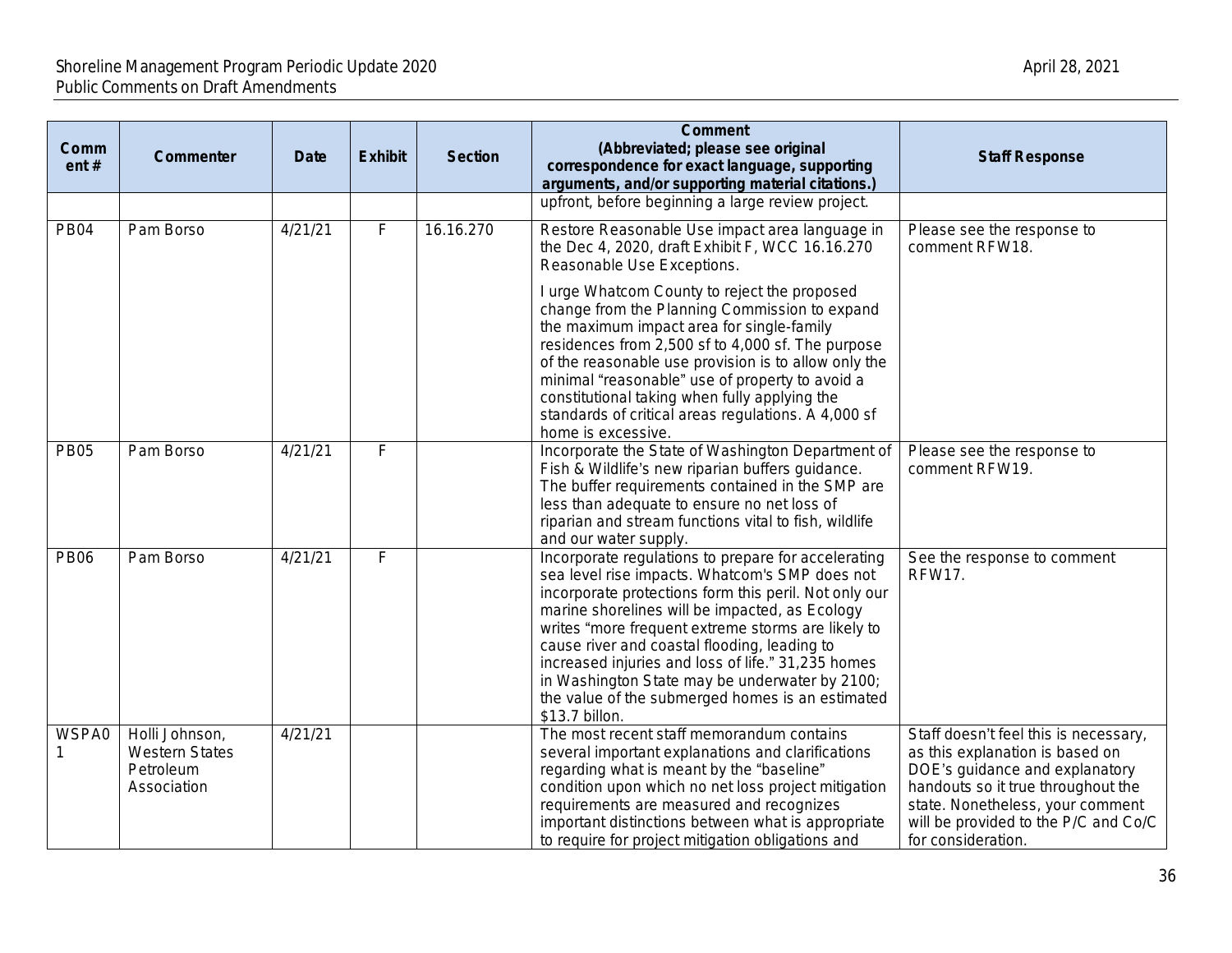| Comm<br>ent $#$ | <b>Commenter</b>                                                    | <b>Date</b> | <b>Exhibit</b> | <b>Section</b> | <b>Comment</b><br>(Abbreviated; please see original<br>correspondence for exact language, supporting<br>arguments, and/or supporting material citations.)                                                                                                                                                                                                                                                                                                                                                                                                                                                                                                                                                                                                                                                                                | <b>Staff Response</b>                                                                                                                                                                                                                                                                                                                                                             |
|-----------------|---------------------------------------------------------------------|-------------|----------------|----------------|------------------------------------------------------------------------------------------------------------------------------------------------------------------------------------------------------------------------------------------------------------------------------------------------------------------------------------------------------------------------------------------------------------------------------------------------------------------------------------------------------------------------------------------------------------------------------------------------------------------------------------------------------------------------------------------------------------------------------------------------------------------------------------------------------------------------------------------|-----------------------------------------------------------------------------------------------------------------------------------------------------------------------------------------------------------------------------------------------------------------------------------------------------------------------------------------------------------------------------------|
|                 |                                                                     |             |                |                | what must be voluntary or incentive-based for<br>restoration. These principles should be built into<br>the language of the code itself or, at a minimum,<br>into the language of the adopting ordinance, so as<br>not to disappear into history once the code<br>amendments are adopted.                                                                                                                                                                                                                                                                                                                                                                                                                                                                                                                                                 |                                                                                                                                                                                                                                                                                                                                                                                   |
| WSPA0           | Holli Johnson,<br><b>Western States</b><br>Petroleum<br>Association | 4/21/21     |                |                | The County Council is currently in the final stages<br>of review of comprehensive plan and code<br>amendments for fossil and renewable fuel facilities<br>and expansions. This work is the result of many<br>months of effort and good faith negotiations<br>between the County and interested stakeholders,<br>including WSPA. As noted by staff in several<br>places in the draft shoreline master program<br>amendments, it is imperative that these shoreline<br>master program amendments be fully consistent<br>with the outcome of that other County Council<br>effort. WSPA asks for an additional opportunity to<br>review and provide input on future revisions made<br>by staff to achieve that consistency before these<br>amendments to the shoreline master program are<br>adopted.                                        | Please see the response to<br>comment P6609. The P/C's<br>recommended amendments will be<br>forwarded to the Co/C for their<br>review, public hearing, and adoption<br>(during which they may make their<br>own amendments). We would urge<br>you to pay attention to the SMP<br>update page (or Council's agenda<br>page), where new drafts are posted<br>as decisions are made. |
| <b>WSPA0</b>    | Holli Johnson,<br><b>Western States</b><br>Petroleum<br>Association | 4/21/21     |                | 23.40.010      | The Shoreline Use and Modification Use Table<br>establishes a shoreline conditional use permit<br>requirement for expansions of existing legal fossil<br>fuel refinery and transshipment facilities and new<br>or expansion of existing legal renewable fuel<br>refinery operations or renewable fuel<br>transshipment facilities. Conditional use permit<br>review requirements for these facilities are being<br>addressed in the zoning code amendments<br>currently under review by the County Council. A<br>separate, duplicative and potentially inconsistent<br>shoreline conditional use permit review for the<br>same facilities that will undergo thorough zoning<br>code conditional use permit review is unnecessary<br>and should be eliminated. In particular, it is not<br>appropriate to apply shoreline conditional use | Please see the response to<br>comment P6609.<br>You should understand, though,<br>that if both Title 20 and Title 23<br>require a CUP for a certain activity,<br>the permits would be combined<br>under WCC 22.05.030<br>(Consolidated Permit Review).<br>Shoreline requirements would not<br>be applied outside of the shoreline<br>jurisdiction.                                |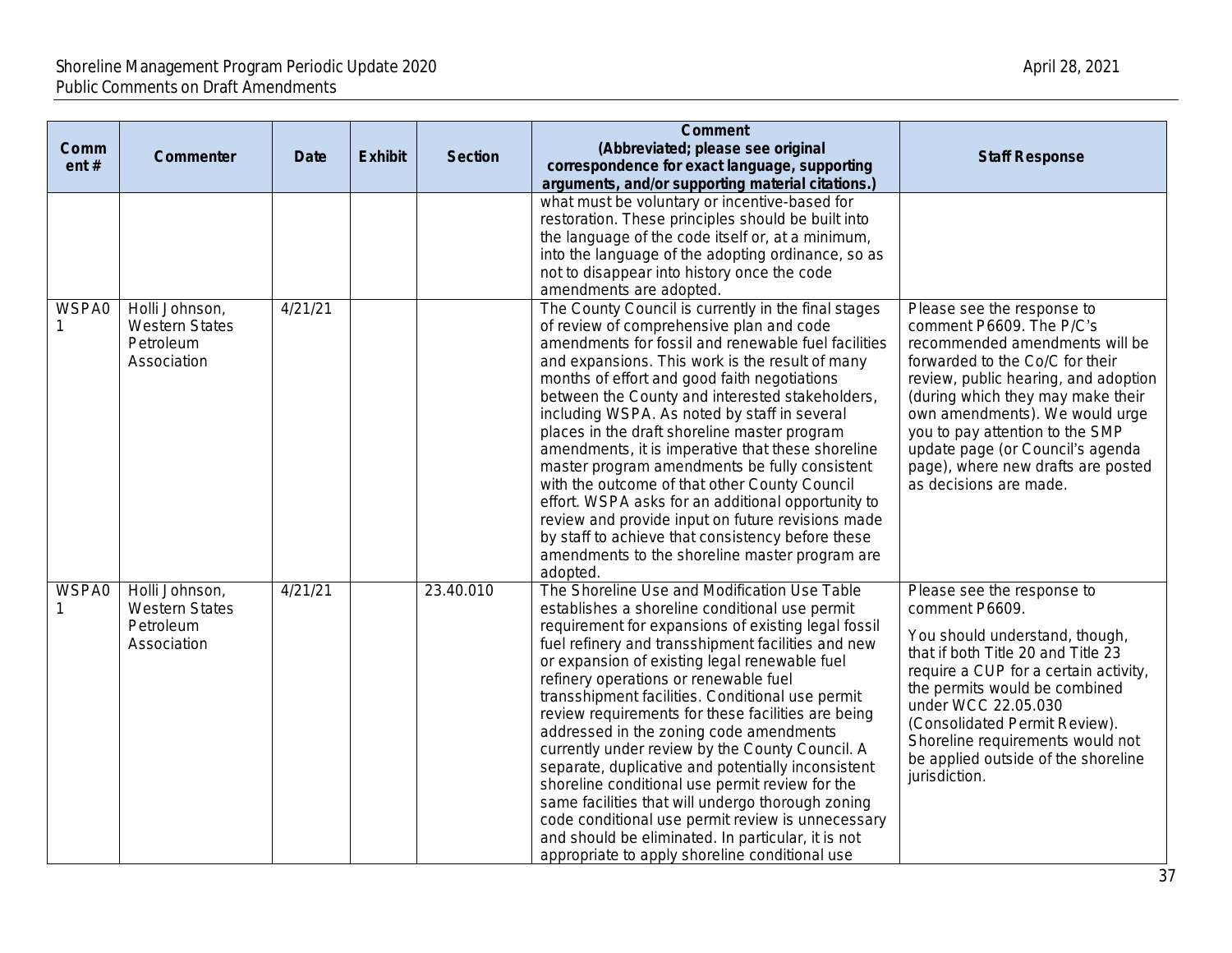| Comm<br>ent# | Commenter      | Date    | <b>Exhibit</b> | <b>Section</b> | <b>Comment</b><br>(Abbreviated; please see original<br>correspondence for exact language, supporting<br>arguments, and/or supporting material citations.)                                                                                                                                                                                                                                                                                                                                                                                                                                                                                                                                                                                                                                                                                                                                                                                 | <b>Staff Response</b>          |
|--------------|----------------|---------|----------------|----------------|-------------------------------------------------------------------------------------------------------------------------------------------------------------------------------------------------------------------------------------------------------------------------------------------------------------------------------------------------------------------------------------------------------------------------------------------------------------------------------------------------------------------------------------------------------------------------------------------------------------------------------------------------------------------------------------------------------------------------------------------------------------------------------------------------------------------------------------------------------------------------------------------------------------------------------------------|--------------------------------|
|              |                |         |                |                | permit requirements to upland activities that will be<br>fully evaluated under the zoning code<br>requirements applicable to those upland activities.<br>At a minimum, this provision should clarify that<br>such fossil fuel facilities located outside of the<br>shoreline jurisdiction should be evaluated under<br>the zoning code conditional use permit criteria and<br>not pursuant to shoreline conditional use permit<br>requirements.                                                                                                                                                                                                                                                                                                                                                                                                                                                                                           |                                |
| DK01         | David Kershner | 4/22/21 | N/A            | N/A            | I have served on the Whatcom County Climate<br>Impact Advisory Committee since its inception in<br>2018. While I am not writing in my capacity as a<br>committee member, I have familiarized myself with<br>the research on sea level rise related to climate<br>change. The financial costs to Whatcom County<br>taxpayers and property owners of not adequately<br>planning for sea level rise are likely to be<br>substantial. As you may know, the real estate<br>company Zillow estimates that nearly \$14 billion<br>worth of housing in Washington State could be<br>submerged in the next 80 years under some<br>climate change scenarios. The ecological costs will<br>also be substantial, if we plan to prevent flooding<br>of structures but not to allow migration of shoreline<br>habitat. That habitat not only supports wildlife<br>populations, it also provides economic benefits,<br>such as recreation and fisheries. | See response to comment RFW17. |
|              |                |         |                |                | To reduce the economic toll of sea level rise and<br>truly protect shorelines consistent with the intent of<br>the Shoreline Management Act, I urge you to<br>recommend revising regulations to ensure that<br>newly-created lots only allow construction in areas<br>that are not likely to be inundated in this century.<br>Where existing lots are large enough to still allow<br>residential, commercial, or industrial uses<br>compatible with the zoning, I urge you to<br>recommend a similar revision. In addition,                                                                                                                                                                                                                                                                                                                                                                                                               |                                |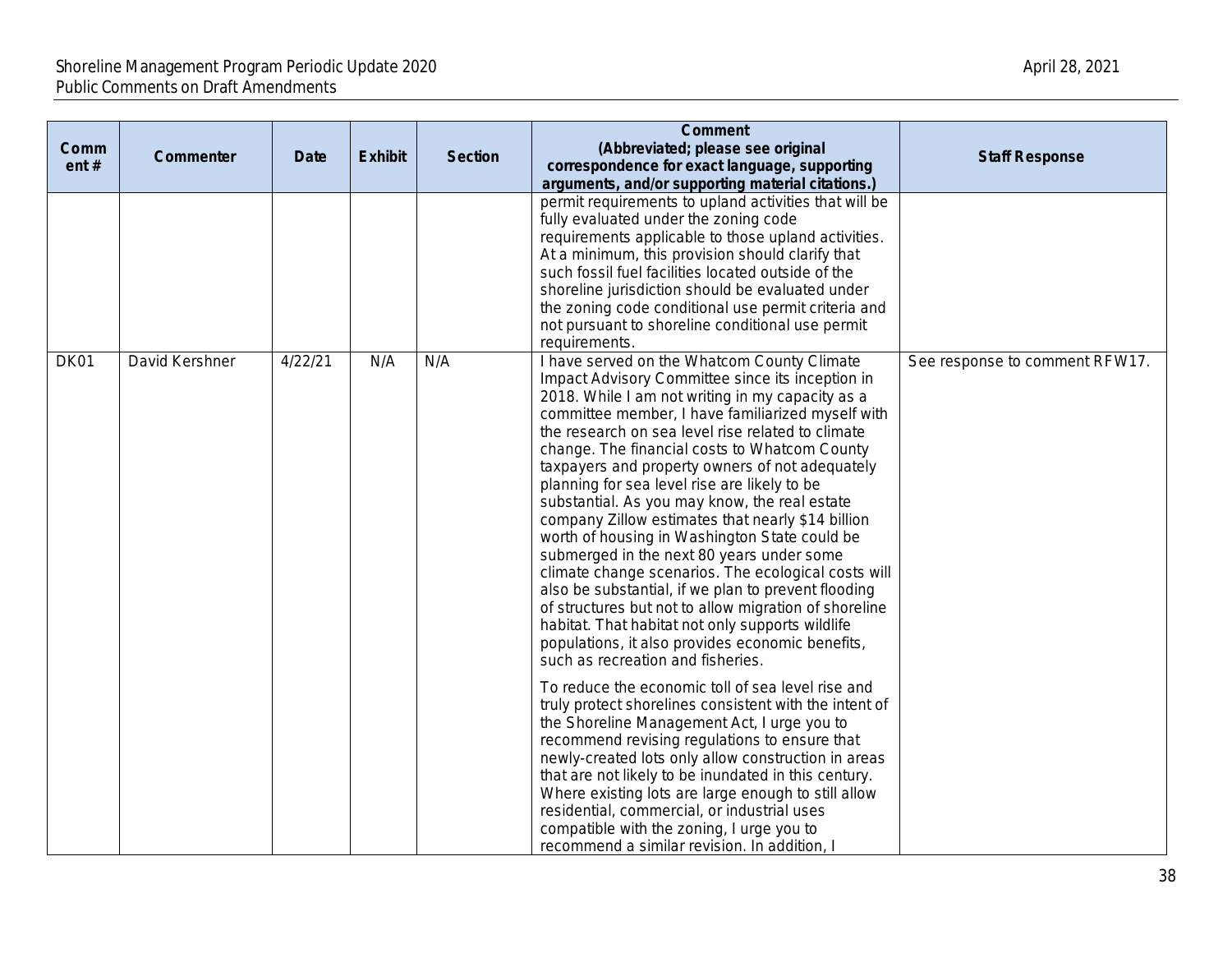| Comm<br>ent# | Commenter      | <b>Date</b> | <b>Exhibit</b> | <b>Section</b> | <b>Comment</b><br>(Abbreviated; please see original<br>correspondence for exact language, supporting<br>arguments, and/or supporting material citations.)                                                                                                                                                                                                                                                                                                                                                                                                                                                                                                                                                                                                                                                                                                                                                                                                                       | <b>Staff Response</b>          |
|--------------|----------------|-------------|----------------|----------------|---------------------------------------------------------------------------------------------------------------------------------------------------------------------------------------------------------------------------------------------------------------------------------------------------------------------------------------------------------------------------------------------------------------------------------------------------------------------------------------------------------------------------------------------------------------------------------------------------------------------------------------------------------------------------------------------------------------------------------------------------------------------------------------------------------------------------------------------------------------------------------------------------------------------------------------------------------------------------------|--------------------------------|
|              |                |             |                |                | support revising the regulations to ensure that new<br>or substantially changed structures be elevated<br>above the likely sea level rise elevation for the life<br>of the structure.                                                                                                                                                                                                                                                                                                                                                                                                                                                                                                                                                                                                                                                                                                                                                                                           |                                |
|              |                |             |                |                | Waterfront property that I own on Lummi Island<br>would likely be constrained in its use due to these<br>regulations. Nevertheless, new protections are the<br>only responsible approach to shoreline planning,<br>given what we know about sea level rise.                                                                                                                                                                                                                                                                                                                                                                                                                                                                                                                                                                                                                                                                                                                     |                                |
| DK01         | David Kershner | 4/22/21     |                |                | As a former commercial salmon fisher, I also<br>support strengthening riparian buffer restrictions<br>consistent with recommendations of the<br>Washington Department of Fish and Wildlife<br>Riparian Ecosystems Volumes I and II. Salmon<br>populations have declined in part due to riparian<br>habitat degradation. We need to protect this<br>habitat to restore healthy salmon populations.                                                                                                                                                                                                                                                                                                                                                                                                                                                                                                                                                                               | See response to comment RFW19. |
| AC01         | Alan Chapman   | 4/22/21     |                |                | I have been involved in fisheries management, and<br>watershed resource issues in Whatcom County for<br>over 30 years.<br>Regardless of the level of belief one might have in<br>projections of climate change and sea level rise<br>and associated storm surges, it does not make<br>sense to allow development in areas of high risk. I<br>urge the county, in the interests in avoiding<br>significant damage to life, property and natural<br>resources to not allow creation of lots where<br>reasonable use would be subject to a high risk of<br>damage from climate change effects, sea level<br>rise, or reduce public trust ecological benefits<br>within the foreseeable future. Where existing lots<br>are large enough to still allow residential,<br>commercial, or industrial uses compatible with the<br>zoning, I urge you to recommend or require a<br>similar risk avoidance approach. In addition, I<br>support revising the regulations to ensure that new | See response to comment RFW17. |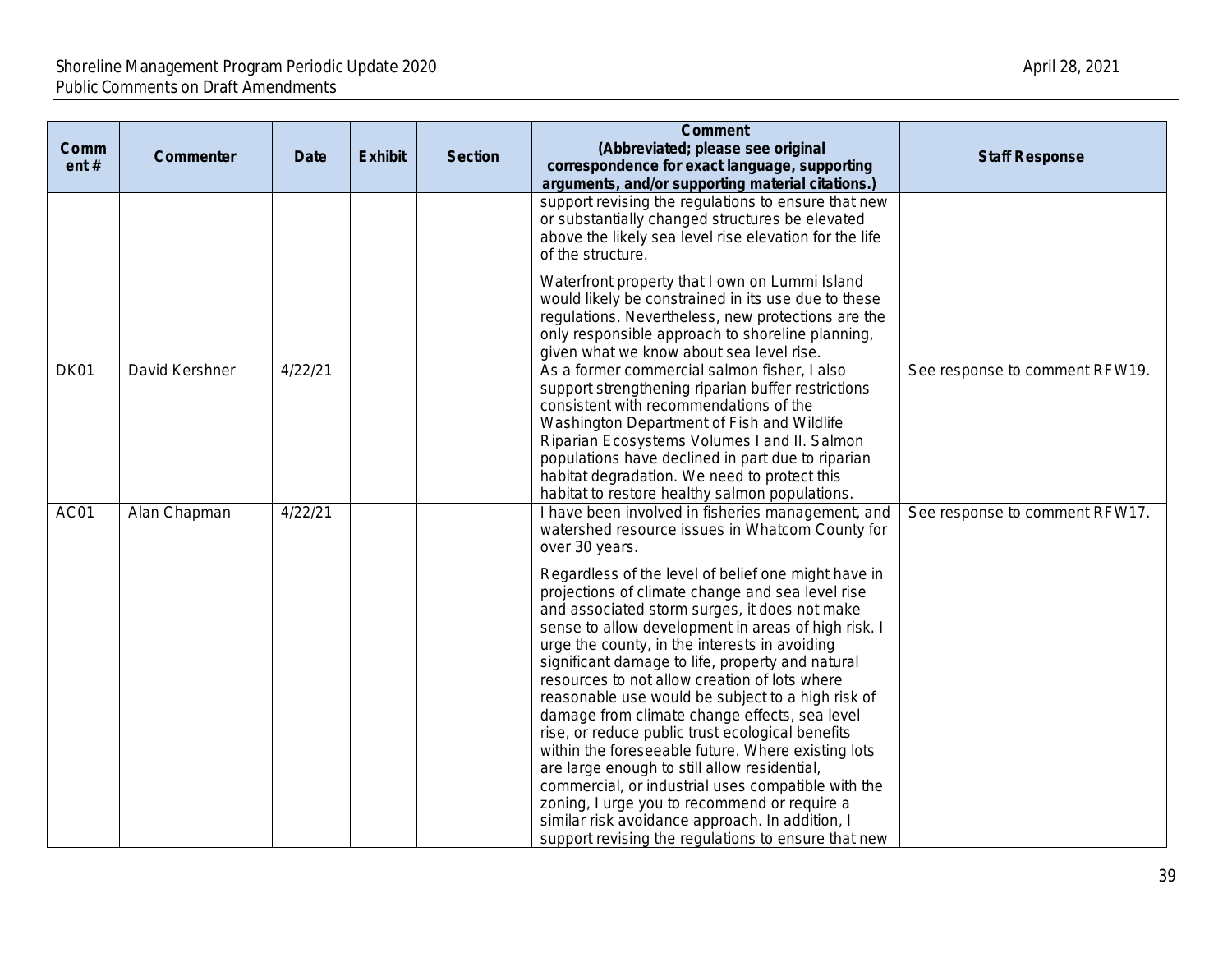| Comm<br>ent# | Commenter     | <b>Date</b> | <b>Exhibit</b> | <b>Section</b> | <b>Comment</b><br>(Abbreviated; please see original<br>correspondence for exact language, supporting<br>arguments, and/or supporting material citations.)                                                                                                                                                                                                                                                                                                                                                                                                                            | <b>Staff Response</b>                        |
|--------------|---------------|-------------|----------------|----------------|--------------------------------------------------------------------------------------------------------------------------------------------------------------------------------------------------------------------------------------------------------------------------------------------------------------------------------------------------------------------------------------------------------------------------------------------------------------------------------------------------------------------------------------------------------------------------------------|----------------------------------------------|
|              |               |             |                |                | or substantially changed structures be elevated<br>above the likely sea level rise elevation for the life<br>of the structure.                                                                                                                                                                                                                                                                                                                                                                                                                                                       |                                              |
| AC02         | Alan Chapman  | 4/22/21     |                |                | In the interest of protecting and achieving a net<br>ecological gain of shoreline functions through<br>consideration of locational relevant riparian buffer<br>requirements that might be identified in the<br>Washington State Department of Fish and Wildlife<br>recent guidance on riparian guidance.                                                                                                                                                                                                                                                                             | See response to comment RFW19.               |
| <b>PR01</b>  | Paula Rotondi | 4/22/21     | F              | 16.16.270      | As you consider changes to the Shoreline Master<br>Plan (SMP), I urge you to make decisions based<br>upon what will be best for those living here twenty<br>years from now - rather than what is best for<br>corporations' short term profits. Please draft more<br>stringent SMP standards.                                                                                                                                                                                                                                                                                         | Please see the response to<br>comment RFW18. |
|              |               |             |                |                | First, regarding Reasonable Use Exceptions,<br>please reject the proposed change to expand the<br>maximum impact area for single family residences<br>from 2,500 square feet to 4,000 square feet.<br>"Reasonable Use" means there must be some<br>minimal use such as a 2,500 square foot house. If<br>those living here twenty years from now are to<br>have natural treasures such as salmon fishing,<br>crabbing, the sight of Orcas, the SMP cannot<br>afford extravagances such as a 4,000 square foot<br>house that will do more damage to our already<br>damaged shorelines. |                                              |
| <b>PR03</b>  | Paula Rotondi | 4/22/21     |                |                | Second, the buffer requirements in the SMP do not<br>adequately protect riparian and stream functions<br>which are essential for sustaining fish, wildlife and<br>protecting our water supply. If people living here<br>twenty or more years from now are to have the fish<br>and wildlife treasures we enjoy today and have<br>adequate supplies of clean water, then the SMP<br>must incorporate the State of Washington<br>Department of Fish & Wildlife's new riparian                                                                                                           | Please see the response to<br>comment RFW19. |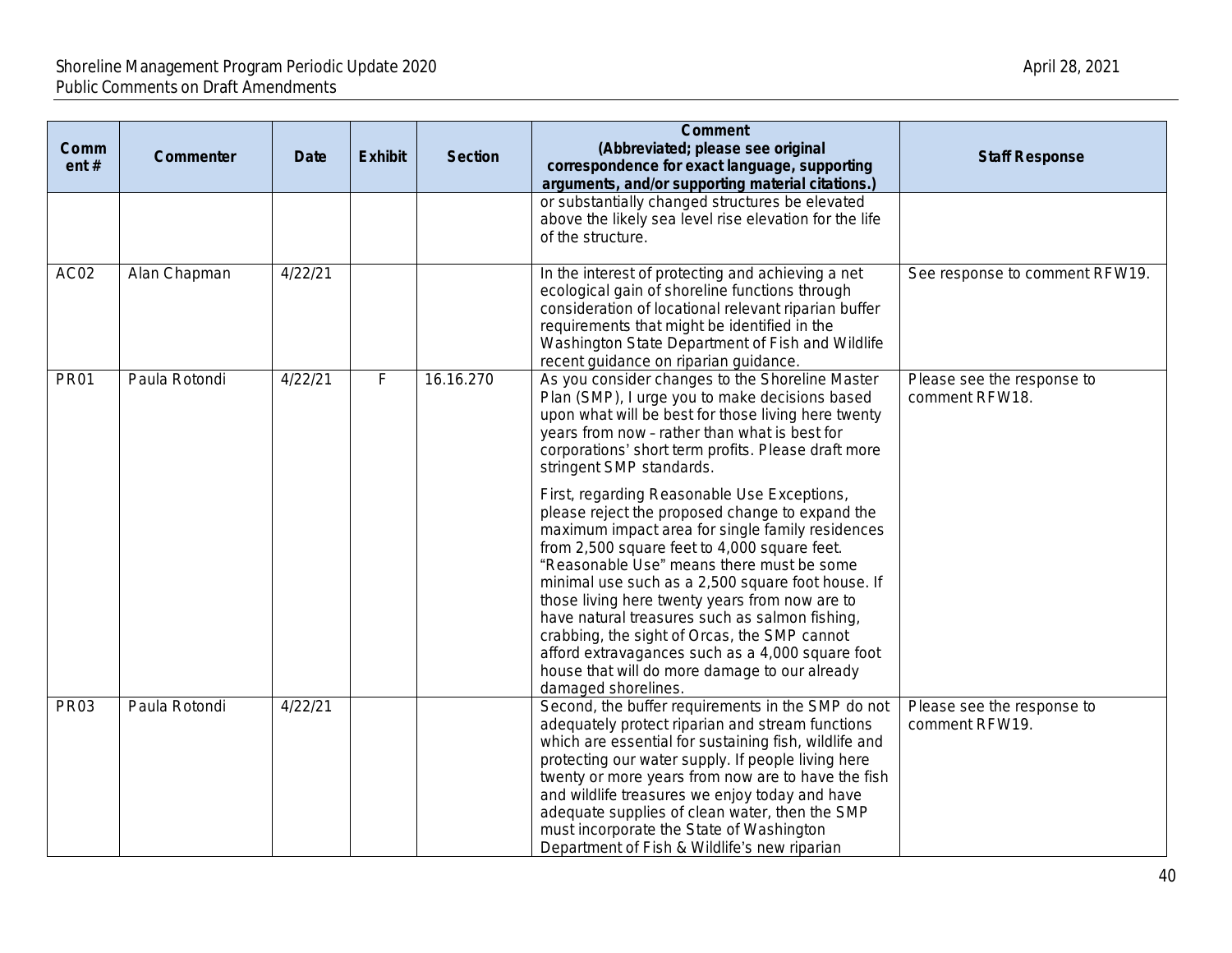| Comm<br>ent# | Commenter                    | <b>Date</b> | <b>Exhibit</b> | <b>Section</b> | <b>Comment</b><br>(Abbreviated; please see original<br>correspondence for exact language, supporting<br>arguments, and/or supporting material citations.)                                                                                                                                                                                                                                                                                                                                                                                                                                                                                                                                                                                                                                                                                                                                                                                       | <b>Staff Response</b>                                         |
|--------------|------------------------------|-------------|----------------|----------------|-------------------------------------------------------------------------------------------------------------------------------------------------------------------------------------------------------------------------------------------------------------------------------------------------------------------------------------------------------------------------------------------------------------------------------------------------------------------------------------------------------------------------------------------------------------------------------------------------------------------------------------------------------------------------------------------------------------------------------------------------------------------------------------------------------------------------------------------------------------------------------------------------------------------------------------------------|---------------------------------------------------------------|
|              |                              |             |                |                | buffers guidance.                                                                                                                                                                                                                                                                                                                                                                                                                                                                                                                                                                                                                                                                                                                                                                                                                                                                                                                               |                                                               |
| <b>PR03</b>  | Paula Rotondi                | 4/22/21     |                |                | Third, please do not add to the challenges of those<br>living here twenty years or more from today who<br>will be dealing with increasingly severe<br>ramifications of climate change. Climate change<br>causes sea level to rise and also causes more<br>extreme storms with tide surge coastal flooding<br>and also river flooding. The Washington State<br>Department of Ecology, the Federal Emergency<br>Management Agency, private investment<br>companies, insurance companies, and real estate<br>companies (Redfin most recently) warn that many<br>thousands of homes worth billions of dollars will be<br>lost due to climate change exacerbated flooding.<br>Please include regulations in the SMP to prepare<br>for accelerating sea level rise.                                                                                                                                                                                   | Please see the response to<br>comment RFW17.                  |
| P6611        | Dave Klanica,<br>Phillips 66 | 4/22/21     | $\overline{D}$ |                | Extent of Jurisdiction. Given the recent<br>Department of Ecology's revocation of the Port of<br>Kalama and Northwest Innovation Works<br>Shoreline Conditional Use Permit, questions have<br>been raised as to overall shoreline management<br>authority. Whatcom County, as well as other<br>Counties and Ecology must lawfully apply its<br>shoreline management program requirements,<br>particularly when seeking to require mitigation for<br>activities that occur outside the jurisdictional<br>shores of the State. It appears that Ecology<br>unlawfully applied certain mitigations when the<br>only activities within the shoreline were dredging<br>for a new dock berth, portions of the security<br>fence, an infiltration pond, a first-flush pond, fire<br>suppression water storage and a containment<br>berm for certain storage tanks. We ask that<br>Whatcom County commit to act within its<br>jurisdictional boundaries. | We are. Shoreline jurisdiction is<br>addressed in §23.20.010. |
| P6612        | Dave Klanica,<br>Phillips 66 | 4/22/21     |                |                | Consistency with Ongoing Comprehensive Plan<br>and Code Amendments. Both WSPA and Phillip<br>66's previous comments request that the shoreline                                                                                                                                                                                                                                                                                                                                                                                                                                                                                                                                                                                                                                                                                                                                                                                                  | Please see the response to<br>comment P6609                   |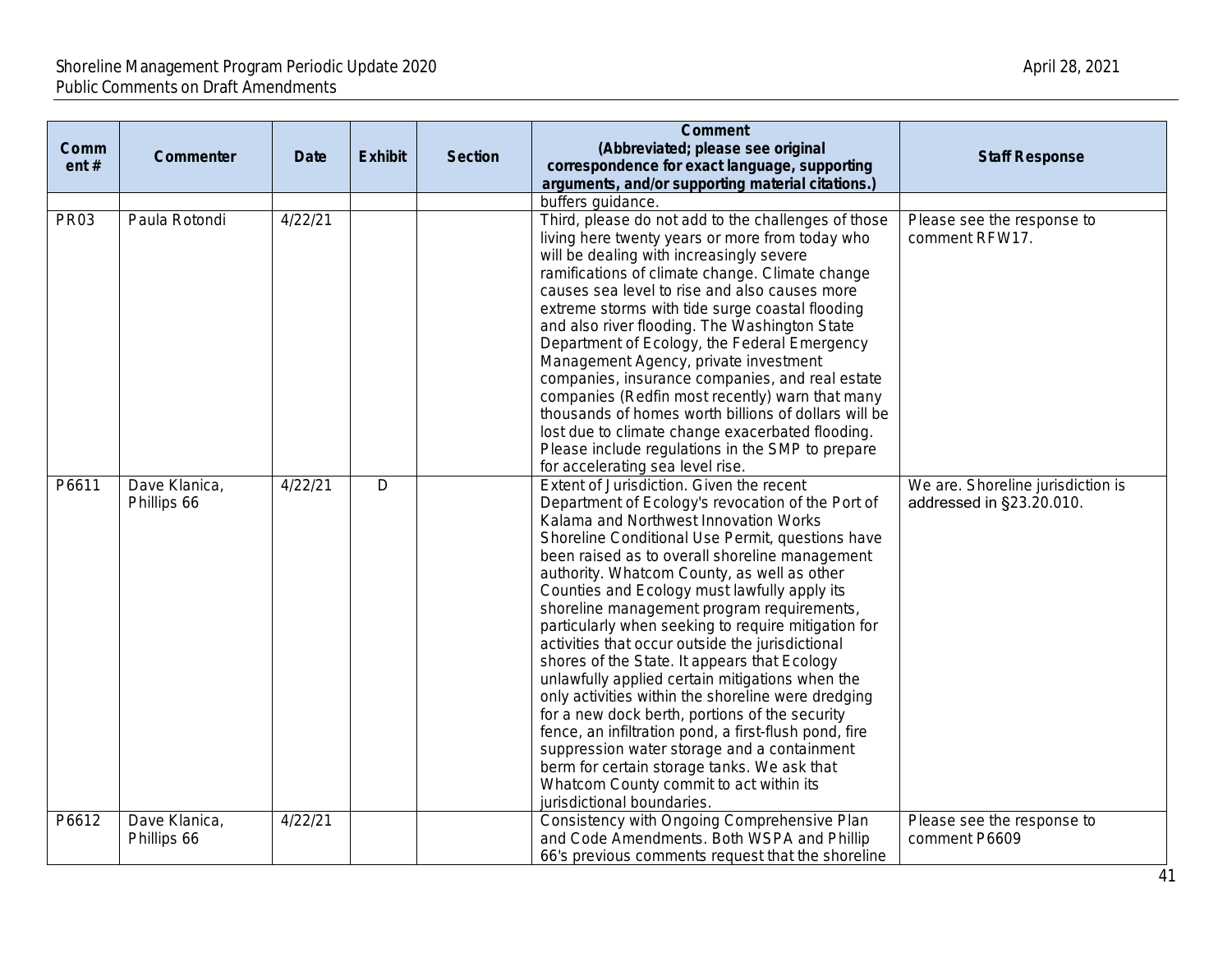| Comm<br>ent# | Commenter                                 | <b>Date</b> | <b>Exhibit</b> | <b>Section</b> | <b>Comment</b><br>(Abbreviated; please see original<br>correspondence for exact language, supporting<br>arguments, and/or supporting material citations.)                                                                                                                                                                                                                                                                                                                                                                                                                                                                                                                                                                                                                                                                                                                                                                                                                                                                                                                                                                                                                                                                                                                      | <b>Staff Response</b>                                                       |
|--------------|-------------------------------------------|-------------|----------------|----------------|--------------------------------------------------------------------------------------------------------------------------------------------------------------------------------------------------------------------------------------------------------------------------------------------------------------------------------------------------------------------------------------------------------------------------------------------------------------------------------------------------------------------------------------------------------------------------------------------------------------------------------------------------------------------------------------------------------------------------------------------------------------------------------------------------------------------------------------------------------------------------------------------------------------------------------------------------------------------------------------------------------------------------------------------------------------------------------------------------------------------------------------------------------------------------------------------------------------------------------------------------------------------------------|-----------------------------------------------------------------------------|
|              |                                           |             |                |                | master program amendments be consistent with<br>the outcome of the ongoing good faith negotiations<br>between the County and interested stakeholders<br>that has occurred over many months related to the<br>Comprehensive Plan and Code Amendments. We<br>request consistency primarily as to definitions as<br>the development of the relevant definitions was a<br>significant effort and even slight differences in<br>wording across county programs could add<br>uncertainty and confusion. Phillips 66 does not<br>believe that all activities which will require a<br>conditional use permit under the Code<br>Amendments should also require a conditional use<br>permit under the shoreline management act. The<br>shoreline program only affects activities that are<br>within the jurisdictional shores of the State. The<br>Zoning requirements cover much broader non-<br>shoreline areas. Additionally, shoreline conditional<br>use permit requirements should not be applied to<br>upland activities that will be fully evaluated under<br>the zoning code requirements applicable to those<br>upland activities. The programs also involve<br>different decision makers and appeal paths. The<br>differences can warrant different permitting<br>approaches. |                                                                             |
| <b>BH01</b>  | <b>Bill Haynes, Ashton</b><br>Engineering | 4/22/21     | $\mathsf{D}$   | 23.50.140      | Regarding the Table for Dimensional Standards<br>(page 147), the minimum length required to reach<br>a moorage depth of 5' below ordinary high water.<br>Ordinary High Water (OHW) elevation 314.5' has<br>been well established on the Lake Whatcom - at<br>least for the multiple projects I've been involved<br>with.                                                                                                                                                                                                                                                                                                                                                                                                                                                                                                                                                                                                                                                                                                                                                                                                                                                                                                                                                       | We agree; our math was wrong. It<br>has been amended to be 5.5 feet<br>now. |
|              |                                           |             |                |                | The proposed change results in a low water depth<br>at the outer end of the dock (float) of 2'. Design low<br>water has been established at an elevation of<br>311.5'.                                                                                                                                                                                                                                                                                                                                                                                                                                                                                                                                                                                                                                                                                                                                                                                                                                                                                                                                                                                                                                                                                                         |                                                                             |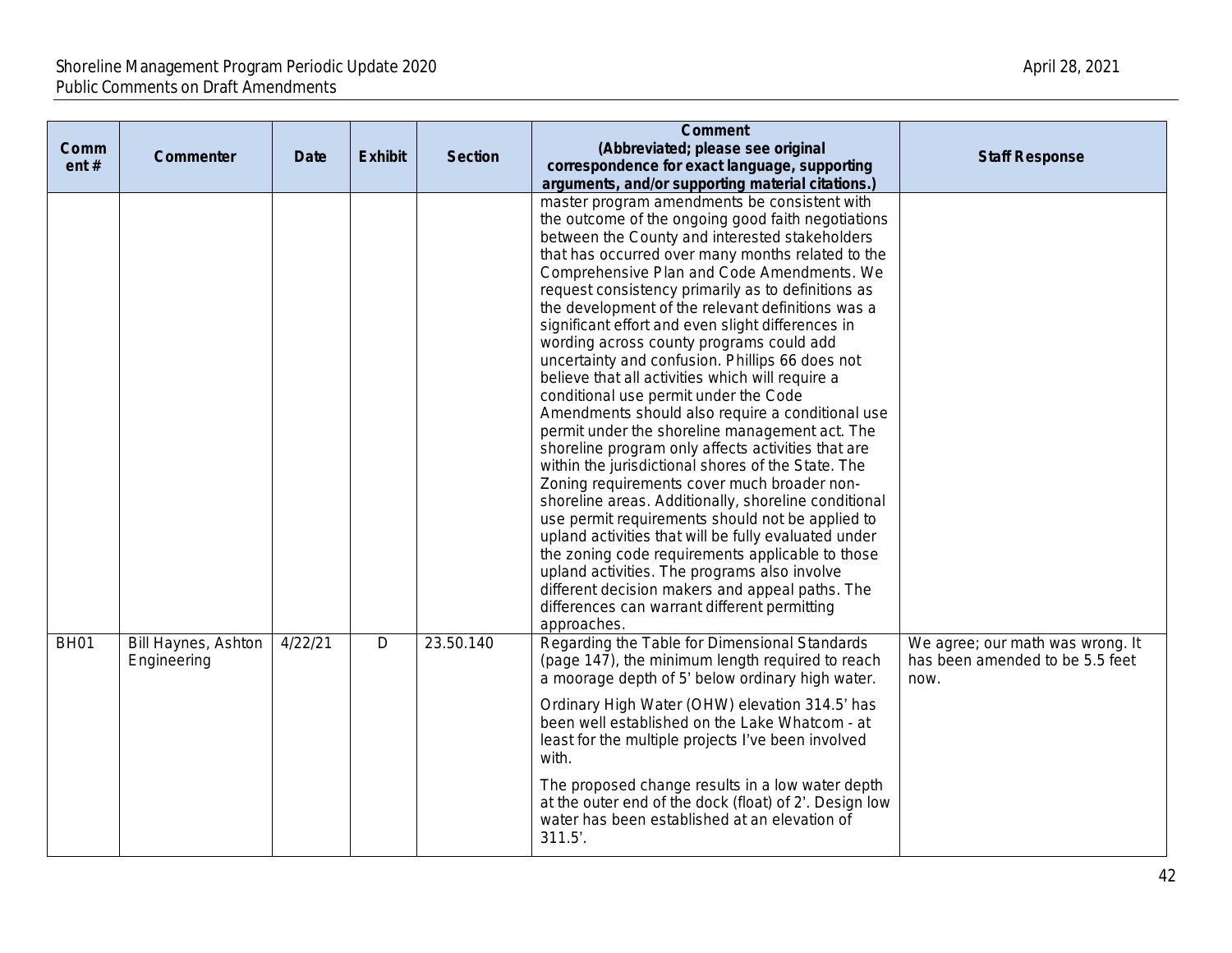| Comm<br>ent# | Commenter   | <b>Date</b> | <b>Exhibit</b> | <b>Section</b> | <b>Comment</b><br>(Abbreviated; please see original<br>correspondence for exact language, supporting<br>arguments, and/or supporting material citations.)                                                                                                                                                                                                                                                                                                                                                                                                                                                                                                                                                                                                                                                                       | <b>Staff Response</b>                        |
|--------------|-------------|-------------|----------------|----------------|---------------------------------------------------------------------------------------------------------------------------------------------------------------------------------------------------------------------------------------------------------------------------------------------------------------------------------------------------------------------------------------------------------------------------------------------------------------------------------------------------------------------------------------------------------------------------------------------------------------------------------------------------------------------------------------------------------------------------------------------------------------------------------------------------------------------------------|----------------------------------------------|
|              |             |             |                |                | In a Jan. 29, 1999 letter from the WA Dept. of<br>Ecology (DOE) to WCPDS and the WC Hearing<br>Examiner, the DOE determined "an in-water<br>depth of 2.5 feet at 311.5 feet MSL is the minimum<br>necessary draft to accommodate a standard<br>powerboat on Lake Whatcom."                                                                                                                                                                                                                                                                                                                                                                                                                                                                                                                                                      |                                              |
|              |             |             |                |                | The proposed update lowers the design depth from<br>2.5' to 2.0'. That depth is at the watered end of the<br>dock only. Presumably, depths towards shore are<br>shallower and at low water level a power boat will<br>have less than 2' to moor in. In addition, the<br>landward end of the float may go aground<br>depending on the bottom contours if the outer end<br>is at 2'. If the site is exposed to waves, the<br>dock/boat may be tossed up and down on the lake<br>bed.                                                                                                                                                                                                                                                                                                                                              |                                              |
|              |             |             |                |                | Assuming a 6'x20' floating dock aligned with its<br>approach ramp, I would propose the overall<br>minimum length required to reach an inshore depth<br>of 5' at OHW (2' depth at 311.5'). That assumes<br>depths offshore increase.                                                                                                                                                                                                                                                                                                                                                                                                                                                                                                                                                                                             |                                              |
| KC04         | Kim Clarkin | 4/22/21     |                |                | I am concerned about the current document's lack<br>of land use restrictions on areas that will be<br>affected by sea level rise. I do not agree that<br>waiting to strengthen regulations till more<br>information is available is a good idea. In the<br>meantime, many decisions will be made that may<br>harm critical areas along the changing shoreline.<br>Those decisions may also harm the people who<br>invest in shoreline developments that storm surges<br>could damage. This is the kind of foresight and<br>protection citizens expect from their<br>government-not a laissez-faire attitude such as led<br>to the Oso disaster. Other commenters have given<br>strong references for up-to-date scientific<br>information the Planning Dept. can use to write<br>pertinent and reasonable rules to distance new | Please see the response to<br>comment RFW17. |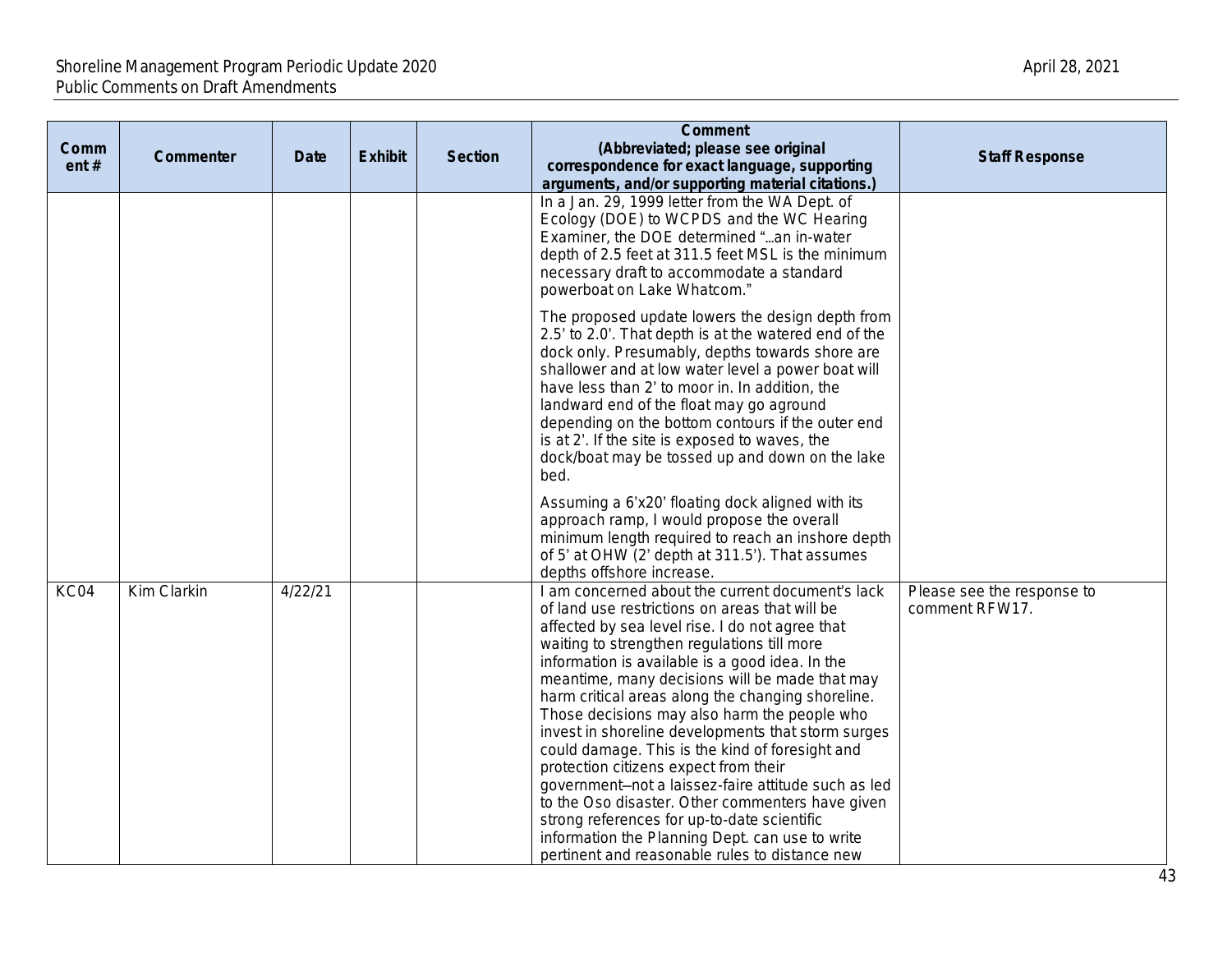|             |              |             |                |                | <b>Comment</b>                                                      |         |
|-------------|--------------|-------------|----------------|----------------|---------------------------------------------------------------------|---------|
| Comm        |              |             |                |                | (Abbreviated; please see original                                   |         |
| ent $#$     | Commenter    | <b>Date</b> | <b>Exhibit</b> | <b>Section</b> | correspondence for exact language, supporting                       |         |
|             |              |             |                |                | arguments, and/or supporting material citations.)                   |         |
|             |              |             |                |                | developments from the shoreline.                                    |         |
| KC05        | Kim Clarkin  | 4/22/21     |                |                | I do not see a reason for expanding the reasonable                  | Please  |
|             |              |             |                |                | use exception to 4,000 ft <sup>2</sup> in critical areas. That is a | comm    |
|             |              |             |                |                | trophy home, not a reasonable exception. Critical                   |         |
|             |              |             |                |                | areas are critical to wildlife, water and other things              |         |
|             |              |             |                |                | that we are trying to protect. Let's actually protect               |         |
|             |              |             |                |                | them.                                                               |         |
| <b>KC06</b> | Kim Clarkin  | 4/22/21     |                |                | I strongly encourage you to use WDFW's most                         | Please  |
|             |              |             |                |                | recent recommendations for riparian buffer widths                   | comm    |
|             |              |             |                |                | for new developments. They are based on a                           |         |
|             |              |             |                |                | thorough knowledge of rivers, valleys, and in-                      |         |
|             |              |             |                |                | stream habitat development over the long term,                      |         |
|             |              |             |                |                | and they should be incorporated in our long-term                    |         |
|             |              |             |                |                | planning. No one is saying that existing                            |         |
|             |              |             |                |                | developments have to be retired. New                                |         |
|             |              |             |                |                | development should be completely different;                         |         |
|             |              |             |                |                | recognizing our expanding understanding of the                      |         |
|             |              |             |                |                | damage we wreak on ecosystems, we should                            |         |
|             |              |             |                |                | aggressively seek to avoid that damage.                             |         |
|             |              |             |                |                | I congratulate you and the Planning Department                      |         |
|             |              |             |                |                | for making otherwise reasonable updates to a                        |         |
|             |              |             |                |                | huge document and working toward making                             |         |
|             |              |             |                |                | regulations more understandable. It has been a                      |         |
|             |              |             |                |                | long slog for you, and I'm grateful for your attention              |         |
|             |              |             |                |                | to this extremely important roadmap to our future                   |         |
|             |              |             |                |                | relationship with our environment. Please make it                   |         |
|             |              |             |                |                | as strongly protective as you can.                                  |         |
| <b>JM01</b> | Janet Migaki | 4/22/21     |                |                | The SMP, CAO, City and County Comprehensive                         | Lake V  |
|             |              |             |                |                | Plans mention or refer to a quagmire of                             | manad   |
|             |              |             |                |                | environmental agencies + regulations, as well as                    | Whatc   |
|             |              |             |                |                | mention or refer to multiple intersecting                           | under   |
|             |              |             |                |                | jurisdictions, permits, ordinances, exemptions and                  | Whatc   |
|             |              |             |                |                | waivers-all used for 'managing' waters of the                       | find wh |
|             |              |             |                |                | State.                                                              | https:/ |
|             |              |             |                |                |                                                                     | ounty.  |
|             |              |             |                |                | Lake Whatcom, a significant water of the State, is                  |         |
|             |              |             |                |                | not a healthy or protected source of water, yet it is               |         |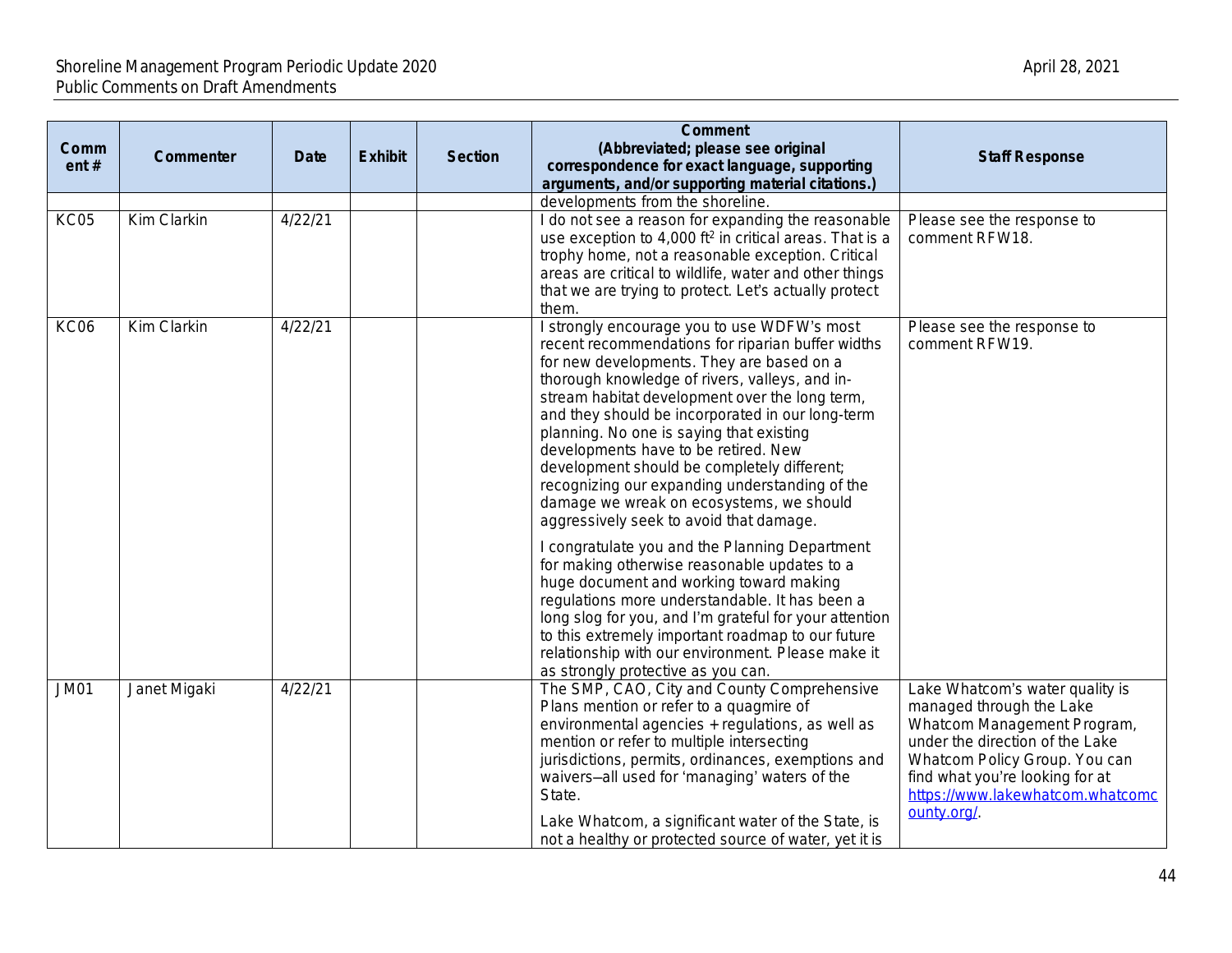| Comm<br>ent# | Commenter                     | <b>Date</b> | <b>Exhibit</b> | <b>Section</b> | <b>Comment</b><br>(Abbreviated; please see original<br>correspondence for exact language, supporting<br>arguments, and/or supporting material citations.)                                                                                                                                                                                                                                                                                                                                                                                              | <b>Staff Response</b>                                                                                                                         |
|--------------|-------------------------------|-------------|----------------|----------------|--------------------------------------------------------------------------------------------------------------------------------------------------------------------------------------------------------------------------------------------------------------------------------------------------------------------------------------------------------------------------------------------------------------------------------------------------------------------------------------------------------------------------------------------------------|-----------------------------------------------------------------------------------------------------------------------------------------------|
|              |                               |             |                |                | used for Bellingham's drinking water. The Lake's<br>well documented decline is troublesome since<br>many of the lake's contaminants resist the<br>treatment processes used by the City treatment<br>plant and pass into public drinking water supplies.                                                                                                                                                                                                                                                                                                |                                                                                                                                               |
|              |                               |             |                |                | Where in the SMP and accompanying documents<br>does it mention or discuss the primary and ultimate<br>regulatory agency held fully accountable for<br>protecting the water quality of Lake Whatcom<br>water?                                                                                                                                                                                                                                                                                                                                           |                                                                                                                                               |
|              |                               |             |                |                | The Lake is violating several water quality<br>parameters +contaminants, and the water has not<br>been tested for a full toxicology analysis since late<br>1990s.                                                                                                                                                                                                                                                                                                                                                                                      |                                                                                                                                               |
|              |                               |             |                |                | Does the SMP address protecting the Lake's total<br>water quality? I know the 50-year TMDL tries to<br>address low DO levels, with not encouraging<br>reports to date. What about so many more lake<br>water quality issues- who is accountable and<br>responsible for protecting and keeping the lake<br>healthy enough to be a drinking water source?                                                                                                                                                                                                |                                                                                                                                               |
| MRC01        | Marine Resources<br>Committee | 4/22/21     |                |                | Thank you for taking the time to review the<br>Whatcom County Marine Resources Committee's<br>(WCMRC) comments on marine land protection.<br>One role of the WCMRC is to work with county<br>leadership and other key constituencies to help<br>protect marine and enhance nearshore habitat<br>through local and state ordinances and regulatory<br>plans. The WCMRC supports regulations and<br>policies that further protect and enhance marine<br>shoreline areas that are vital economically,<br>culturally, recreationally, and environmentally. | The P/C has recommended<br>adoption of the MRL section in to<br>C/P Ch. 8. Your comment will be<br>provided to the Co/C for<br>consideration. |
|              |                               |             |                |                | The Whatcom County Marine Resources<br>Committee supports the inclusion of the proposed<br>amendment to Chapter 8: Marine Resources                                                                                                                                                                                                                                                                                                                                                                                                                    |                                                                                                                                               |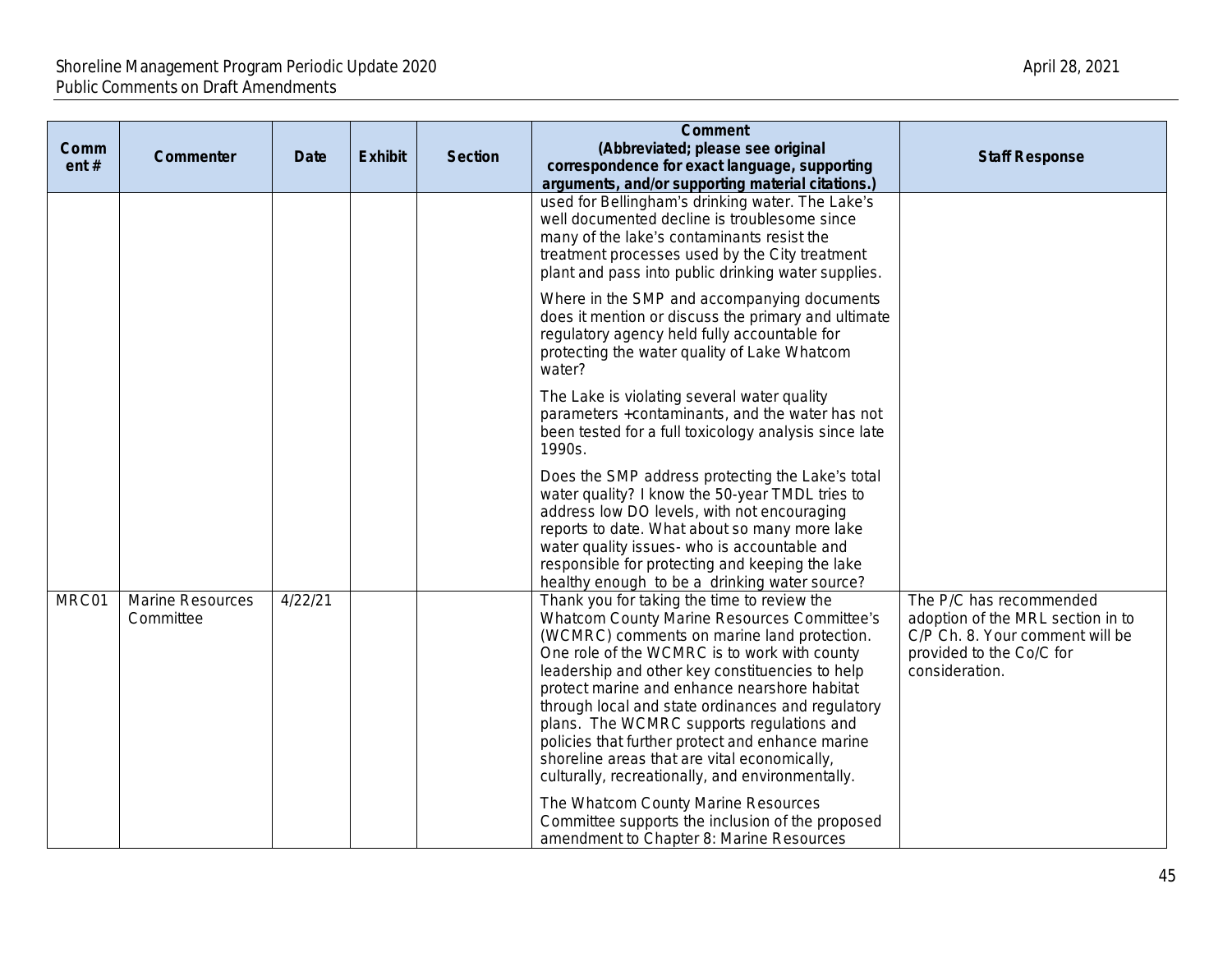| Comm<br>ent#       | <b>Commenter</b>                           | <b>Date</b> | <b>Exhibit</b> | <b>Section</b>           | <b>Comment</b><br>(Abbreviated; please see original<br>correspondence for exact language, supporting<br>arguments, and/or supporting material citations.)                                                                                                                                                                                                                                                                                                                                                                                                                                                                                                                                                                                                                                                                                                                                                                                                                                                        | <b>Staff Response</b>                                                                                                                                                                                                                                                                                                                                                                                                                                                                                                                                                                                                                                                                                                                                               |
|--------------------|--------------------------------------------|-------------|----------------|--------------------------|------------------------------------------------------------------------------------------------------------------------------------------------------------------------------------------------------------------------------------------------------------------------------------------------------------------------------------------------------------------------------------------------------------------------------------------------------------------------------------------------------------------------------------------------------------------------------------------------------------------------------------------------------------------------------------------------------------------------------------------------------------------------------------------------------------------------------------------------------------------------------------------------------------------------------------------------------------------------------------------------------------------|---------------------------------------------------------------------------------------------------------------------------------------------------------------------------------------------------------------------------------------------------------------------------------------------------------------------------------------------------------------------------------------------------------------------------------------------------------------------------------------------------------------------------------------------------------------------------------------------------------------------------------------------------------------------------------------------------------------------------------------------------------------------|
|                    |                                            |             |                |                          | Lands policy section, as developed by the<br>WCMRC, to the Comprehensive Plan.                                                                                                                                                                                                                                                                                                                                                                                                                                                                                                                                                                                                                                                                                                                                                                                                                                                                                                                                   |                                                                                                                                                                                                                                                                                                                                                                                                                                                                                                                                                                                                                                                                                                                                                                     |
| <b>BIAWC</b><br>14 | Rob Lee, BIAWC<br><b>Executive Officer</b> | 4/22/21     | F              |                          | We want to say thank you for:<br>• Recommending the 4,000 sq. ft. RU area, we<br>request excluding septic systems from this<br>square footage if covered with native<br>landscaping.<br>• For creating the minor variance for buffer<br>reduction of the 25% to 50%. We request that<br>you lower the fee for minor variances.<br>• We request that any buffer reductions under<br>Reasonable Use are decided administratively<br>through a minor variance, Critical areas<br>included.                                                                                                                                                                                                                                                                                                                                                                                                                                                                                                                          | Your comment will be provided to<br>the P/C and Co/C for consideration.                                                                                                                                                                                                                                                                                                                                                                                                                                                                                                                                                                                                                                                                                             |
| <b>BIAWC</b><br>15 | Rob Lee, BIAWC<br><b>Executive Officer</b> | 4/22/21     | F              | 16.16.270 &<br>16.16.273 | Reasonable Use and Variances: We will comment<br>separately on the permit process, "impact area"<br>size, and criteria issues.<br>A. Permit Procedure:<br>1) Present Process: PDS staff has proposed major<br>changes to the procedures. The current 2017 CAO<br>allows staff to grant reasonable use (RU) permits<br>for one single family house under very strict criteria<br>if CAO rules alone would deny "all reasonable and<br>economically viable use" of the property. The next<br>step is a variance requiring Hearing Examiner (HE)<br>approval.<br>We were surprised to learn recently that these RU<br>permits have become a major part of local wetland<br>scientist's workload. This is due mainly to high<br>buffer standards and tight limits on adjustment<br>options. These conflicts between strict<br>environmental rules and permitted, customary land<br>uses are obviously not unusual.<br>2) Staff Proposed Process: As we understand it,<br>the current draft Exh F/CAO proposal, dated | Please see the response to<br>comment MES43.<br>Regarding the commenter's point<br>A.2.b: A major variance wouldn't be<br>required if the minor variance is<br>denied; a major variance would be<br>applied for if one wants to reduce a<br>buffer more than 50%. They're not<br>sequential: one just applies for the<br>permit one needs.<br>Similarly, regarding the<br>commenter's point A.2.b: With<br>staff's assistance, an applicant<br>should know whether a major<br>variance is attainable, given the<br>required findings (§22.07.050).<br>Thus, if one understood one's<br>chances to be nil, one would just<br>apply for an RUE; so again, they<br>don't have to be sequential.<br>The biggest difference is that<br>through a variance, whether minor |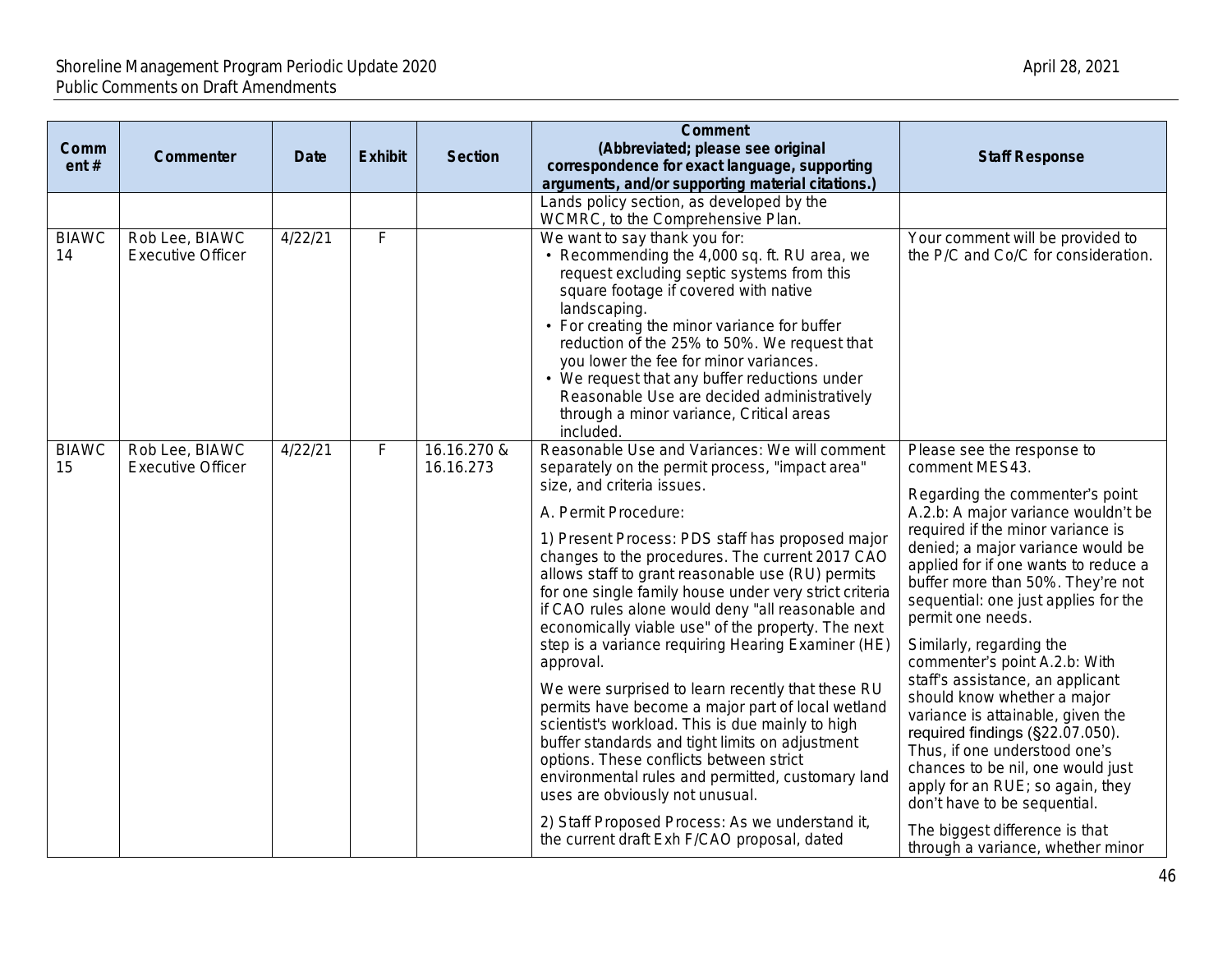| Comm<br>ent# | Commenter | <b>Date</b> | <b>Exhibit</b> | <b>Section</b> | <b>Comment</b><br>(Abbreviated; please see original<br>correspondence for exact language, supporting<br>arguments, and/or supporting material citations.)                                                                                                                                                                                                                                                                                                                                                                                              | <b>Staff Response</b>                                                                                                                                                                                                                                                                                      |
|--------------|-----------|-------------|----------------|----------------|--------------------------------------------------------------------------------------------------------------------------------------------------------------------------------------------------------------------------------------------------------------------------------------------------------------------------------------------------------------------------------------------------------------------------------------------------------------------------------------------------------------------------------------------------------|------------------------------------------------------------------------------------------------------------------------------------------------------------------------------------------------------------------------------------------------------------------------------------------------------------|
|              |           |             |                |                | 4/2/2021, offers a 3-level process:<br>a) Minor Variance: if a person only needs a 25 to<br>50% CAO buffer reduction, they will apply for this<br>approval. The draft does not say whether this<br>value is total area, width, or both. Staff decides<br>these permits; an application and notice to<br>neighbors is required. We do appreciate this new<br>minor variance idea allowing staff approval. The<br>concept should be used for other CAO issues. No<br>further CAO permits are needed. See Section<br>16.16.273, p 34.                     | or major, one must still mitigate for<br>impacts. Under an RUE the H/E can<br>allow impacts without requiring<br>mitigation. This would apply on a<br>property that is so encumbered by<br>critical areas that nothing could fit<br>on the lot without causing impacts<br>and there's no room to mitigate. |
|              |           |             |                |                | b) A Major Variance is required if the Minor<br>Variance is denied. One would apply to PDS, and<br>the H/E would decide after a hearing. This is an<br>expensive and slow process; the fees are now<br>\$2,750 each, plus critical area reports, probably<br>consultants doing the applications, a consultant or<br>attorney at the hearing, and possible legal costs if<br>you or an opponent appeals the decision. Anyone<br>testifying, or you, can appeal the decision to<br>Superior Court, also costly and slow. See Section<br>16.16.273, p 34. |                                                                                                                                                                                                                                                                                                            |
|              |           |             |                |                | c). A Reasonable Use Exception is the last resort,<br>virtually identical to the Major Variance process<br>and possible outcomes. It would also be decided<br>by the HE, with high similar costs, and potential<br>litigation. See 16.16.270. A and B.                                                                                                                                                                                                                                                                                                 |                                                                                                                                                                                                                                                                                                            |
|              |           |             |                |                | One may apply for an RUE only if their Major<br>Variance app is denied. If you do not get adequate<br>relief with a major variance, you must repeat the<br>process to apply for and hope to be granted an<br>RUE by the HE, paying like fees and costs again.<br>You or an opponent may appeal this decision too<br>to Superior Court from someone, at either stage.<br>3) BIAWC/GAC Proposal: a simpler, less costly,                                                                                                                                 |                                                                                                                                                                                                                                                                                                            |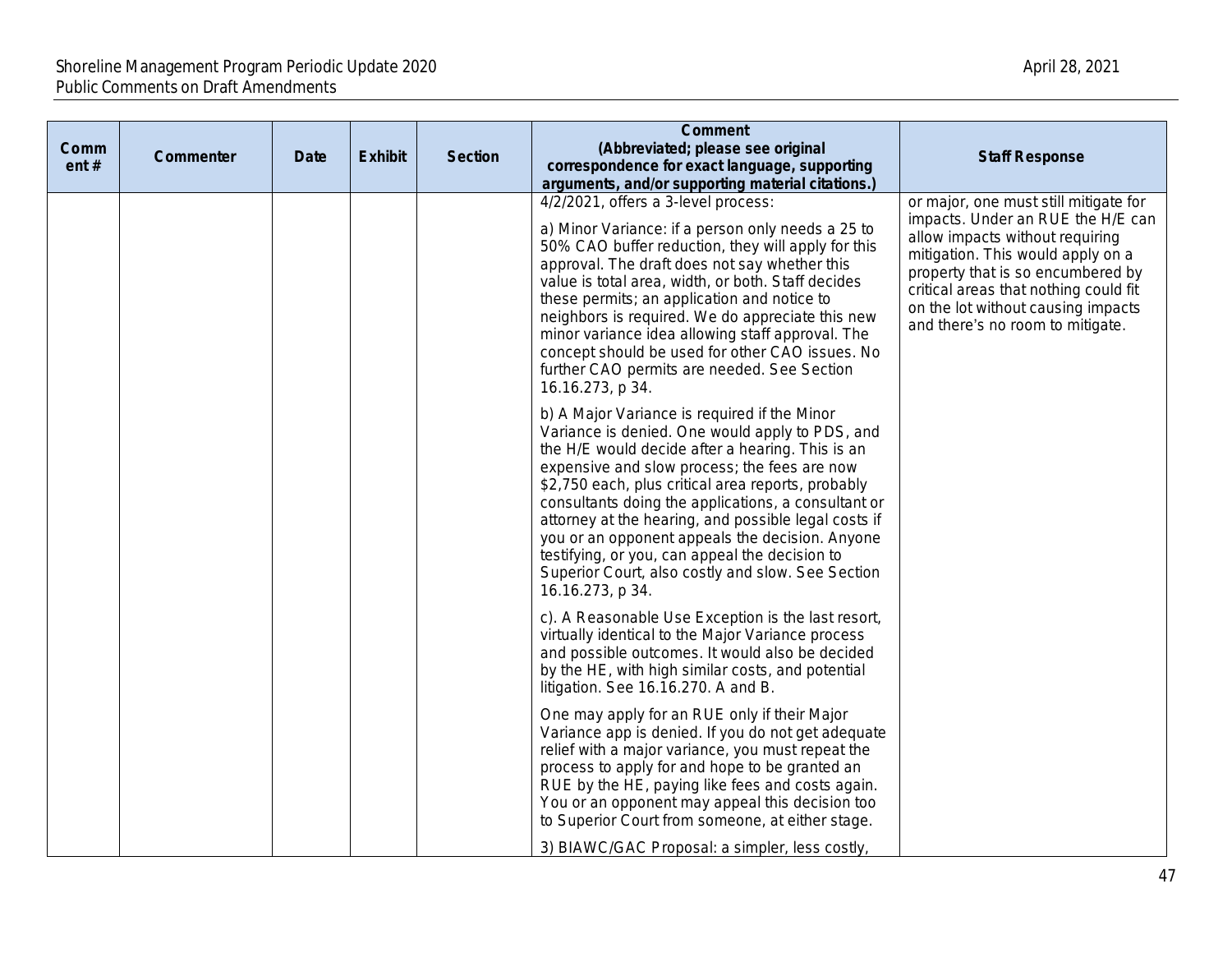| Comm<br>ent#       | Commenter                                  | <b>Date</b> | <b>Exhibit</b> | <b>Section</b>      | <b>Comment</b><br>(Abbreviated; please see original<br>correspondence for exact language, supporting<br>arguments, and/or supporting material citations.)                                                                                                                                                                                                                                                                                                                                                                                                                                                                                                                                                                                                            | <b>Staff Response</b>                                                                                                                                                                                                                                                                                                                                                                                                                                                                                                                                                                                                                                                    |
|--------------------|--------------------------------------------|-------------|----------------|---------------------|----------------------------------------------------------------------------------------------------------------------------------------------------------------------------------------------------------------------------------------------------------------------------------------------------------------------------------------------------------------------------------------------------------------------------------------------------------------------------------------------------------------------------------------------------------------------------------------------------------------------------------------------------------------------------------------------------------------------------------------------------------------------|--------------------------------------------------------------------------------------------------------------------------------------------------------------------------------------------------------------------------------------------------------------------------------------------------------------------------------------------------------------------------------------------------------------------------------------------------------------------------------------------------------------------------------------------------------------------------------------------------------------------------------------------------------------------------|
|                    |                                            |             |                |                     | and more practical alternative for all sides:<br>a) Minor Variance (informal staff decision): expand<br>the options to allow buffer adjustments above 50%.<br>This would be determined mainly on a valid<br>scientific analysis of site and vicinity functions and<br>values of the affected wetland(s) and/or habitat(s),<br>acceptable to qualified staff. Also, adjustments<br>should be possible in both total buffer area and<br>width. Can be appealed via RU process.                                                                                                                                                                                                                                                                                         |                                                                                                                                                                                                                                                                                                                                                                                                                                                                                                                                                                                                                                                                          |
|                    |                                            |             |                |                     | b) Major Variance (formal HE decision): eliminate<br>it, as redundant with the RU option, adding<br>unneeded costs, complexity and time demands on<br>both public and private parties.                                                                                                                                                                                                                                                                                                                                                                                                                                                                                                                                                                               |                                                                                                                                                                                                                                                                                                                                                                                                                                                                                                                                                                                                                                                                          |
|                    |                                            |             |                |                     | c) RUE: Use the draft as written; consider<br>simplifying criteria per comments, information, and<br>proposal below, per Item C.                                                                                                                                                                                                                                                                                                                                                                                                                                                                                                                                                                                                                                     |                                                                                                                                                                                                                                                                                                                                                                                                                                                                                                                                                                                                                                                                          |
| <b>BIAWC</b><br>16 | Rob Lee, BIAWC<br><b>Executive Officer</b> | 4/22/21     | $\mathsf F$    | 16.16.270(C)<br>12) | B. "Impact Area" size limit: For reasons stated in<br>our April 12 2021 letter, we support the 4,000 sq.<br>ft. value for the "impact area" to be allowed as the<br>upper limit for buildings and other impervious<br>surfaces, except for a minimal standard driveway.<br>We suggest "impact area" be defined for certainty,<br>and exclude landscaped areas using native plants<br>and water features, and septic mounds or areas.<br>The term "footprint" has a different meaning in the<br>construction and real estate worlds.<br>Also, there is no scientific basis for any fixed value<br>2,500 or 4,000. Also, some landowners who<br>already have a "pre-CAO" house or other building<br>on their parcel would be severely penalized by the<br>2,500 value. | Please see the response to<br>comment RFW18.<br>And the commenter is correct about<br>the impact area having no scientific<br>basis; rather, it is a legal basis. The<br>courts have consistently interpreted<br>a reasonable use (in SFR zones) to<br>be an averaged sized house in that<br>jurisdiction. In Whatcom County,<br>PDS records indicate that an<br>averaged sized house is 1,820 sf,<br>meaning the footprint would be<br>around 900-1,000 sf (2-story). We<br>would expect that someone wanting<br>a larger home or more appurtenant<br>improvements wouldn't choose a lot<br>that is so encumbered by critical<br>areas that they couldn't fit it on the |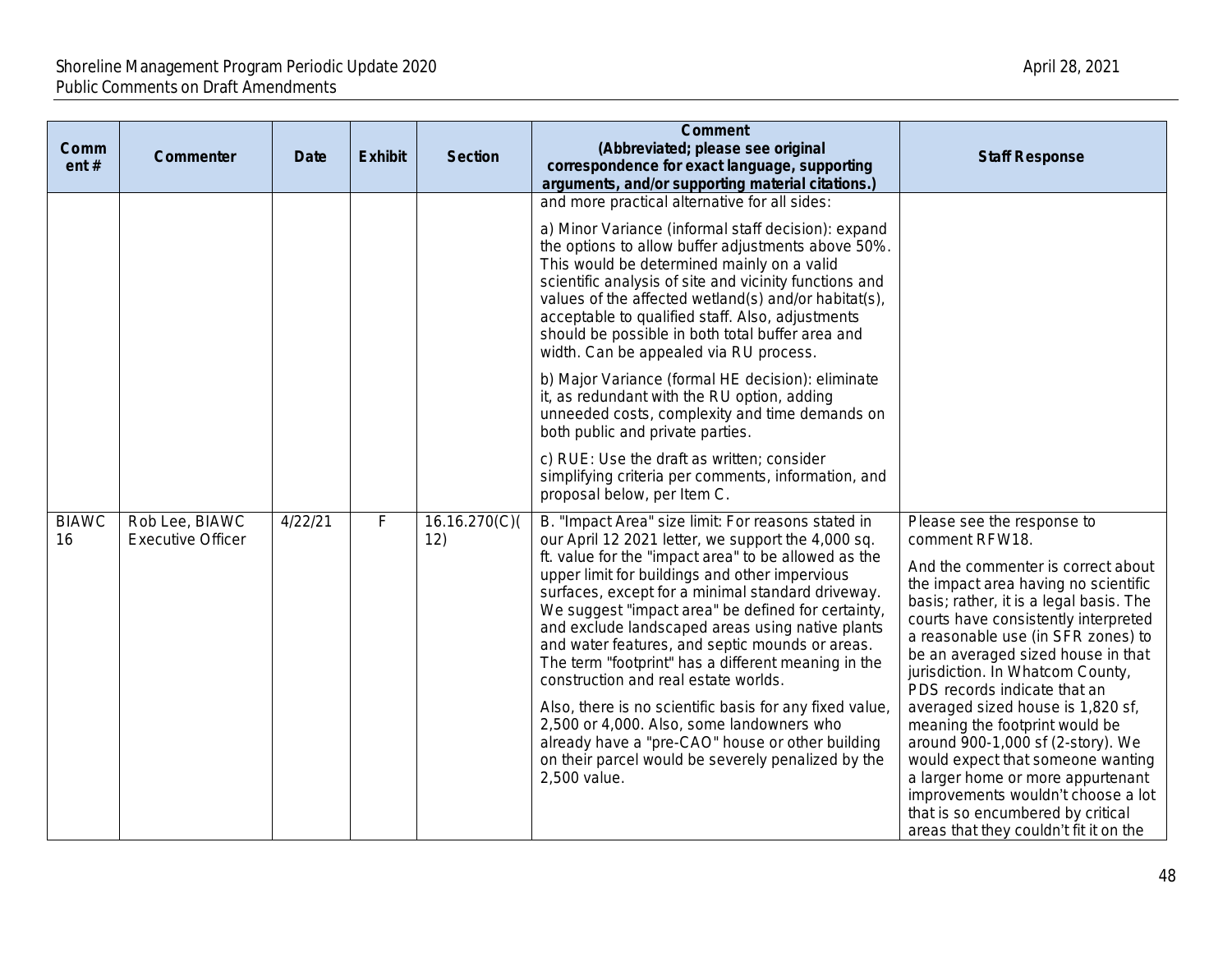| Comm<br>ent#       | Commenter                                  | <b>Date</b> | <b>Exhibit</b> | <b>Section</b> | <b>Comment</b><br>(Abbreviated; please see original<br>correspondence for exact language, supporting<br>arguments, and/or supporting material citations.)                                                                                                                                                                                                                                                                                     |                  |
|--------------------|--------------------------------------------|-------------|----------------|----------------|-----------------------------------------------------------------------------------------------------------------------------------------------------------------------------------------------------------------------------------------------------------------------------------------------------------------------------------------------------------------------------------------------------------------------------------------------|------------------|
|                    |                                            |             |                |                |                                                                                                                                                                                                                                                                                                                                                                                                                                               | proper           |
| <b>BIAWC</b><br>17 | Rob Lee, BIAWC<br><b>Executive Officer</b> | 4/22/21     | F              |                | C. RU Criteria: In our April 12 2021 statement, we<br>raised several substantive questions on the<br>"reasonableness" of some of the many RU criteria<br>(12! see p 2-3). And we attached the full text of<br>guidance on Reasonable Use from the state<br>Department of Commerce again. We did omit the<br>small p1 diagram because it was not clear how it<br>related to the text on it or overall context.                                 | Your c<br>the P/ |
|                    |                                            |             |                |                | In general, this guidance advises "careful use" of<br>terms such as "alternative or possible uses, etc.";<br>and care with "economic use" etc.; see p 2-3.                                                                                                                                                                                                                                                                                    |                  |
|                    |                                            |             |                |                | In the Synopsis of Public Comments updated April<br>14, 2021, staff commented at length on this<br>guidance (pp 110-113). We have no disagreement<br>with most comments. But in D, p 111, if you as the<br>government are going to say: "the criteria  need<br>to consistent with case law", then you have an<br>obligation to impacted citizens to cite at least the<br>more recent and relevant cases and point out the<br>claimed support. |                  |
|                    |                                            |             |                |                | Somewhere in the Synopsis, staff also referred to<br>Department of Ecology guidance on this topic. I<br>searched their site and found: "Wetland Guidance<br>for CAO Updates"; 65p, 2016 (attached). The<br>subject is cited on 4 pages: 8, 13 and 31-32. This<br>excerpt is the only substantive guidance in the<br>document, p 8:                                                                                                            |                  |
|                    |                                            |             |                |                | "Exceptions are typically addressed in a CAO in<br>the context of reasonable use of property. For<br>more information about this regulatory tool, see<br>Section VII of the Critical Areas Assistance<br>Handbook published by the Washington State<br>Department of Commerce:<br>http://www.commerce.wa.gov/Documents/GMSC                                                                                                                   |                  |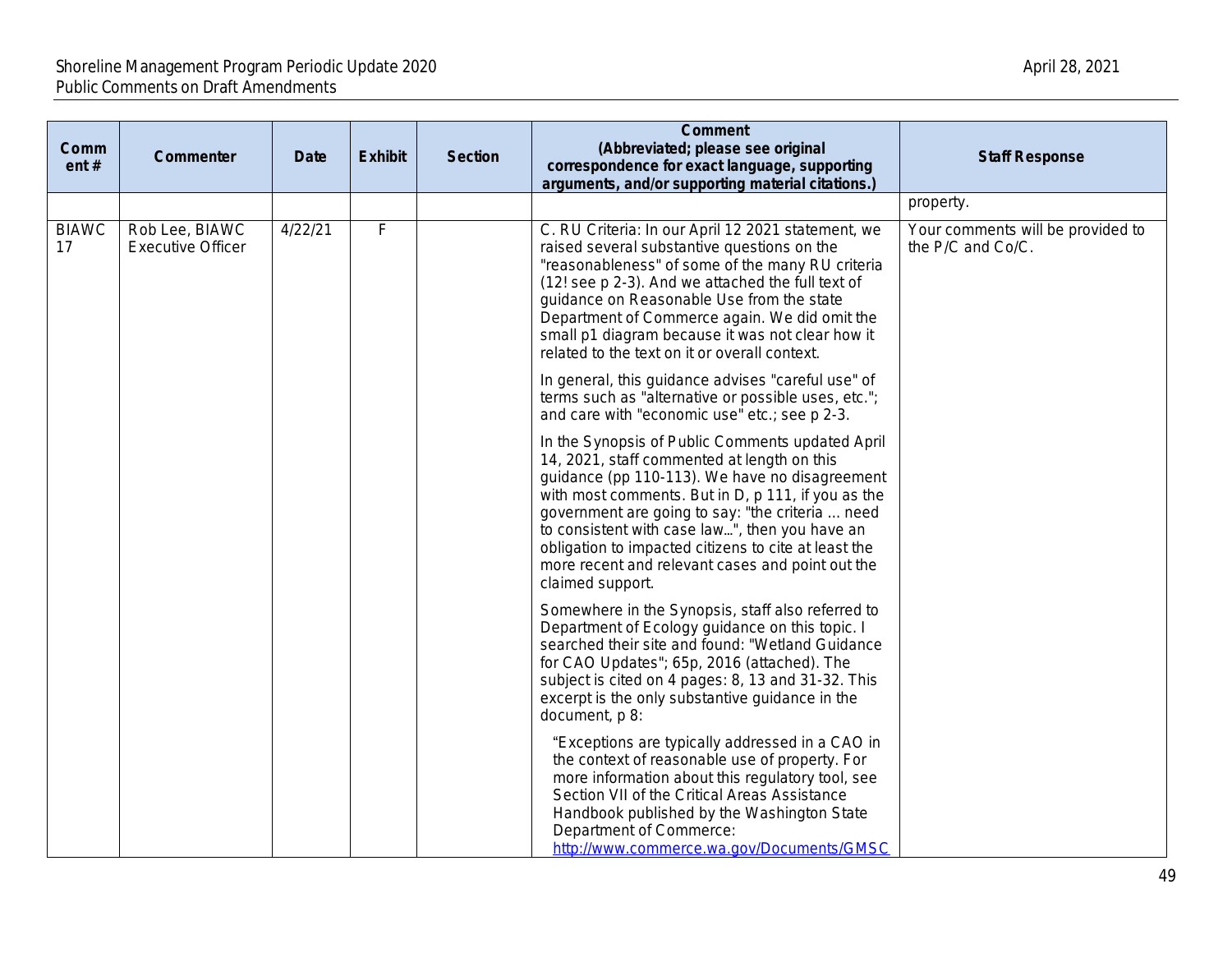| Comm<br>ent#       | Commenter                                  | <b>Date</b> | <b>Exhibit</b> | <b>Section</b> | <b>Comment</b><br>(Abbreviated; please see original<br>correspondence for exact language, supporting<br>arguments, and/or supporting material citations.)                                                                                                                                                                                                                                                                                                                                                | <b>Staff Response</b>                                  |
|--------------------|--------------------------------------------|-------------|----------------|----------------|----------------------------------------------------------------------------------------------------------------------------------------------------------------------------------------------------------------------------------------------------------------------------------------------------------------------------------------------------------------------------------------------------------------------------------------------------------------------------------------------------------|--------------------------------------------------------|
|                    |                                            |             |                |                | ritical-Areas-Assist-Handbook.pdf<br>We think this is an important legal issue for many<br>county landowners. We suggest you ask the<br>PDS/Commissions' legal counsel to review these<br>criteria and related resources and produce a<br>memo with a recommended set of criteria for the<br>record before you complete your<br>recommendations on this important issue to the<br>County Council. The adopted CAO definitions of<br>Reasonable Use and RU Exception should be<br>reviewed too; attached. |                                                        |
| <b>BIAWC</b><br>18 | Rob Lee, BIAWC<br><b>Executive Officer</b> | 4/22/21     | F              |                | 2. Buffers for wetlands and Habitat (HCAs)<br>Our April 12 testimony makes several comments<br>on this important issue. In general, the buffers<br>make more land unusable for all kinds of essential<br>land uses than preserving the actual wetland.<br>At this point, we have carefully reviewed the 3<br>most recent statements by Miller Environmental                                                                                                                                              | Your comments will be provided to<br>the P/C and Co/C. |
|                    |                                            |             |                |                | Services on the many changes proposed by staff<br>re wetland and habitat buffer and related issues.<br>We have discussed many with him and find that<br>we agree in general with all the comments. A few<br>other wetland scientists have also submitted<br>valuable comments, e.g., NW Ecological Services<br>and NW Wetlands Consulting.                                                                                                                                                               |                                                        |
|                    |                                            |             |                |                | We respectfully recommend that Planning<br>Commission members and staff review these<br>comments carefully, and seriously consider<br>acceptance. Almost all are opposed to new, more<br>restrictive language, and do not propose new text<br>or values.                                                                                                                                                                                                                                                 |                                                        |
|                    |                                            |             |                |                | Many of staff's proposed changes, and opposed by<br>Miller, would tip whatever balance the CAO now<br>has toward preservation of more non-wetland<br>areas, i.e., buffers. Other items objected to will                                                                                                                                                                                                                                                                                                  |                                                        |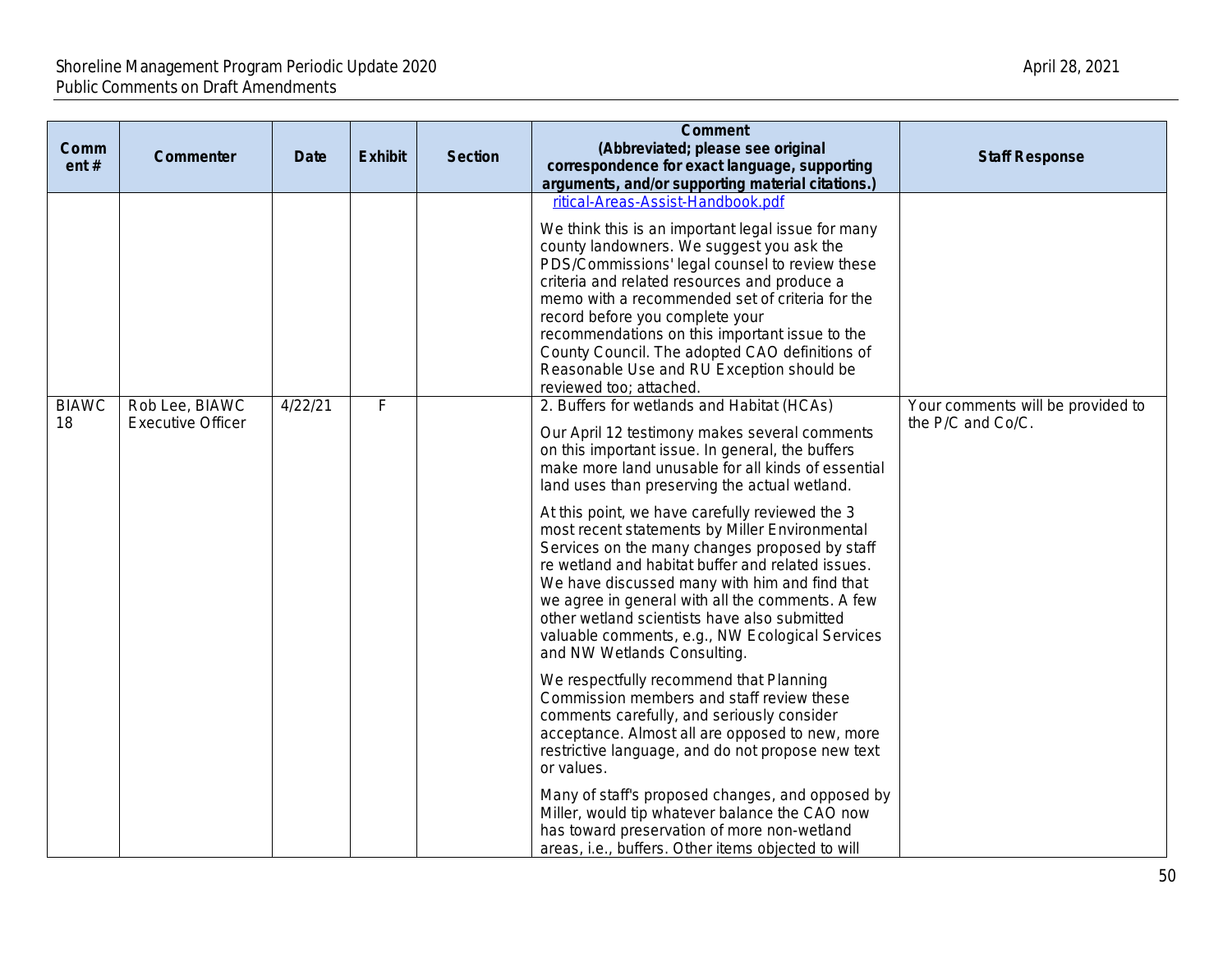| Comm<br>ent#       | Commenter                                                             | <b>Date</b> | <b>Exhibit</b> | <b>Section</b>     | <b>Comment</b><br>(Abbreviated; please see original<br>correspondence for exact language, supporting<br>arguments, and/or supporting material citations.)                                                                                                                                  | <b>Staff Response</b>                                                                                                                                                             |
|--------------------|-----------------------------------------------------------------------|-------------|----------------|--------------------|--------------------------------------------------------------------------------------------------------------------------------------------------------------------------------------------------------------------------------------------------------------------------------------------|-----------------------------------------------------------------------------------------------------------------------------------------------------------------------------------|
|                    |                                                                       |             |                |                    | make the process of obtaining some flexibility in<br>the rules more difficult, or impossible in some<br>cases.                                                                                                                                                                             |                                                                                                                                                                                   |
|                    |                                                                       |             |                |                    | We submitted two of the three Miller letters with<br>our April 12 letter: the February 19, 2021 letter (8<br>pages; 14 comments, and the Jon Maberry<br>Prepared Motions, one page, 12 issues, dated<br>February 25 2021.                                                                  |                                                                                                                                                                                   |
|                    |                                                                       |             |                |                    | We are attaching the firm's most recent April 12,<br>2021 letter to this statement, 8 issues and 6 p.                                                                                                                                                                                      |                                                                                                                                                                                   |
|                    |                                                                       |             |                |                    | We are taking this approach because no active<br>members of our GAC or of the BIAWC have the<br>scientific credentials or experience to do the kind<br>of objective analysis of the draft changes that<br>Miller and the other scientists have done.                                       |                                                                                                                                                                                   |
|                    |                                                                       |             |                |                    | From reading all the Miller comments, we conclude<br>that if the CAO draft is adopted as written today,<br>the Whatcom CAO will be one of the restrictive in<br>the state, if not the most!                                                                                                |                                                                                                                                                                                   |
| <b>BIAWC</b><br>19 | Rob Lee, BIAWC<br><b>Executive Officer</b>                            | 4/22/21     | F              |                    | We do ask that the Planning Commission hold the<br>record open for written comments for at least 2<br>weeks. We will review the testimony after the<br>hearing and may want to send additional<br>comments.                                                                                | The P/C considered this request at<br>their 4/22 hearing and chose not to<br>hold the record open.                                                                                |
| MES51              | Ed Miller, Miller<br>Environmental<br>Services                        | 4/22/21     | F              | 16.16.710(C)<br>2) | Oral Comment at Hearing: Regarding the ditch<br>issue, the WACs exclude ditches from WOTS<br>unless they have or historically had fish in them.<br>The proposed regulations would expand the CAO<br>regulations to all ditches. This would be<br>problematic to citizens and Public Works. | The P/C agreed and reverted to the<br>existing language.                                                                                                                          |
| TSF09              | Diani Taylor,<br>General Counsel,<br><b>Taylor Shellfish</b><br>Farms | 4/22/21     |                |                    | Oral Comment at Hearing: Appreciates shoreline<br>regulations as they protect their shellfish farms, but<br>wants to make sure they meet state regulations<br>and guidelines. Thank you for your work.                                                                                     | Staff agrees that our SMP must<br>meet state regulations and<br>guidelines, and we believe they do.<br>If you have a specific example of<br>how they don't, please contact staff. |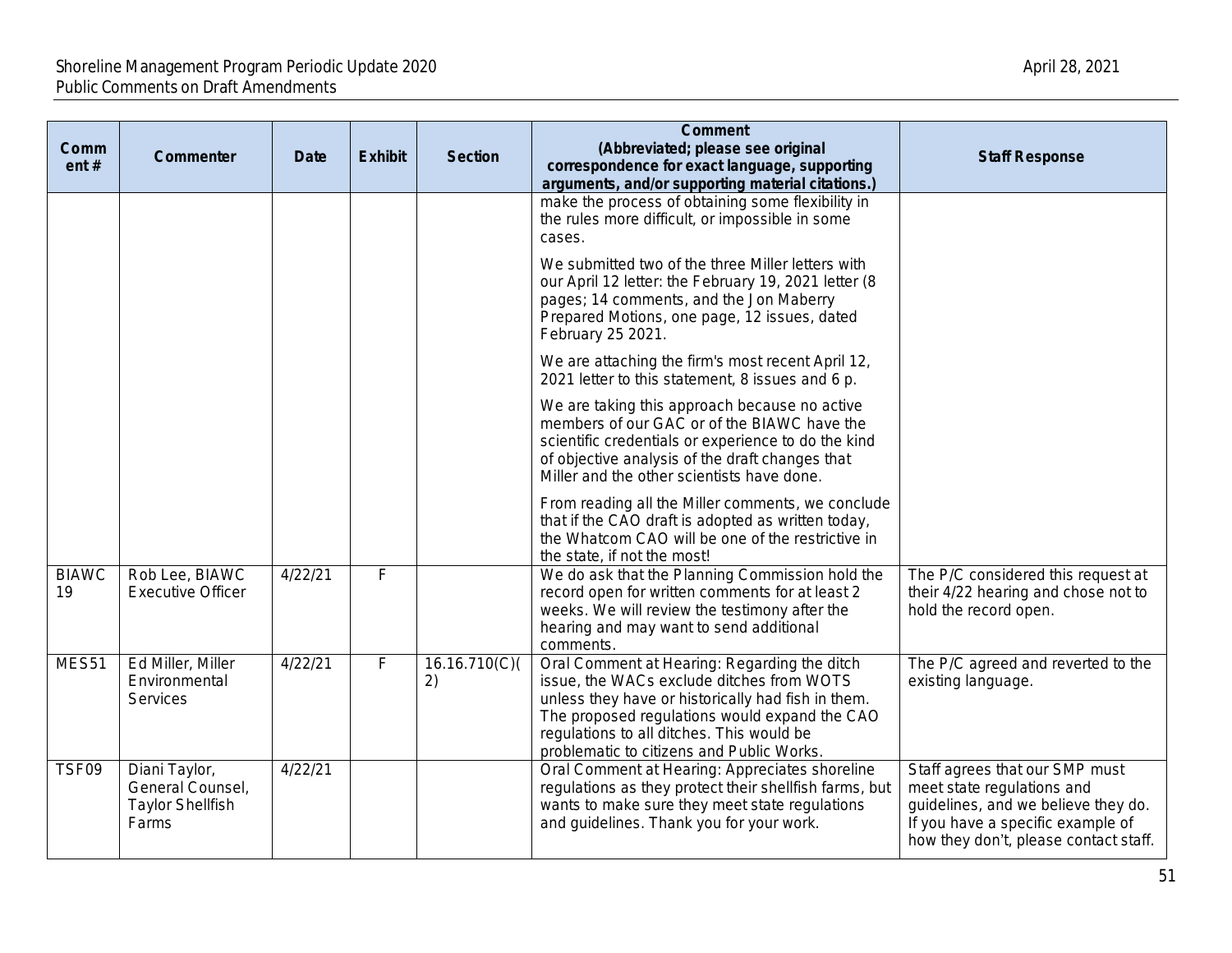| Comm<br>ent# | Commenter                               | <b>Date</b> | <b>Exhibit</b> | <b>Section</b> | <b>Comment</b><br>(Abbreviated; please see original<br>correspondence for exact language, supporting<br>arguments, and/or supporting material citations.)                                                                                                                                                                                                                                                                                                                                                                                                                                                                                                                                                                           | <b>Staff Response</b>                                                                                                                                                                                                                                                                                                                                                                                                                                                                                                                                                                                                                                                                                                                                                                                                                                                                                         |
|--------------|-----------------------------------------|-------------|----------------|----------------|-------------------------------------------------------------------------------------------------------------------------------------------------------------------------------------------------------------------------------------------------------------------------------------------------------------------------------------------------------------------------------------------------------------------------------------------------------------------------------------------------------------------------------------------------------------------------------------------------------------------------------------------------------------------------------------------------------------------------------------|---------------------------------------------------------------------------------------------------------------------------------------------------------------------------------------------------------------------------------------------------------------------------------------------------------------------------------------------------------------------------------------------------------------------------------------------------------------------------------------------------------------------------------------------------------------------------------------------------------------------------------------------------------------------------------------------------------------------------------------------------------------------------------------------------------------------------------------------------------------------------------------------------------------|
| RES01        | Karlee Deatherage,<br><b>RE Sources</b> | 4/22/21     |                |                | Oral Comments at Hearing:<br>Thanks for the work; this draft is much better than<br>existing SMP. Referred to their letter submitted on<br>4/12/21 in which they stated their support for<br>1. Including SLR regulations (as they had<br>proposed)<br>2. Reverting to a 2,500 sf maximum impact area<br>under a RUE, and<br>3. Incorporating WDFW's most recent<br>recommendations for FWHCA buffers (and<br>explained why).                                                                                                                                                                                                                                                                                                       | 1. The P/C discussed this but a<br>motion to include SLR regulations<br>at this time failed.<br>2. The P/C settled on a compromise<br>of a sliding scale (see<br>$16.16.270(C)(12)$ ).<br>3. Please see the response to<br>comment RFW19.                                                                                                                                                                                                                                                                                                                                                                                                                                                                                                                                                                                                                                                                     |
| AG01         | Andrew Gamble                           | 4/22/21     |                |                | Oral Comments at Hearing:<br>1. SMP regulations shouldn't be layered onto<br>existing regulations.<br>2. Maximum height limitations shouldn't apply in<br>Cherry Point.<br>3. Maintenance dredging shouldn't be prohibited,<br>but rather be permitted or conditionally<br>permitted.<br>4. Dredge material disposal regulations already<br>exist, so they shouldn't be duplicated in the<br>SMP.<br>5. On NNL, looking for info on baseline conditions.<br>6. Will mitigation continue to be voluntary, or<br>required? Will it be applied to historical<br>problems or only new projects?<br>7. Does this revised SMP establish a shoreline<br>CUP?<br>8. Will the new SLR policies put new permit<br>requirements on applicants? | 1. We agree that in general<br>regulations shouldn't be<br>duplicative and have tried to<br>remove as much duplication as<br>possible. However, the state laws<br>differ within and outside of the<br>shoreline jurisdiction and in some<br>cases this is not possible.<br>2. We disagree that height<br>limitations shouldn't apply in<br>Cherry Point as we are to protect<br>the shoreline from visual impacts<br>as well as other. Nonetheless,<br>working with some of the<br>industrial users of this area we<br>have tried to anticipate their need<br>for exceeding height<br>requirements for some unique<br>equipment and structures. (See<br>23.40.020(E)(4))<br>3.23.40.010 Table 1 identifies<br>maintenance dredging as a<br>permitted use.<br>4. While the state does have dredge<br>material disposal regulations, the<br>County already has some as well.<br>Nonetheless, we have eliminated |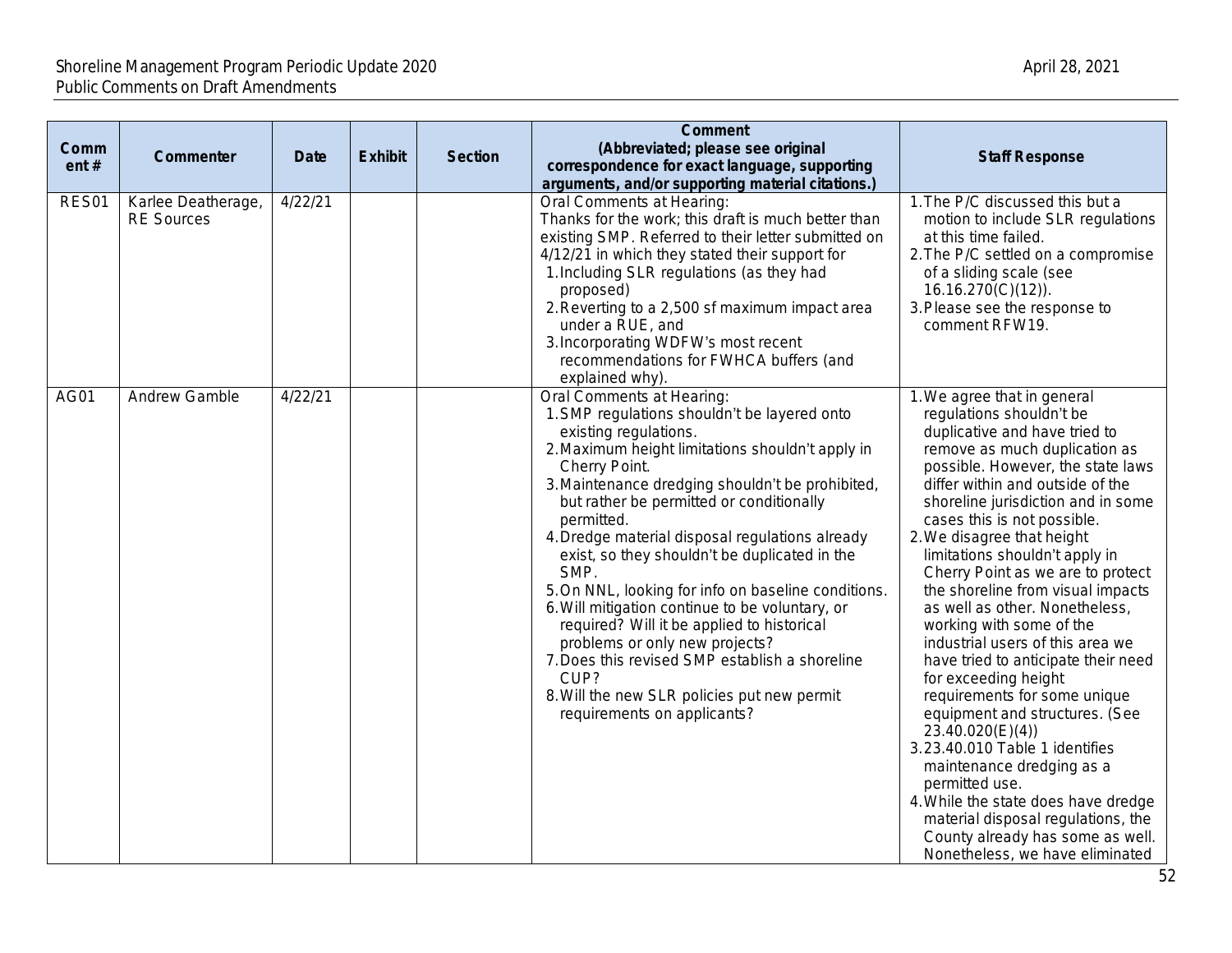| Comm<br>ent# | <b>Commenter</b>            | <b>Date</b> | <b>Exhibit</b> | <b>Section</b> | <b>Comment</b><br>(Abbreviated; please see original<br>correspondence for exact language, supporting<br>arguments, and/or supporting material citations.)                                                                                                                                                                                                                                                                                                                                                  | <b>Staff Response</b>                                                                                                                                                                                                                                                                                                                                                                                                                                                                                                                                                                                                                                                  |
|--------------|-----------------------------|-------------|----------------|----------------|------------------------------------------------------------------------------------------------------------------------------------------------------------------------------------------------------------------------------------------------------------------------------------------------------------------------------------------------------------------------------------------------------------------------------------------------------------------------------------------------------------|------------------------------------------------------------------------------------------------------------------------------------------------------------------------------------------------------------------------------------------------------------------------------------------------------------------------------------------------------------------------------------------------------------------------------------------------------------------------------------------------------------------------------------------------------------------------------------------------------------------------------------------------------------------------|
|              |                             |             |                |                |                                                                                                                                                                                                                                                                                                                                                                                                                                                                                                            | some that were duplicative but<br>retained those that are unique to<br>Whatcom County.<br>5. Please refer to the response to<br>comment P6604.<br>6. Mitigation has always been<br>required for impacts one causes,<br>not one's predecessor.<br>7. No. Shoreline CUPs have existing<br>since the first SMP was adopted<br>in 1976. Additionally, the<br>Shoreline Management Act<br>requires CUPs for certain uses<br>and activities.<br>8. The proposed SLR policies do not<br>put new permit requirements on<br>applicants, yet. However, staff<br>anticipates that SLR regulations<br>will be considered in the next few<br>years, and these would, if<br>adopted. |
| P6613        | Tim Johnson,<br>Phillips 66 | 4/22/21     |                |                | Oral Comments at Hearing: Referred to 4/12/21<br>comment letter.<br>1. Regarding Ex. C, Policy 8T-1, how will County<br>coordinate with landowners to protect Marine<br>Resource Lands?<br>2. In Policy 8U-2, what non-regulatory options and<br>incentives might be used?<br>3. Regarding Ex. B, fossil fuel facilities,<br>stakeholders have been working together to<br>present Co/C new language, and that language<br>should be used in the SMP.<br>4. Would like additional opportunities for input. | 1. Please refer to the response to<br>comment P6606.<br>2. Please refer to the response to<br>comment P6607.<br>3. Please refer to the response to<br>comment P6609.<br>4. The Council will hold an<br>additional hearing on this project,<br>as well as public workshops.                                                                                                                                                                                                                                                                                                                                                                                             |
| <b>WH02</b>  | <b>Wendy Harris</b>         |             |                |                | Oral Comments at Hearing:<br>1. Support comments from environmental<br>community.<br>2. Outraged that P/C majority are using their<br>position to weaken environmental regulations to                                                                                                                                                                                                                                                                                                                      | 1. OK<br>2. OK<br>3. As we have pointed out<br>numerous time before, this is not<br>true. For baseline conditions see                                                                                                                                                                                                                                                                                                                                                                                                                                                                                                                                                  |